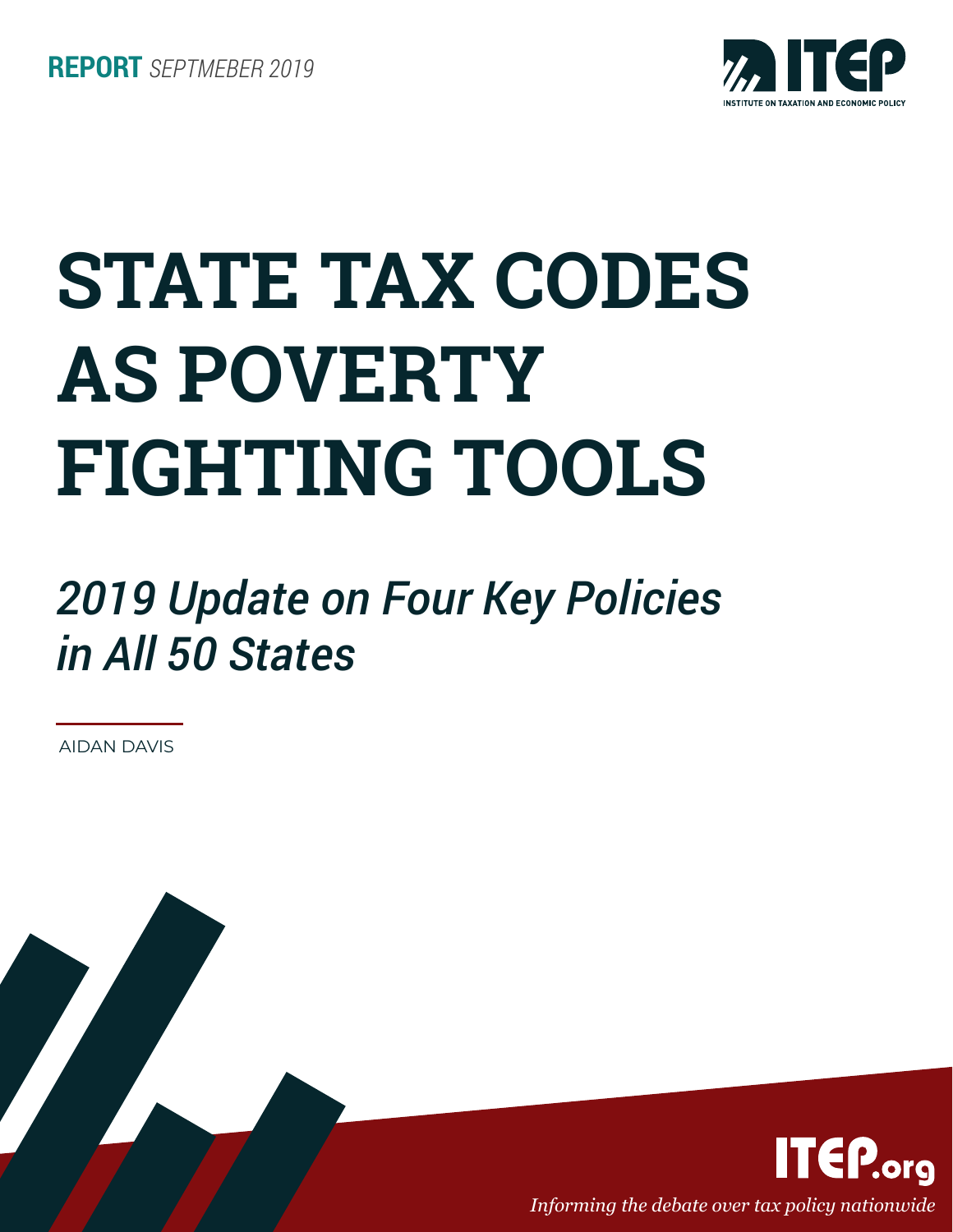## STATE TAX CODES AS POVERTY FIGHTING TOOLS



## **CONTENTS**

## **APPENDICES**

| Appendix D: State Dependent Care Credits and State Child Credits in 2019  18 |  |
|------------------------------------------------------------------------------|--|
|                                                                              |  |

## **FIGURES**

 $\sqrt{2}$ 

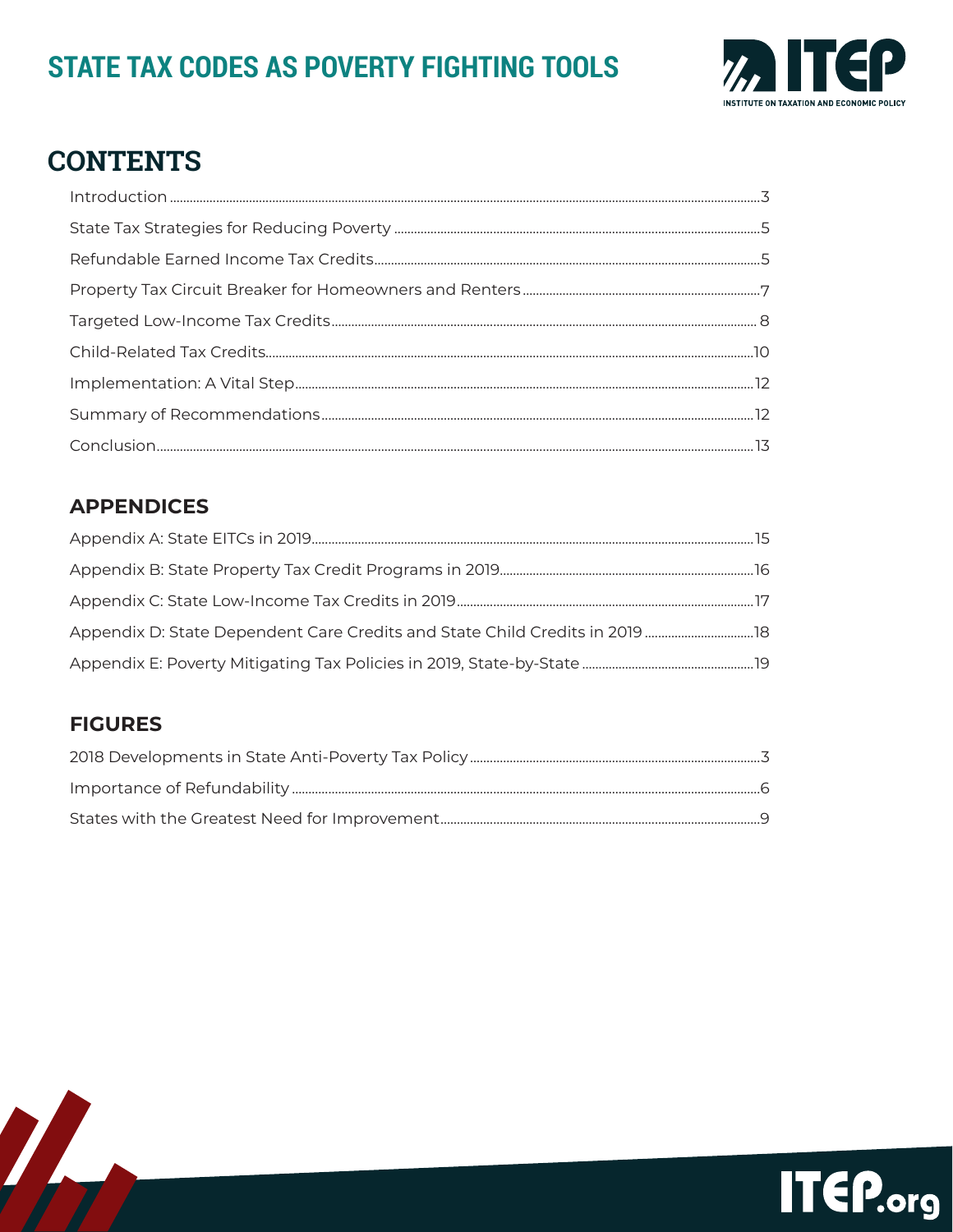## **INTRODUCTION**

In 2018, 38.1 million adults and children lived in poverty in the United States according to data released this month by the U.S. Census Bureau.<sup>1</sup> While the official poverty rate declined for the fourth year in a row, falling from 12.3 percent to 11.8 percent in 2018, still more than one in eight people live in households with poverty-level income. The poverty rates decreased a statistically significant amount in 14 states between 2017 and 2018 and increased in one state.2

The Supplemental Poverty Measure (SPM), a more comprehensive measure based on expenditures of food, clothing, housing and utilities, also demonstrates that the tax code can be used as an effective poverty-fighting tool. The federal EITC and refundable portion of the Child Tax Credit, for example, together lifted 8.3 million people out of poverty decreasing the supplemental poverty rate from 16.5 to 13.9 percent in 2017.<sup>3</sup> And, thanks in large part to those credits, the supplemental poverty rate for children in 2017 was actually lower than their official poverty rate (15.6 percent compared to 17.3 percent).

Astonishingly, tax policies in virtually every state make it harder for those living in poverty to make ends meet. When all the taxes imposed by state and local governments are taken into account, every state imposes higher effective tax rates on poor families than on the richest taxpayers.

Despite this unlevel playing field states create for their poorest residents through existing policies, many state policymakers have proposed (and in some cases enacted) tax increases on the poor under the guise of "tax reform," often to finance tax cuts for their wealthiest residents and profitable corporations.

State and local tax systems typically make things harder for families living in poverty. A 2018 ITEP report, *[Who Pays? A Distributional Analysis of the](http://www.whopays.org)  [Tax Systems in All 50 States](http://www.whopays.org)*, found that the poorest 20 percent of Americans paid on average 11.4 percent of their incomes in state and local taxes. Middleincome taxpayers didn't fare much better, paying an average of 9.9 percent of their incomes toward those taxes. But when it comes to the wealthiest 1 percent, ITEP found they paid an average of just 7.4 percent of their incomes in state and local taxes.

#### FIGURE 1

## **2019 State Developments in Poverty Reducing Tax Policy**

**CALIFORNIA** lawmakers more than doubled the state's EITC with three key expansions: eligible families with at least one child under age six will receive an additional \$1,000 credit, the amount of the base credit was increased for some beneficiaries, and the income eligibility was increased to allow full-time minimum wage workers to benefit.

**ILLINOIS** lawmakers increased the state's property tax credit and created a nonrefundable \$100 per child credit in legislation contingent on voter approval in 2020 of an initiative to enact a graduated income tax.

**MAINE** took similarly substantive steps to strengthen its EITC for young workers and those without children in the home. Lawmakers lowered the age eligibility threshold for childless workers from 24 to 18 and increased the percentage of the credit for these workers from 5 to 25 percent (recognizing this group receives a fraction of the federal EITC compared to those with children in the home). All other eligible workers will see their credit increased from 5 to 12 percent of the federal EITC. Maine lawmakers also expanded the states Property Tax Fairness Credit to benefit more Maine families and to provide larger refunds to many of those who are eligible.

**MARYLAND** expanded the state's Child and Dependent Care Expenses Credit to more families, increasing the income cap from \$50,000 to \$143,000. The expansion will send \$11 to 12 million per year to these families and will vary from about \$350 to \$800 per family.

**MINNESOTA** enacted a \$30 million expansion of their refundable Working Family Credit. Much of the benefit will go to families with three or more children, as well as workers without children in the home (in the form of both a larger credit and a higher income ceiling), although families with one or two children will also see increases.

**NEW MEXICO** lawmakers increased the state's refundable Working Families Tax Credit from 10 to 17 percent of the federal credit.

**OHIO** increased its nonrefundable Earned Income Tax Credit from 10 to 30 percent of the federal credit and removed the cap for taxpayers with incomes above \$20,000.

**OREGON** increased its refundable EITC from 11 to 12 percent for families with a child under age 3 in the home and from 8 to 9 percent for all other eligible workers.

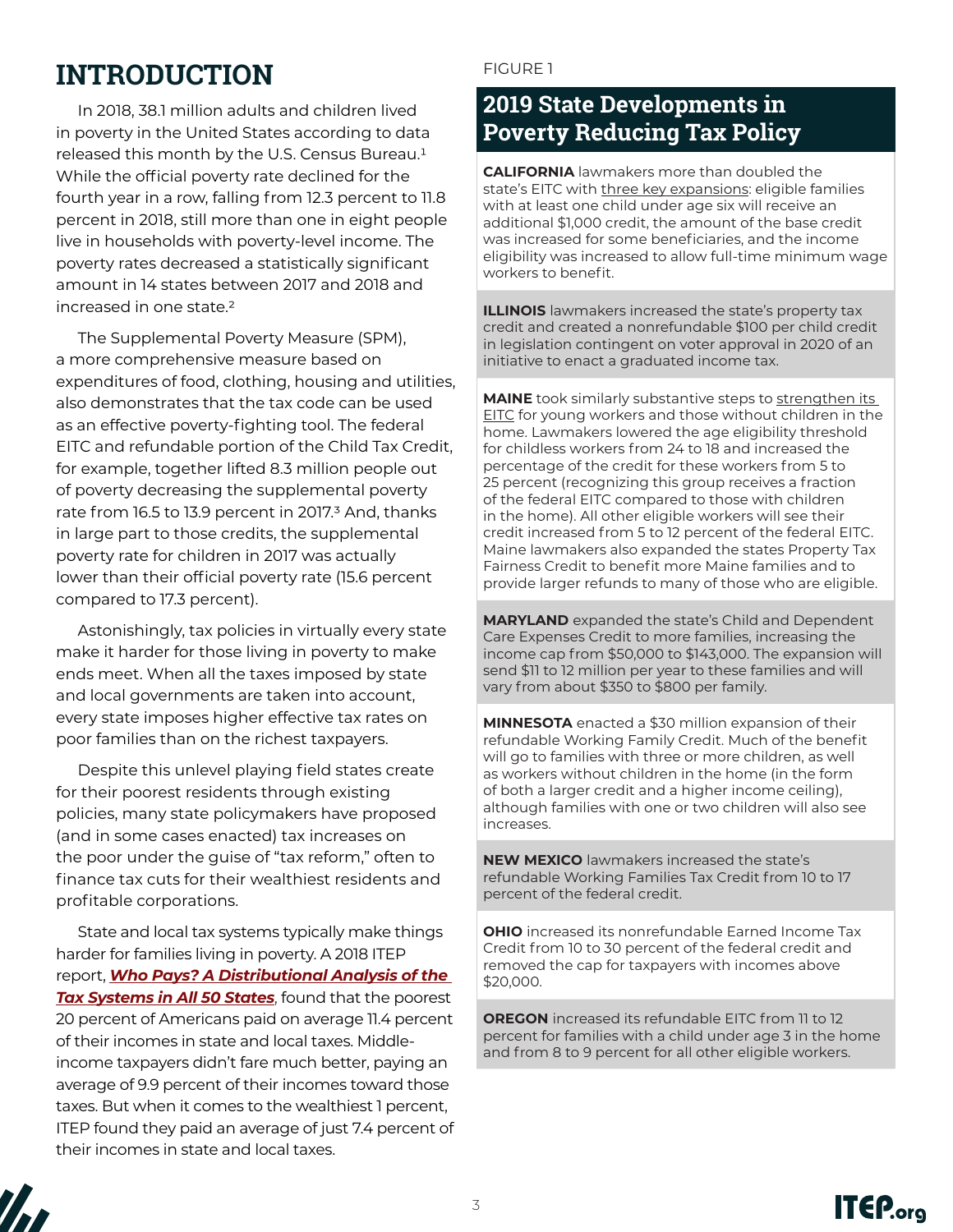Nearly every state and local tax system takes a much greater share of income from middle- and low-income families than from the wealthy. This "soak the poor" strategy from a budgeting perspective does not yield much revenue compared to modest taxes on the rich. It also pushes low-income families further into poverty and increases the likelihood that they will need to rely on safety net programs.

There is a better approach. Just as state and local tax policies can push individuals and families further into poverty, there are tax policy tools available that can help them move out of poverty. In most states, a true remedy to improve state tax fairness would require comprehensive tax reform. Short of this, lawmakers should use their states' tax systems as a means of providing affordable, effective and targeted assistance to people living in or close to poverty in their states. Through the use of tax policy tools, state lawmakers can take steps to improve the standard of living for low-income residents. Similar to the way in which the Supplemental Nutrition Assistance Program (SNAP) helps families put food on the table, thoughtful changes to state tax codes can help struggling families pay for necessities.

This report presents a comprehensive overview of anti-poverty tax policies, surveys tax policy decisions made in the states in 2019 and offers recommendations that every state should consider to help families rise out of poverty. States can jump start their anti-poverty efforts by enacting one or more of four proven and effective tax strategies to reduce the share of taxes paid by low- and moderate-income families: state Earned Income Tax Credits, property tax circuit breakers, targeted low-income credits, and child-related tax credits.

**RELATED REPORT >>** *[Who Pays? A Distributional Analysis of the Tax Systems in All 50 States](http://www.itep.org/whopays/)*



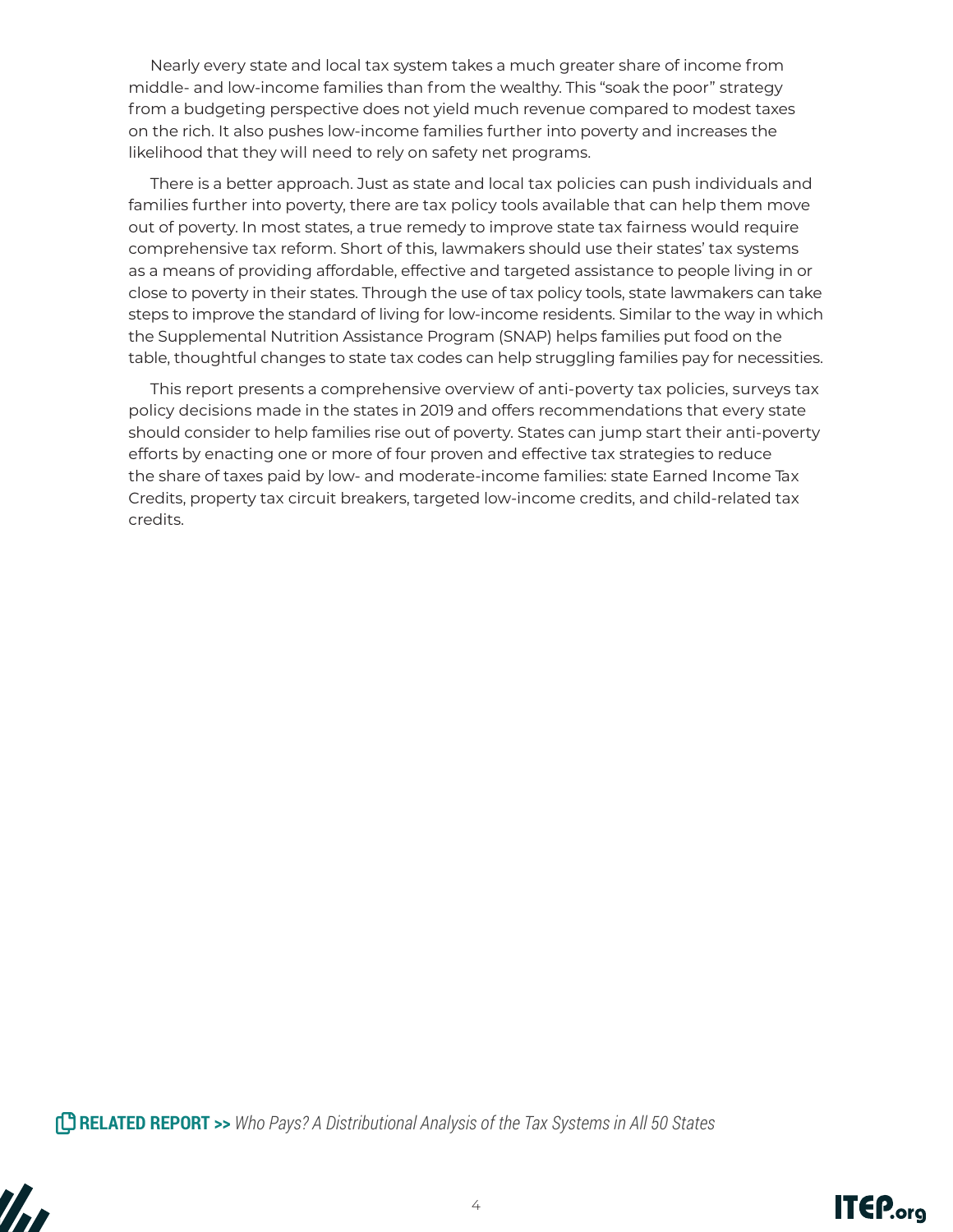## **STATE TAX STRATEGIES FOR REDUCING POVERTY**

## *Refundable Earned Income Tax Credits*

The federal Earned Income Tax Credit (EITC) is widely recognized as an effective antipoverty strategy. It was introduced in 1975 to provide targeted tax reductions to lowincome workers and also to reward work and increase incomes.

The federal EITC is administered through the personal income tax. With the goal of encouraging greater participation in the workforce, the EITC is based on earned income, such as salaries and wages. For example, for each dollar earned up to \$14,570 in 2019, families with three or more children will receive a tax credit equal to 45 percent of those earnings, up to a maximum credit of \$6,557. Because the credit is designed to boost incomes for low- and moderate-income workers, there are income limits that restrict eligibility for the credit. Families continue to be eligible for the maximum credit until income reaches \$19,030 for single heads of household. Above this income level, the value of the credit is gradually reduced to zero and is unavailable when family income exceeds the maximum eligibility level. The credit is entirely unavailable to families with three or more children earning more than \$50,162 for single parents and \$55,952 if married. For taxpayers without children, the credit is much less generous: the maximum credit is \$529 and single filers earning more than \$15,570 (or \$21,370 for married couples without children) are ineligible.

To date, nearly two-thirds of the states (29 states and the District of Columbia—see Appendix A) offer state Earned Income Tax Credits based on the federal EITC. All of the states except Minnesota allow taxpayers to calculate their EITC as a percentage of the federal credit (Minnesota's credit is structured as a percentage of income rather than a percent of federal credit). This approach makes the credit easy for state taxpayers to claim (since they have already calculated the amount of their federal credit) and straightforward for state tax administrators. However, states vary dramatically in the generosity of their credits. The EITC provided by the District of Columbia, for example, amounts to 40 percent of the federal credit (100 percent for workers without dependents in the home), while five states have credits that are worth less than 10 percent of the federal credit. Six states (Delaware, Hawaii, Ohio, Oklahoma, South Carolina and Virginia) allow only a non-refundable credit, limiting the ability of the credit to offset regressive state and local taxes.

In 2013, North Carolina became the first state to allow their EITC to expire. 2015, on the other hand, marked the beginning of a continued four-year trend of states and the federal government embracing new EITCs and improvements to existing credits. The federal government made EITC expansion provisions under the American Recovery and Reinvestment Act (ARRA) permanent for families with three or more qualifying children. California enacted a new refundable EITC targeted to families living in deep poverty. Massachusetts, New Jersey, and Rhode Island lawmakers boosted the value of their state credits and Maine lawmakers converted the state's non-refundable EITC to a fully refundable credit. 2017 saw the addition of EITCs in Hawaii, Montana and South Carolina. Louisiana, Massachusetts, New Jersey and Vermont all increased the size of their EITCs in 2018. And in 2019, California, Maine, Minnesota, New Mexico, Ohio, and Oregon all enacted expansions to their credits.



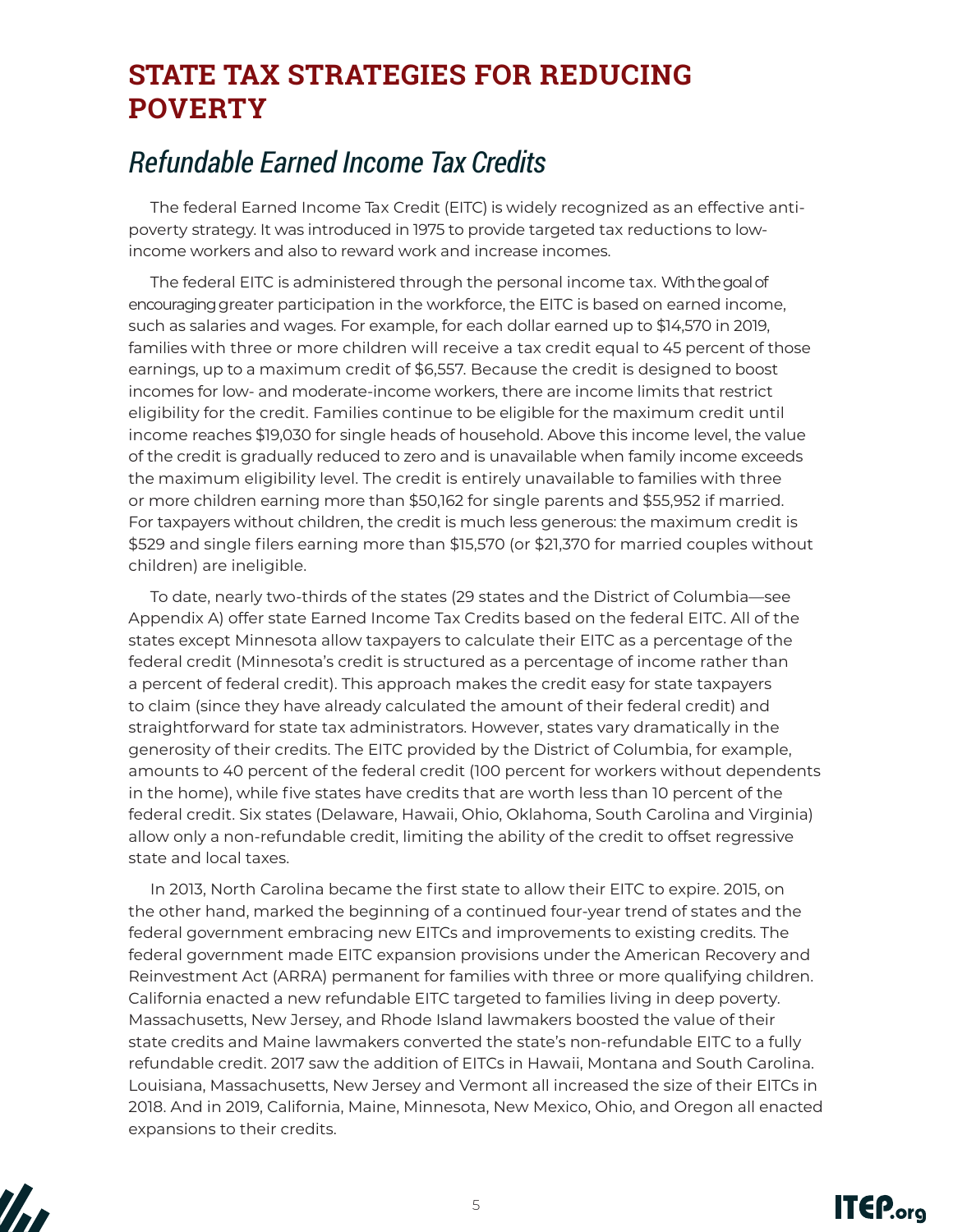## *Refundability is Key*

Refundability is especially important in ensuring that deserving families get the full benefit of the state EITC. Refundable credits do not depend on the amount of income taxes paid: if the credit amount exceeds your income tax liability, the excess amount is given as a refund. Thus, refundable credits are useful in offsetting the regressive nature of sales and property taxes and can provide a much needed income boost to help families pay for basic necessities. In 2017, all but four states (Delaware, Ohio, Oklahoma, and Virginia) with EITCs offer a fully refundable credit, meaning that low-income families earning too little to owe state income taxes are ineligible for the credit. Delaware legislators passed a bill that would change the state's nonrefundable 20 percent credit to a refundable 5.9 percent credit. The shift will benefit the state's lowest income workers and their families, those who earn too little owe state income taxes, but to date it has not been signed by the governor.

## **THE IMPORTANCE OF REFUNDABILITY**

The hallmark of a truly effective low-income credit is that it is refundable. This means that if the amount of the credit exceeds the amount of personal income tax you would otherwise owe, you actually get money back. Refundability is a vital feature in low-income credits because for most fixed-income families, sales and property taxes take a much bigger bite out of their wallets than the personal income tax does. Refundable credits on income tax forms are the most cost-effective mechanism for partially offsetting the effects of regressive consumption taxes on low-income families. The recent trend to make credits nonrefundable as a measure of budgetary savings is misguided and ill-advised.

## *Expanding Benefits for Workers Without Children*

State EITCs generate bipartisan support because they are easily administered and relatively inexpensive. However, EITCs are most generous to families with children. Policymakers should be aware that because the EITC was designed to specifically help families with children it does little to benefit seniors and low-income individuals without children. There are other tax provisions offered by states, like enhanced personal exemptions or standard deductions, that are available to elderly taxpayers. But for millions of low-income workers without dependents in the home, federal and state taxes force them into or deeper into poverty.4 This subset of the population includes: working parents who do not live under the same roof as their kids, but want to provide for them; veterans and members of the military; and young workers just starting out whose low wages barely cover the cost of food and rent. The EITC itself can be modified to reach these otherwise excluded groups.

Policymakers in Washington, DC, for example, enhanced the District's EITC for workers without children in 2014, increasing eligibility thresholds and expanding the credit to 100 percent of federal. In 2018, California eliminated the age requirement for its EITC for workers without dependents in the home. This action expanded the EITC to young workers between 18 and 24, and workers over 65. California also adjusted its state-level EITC income limits to reflect the state's minimum wage increase to ensure that those



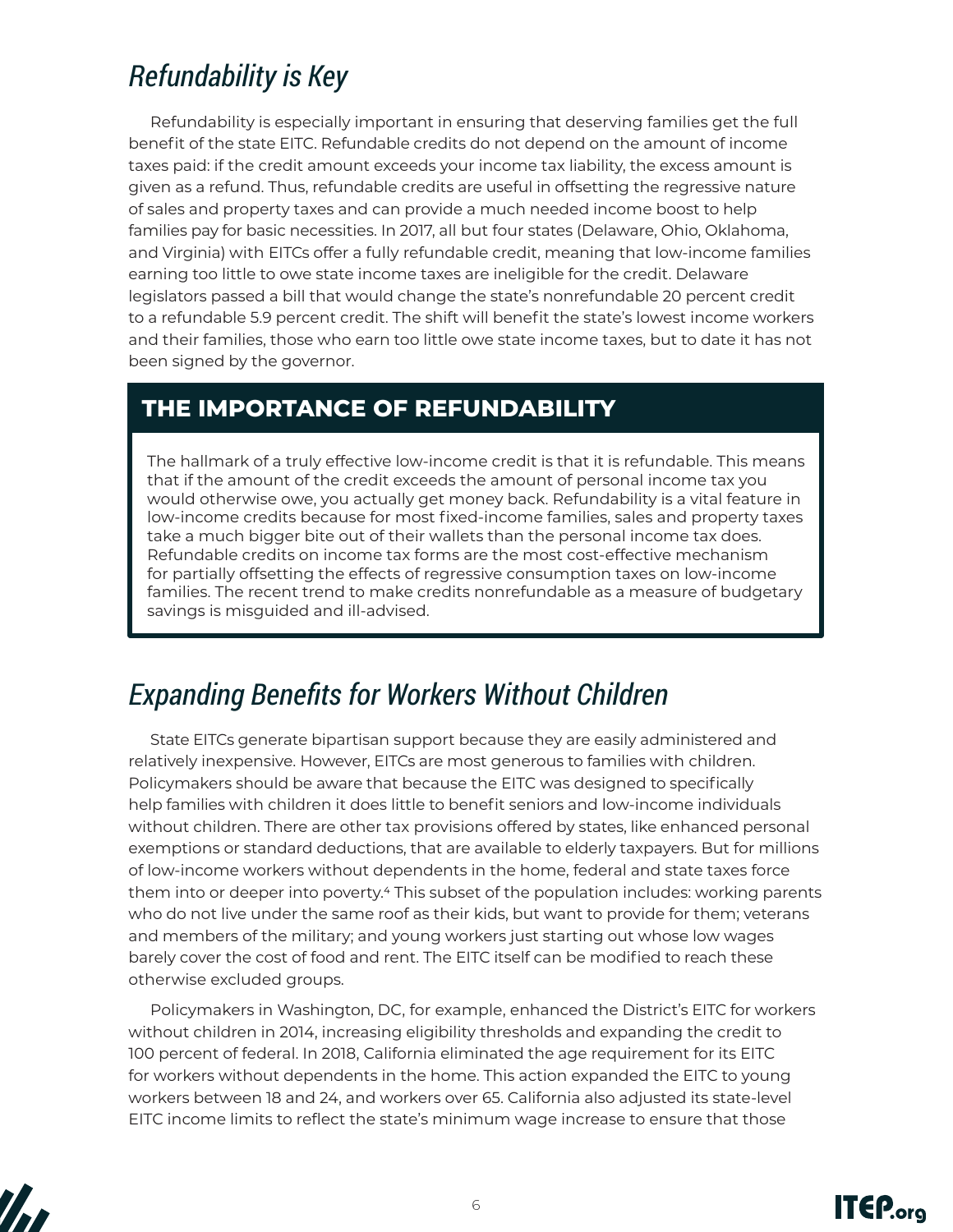working full-time for minimum wage are eligible to receive the credit. Maryland and Minnesota legislators also removed the state EITC's minimum age requirement by using some of the revenue gained from the federal tax cut. In 2019, Maine lawmakers lowered the minimum age to 18 and increased the share of the federal credit workers without dependents in the home receive to 25 percent of the federal.

**Recommendation:** To help alleviate poverty, lawmakers and advocates in states with EITCs should consider increasing the percentage of the existing credit, making the credits fully refundable, and improving the benefits for workers without children. Those in states without a credit should consider introducing a generous and refundable EITC tied to the federal credit.

For more information, see ITEP brief, ["Rewarding Work Through State Earned Income Tax](https://itep.org/rewarding-work-through-state-earned-income-tax-credits-in-2018)  [Credits in 2019."](https://itep.org/rewarding-work-through-state-earned-income-tax-credits-in-2018)

## **PROPERTY TAX CIRCUIT BREAKER FOR HOMEOWNERS & RENTERS**

States employ a wide variety of mechanisms to reduce the amount of property taxes that low- and moderate-income families pay, though they vary significantly in effectiveness. A property tax circuit breaker is the only property tax reduction program explicitly designed to reduce the property tax burden on those low-income taxpayers hit hardest by the tax. Its name reflects its design: circuit breakers protect low-income residents from a property tax "overload", just like electric circuit breakers prevent electricity surges in our homes. When a property tax bill exceeds a certain percentage of a taxpayer's income, the circuit breaker offsets property taxes in excess of this "overload" level.

Eighteen states and DC offer property tax circuit breaker programs in 2019 that target tax reductions to low-income families who also owe significant property taxes relative to their incomes. Another 13 states provide property tax credits to some low-income families through credits based on income. By cutting off eligibility based on income, these credits do not include a provision requiring property taxes to exceed a set percentage of income to qualify for the credit (see Appendix B).

The most effective and targeted property tax credits are circuit breaker programs made available to all low-income taxpayers, regardless of age, that are also extended to renters. Because it is generally understood that renters pay property taxes indirectly in the form of higher rents, many states now extend their circuit breaker credit to renters as well. The calculation is typically the same as the one used for homeowners, with the exception that renters must assume that their property tax bill is equal to some percentage of their rent. Renters in Maryland for instance, use 15 percent of their rent as their assumed property tax in calculating their circuit breaker credit. For a circuit breaker program to be successful, an effective outreach campaign is necessary.

**Recommendation:** State lawmakers and advocates interested in reducing the property taxes paid by low-income homeowners and renters should consider introducing a robust circuit breaker program. States with circuit breaker programs only available to older adults or homeowners should consider expanding the program to low-income homeowners and renters of all ages.

For more information, see ITEP brief **[Property Tax Circuit Breakers in 2019.](https://itep.org/property-tax-circuit-breakers-in-2019/)**



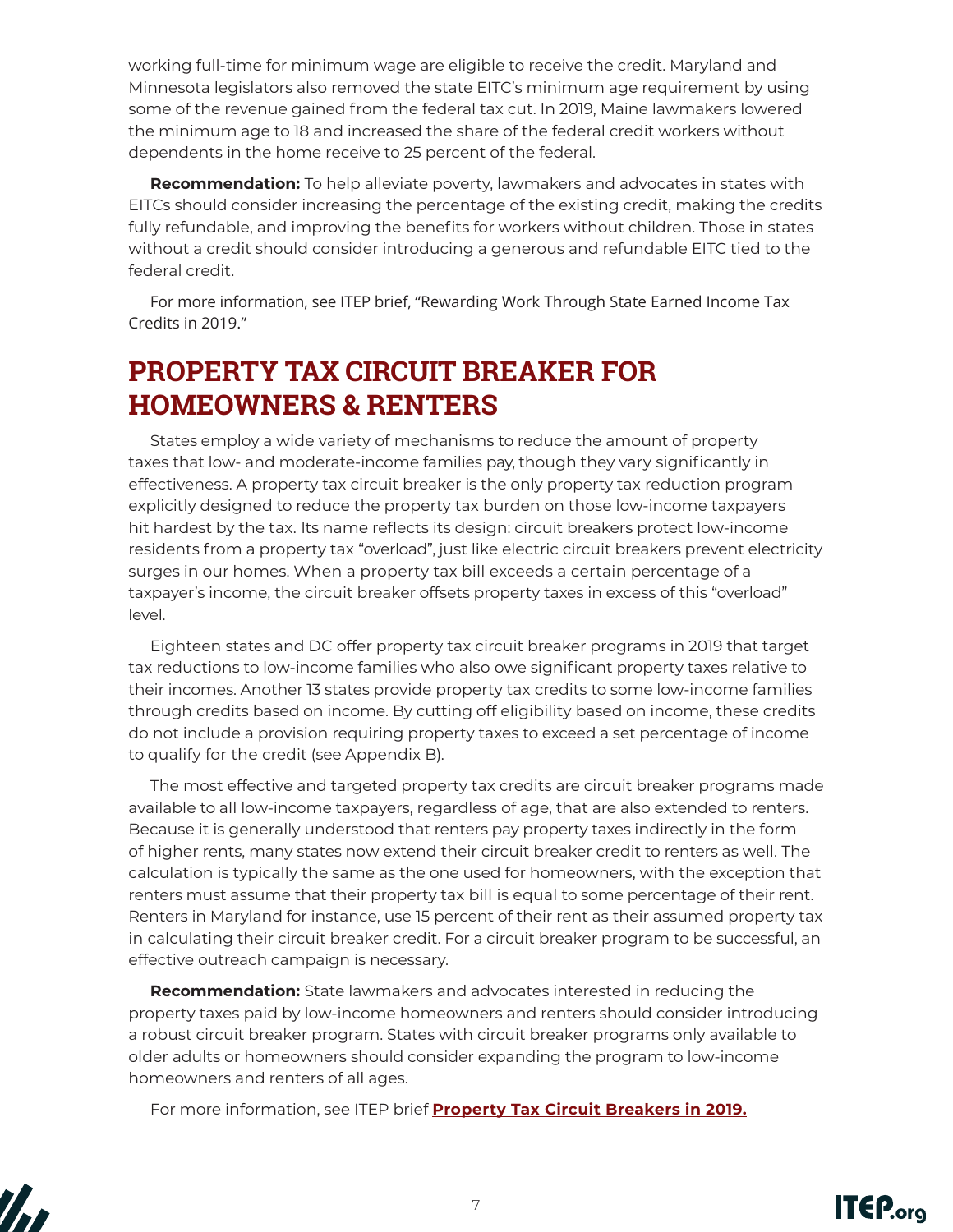## **TARGETED LOW-INCOME TAX CREDITS**

Because the Earned Income Tax Credit is targeted to low-income working families with children, it typically offers little or no benefits to older adults and workers without children. Thus, refundable low-income credits are a good complementary policy to state EITCs (see Appendix C).

Eleven states offer targeted income tax credits to reduce (or zero out) low-income families' personal income tax contributions. For example, Ohio offers a nonrefundable credit that ensures that families with incomes less than \$10,000 aren't subject to the income tax. Kentucky offers a nonrefundable credit based on family size to ensure that families at or below the poverty level aren't subject to state income taxes. Making these targeted low-income credits refundable would increase their effectiveness for low-income families.

Seven states offer an income tax credit to help offset the sales and excise taxes that low-income families pay. Some of the credits are specifically intended to offset the impact of sales taxes on groceries. These credits are normally a flat dollar amount for each family member, and are available only to taxpayers with income below a certain threshold. They are usually administered on state income tax forms, and are refundable—meaning that the full credit is given even if it exceeds the amount of income tax a claimant owes.

Refundability is crucial because it allows low-income credits to be used by taxpayers who have little or no income tax liability but pay a substantial amount of their income in sales taxes. For example, Idaho offers a refundable credit for each Idahoan and their dependents to offset grocery taxes even if taxpayers are not subject to the income tax. Kansas lawmakers eliminated their state's refundable grocery tax credit in 2012 but enacted a new, less-effective nonrefundable credit in 2013.

**Recommendation:** State lawmakers and advocates committed to making sure taxes don't push families further into poverty should create refundable, targeted low-income credits especially to help offset regressive sales and excise taxes. In states where these credits already exist, lawmakers should act to enhance them, such as by making them refundable.

For more information, see ITEP brief **[Options for a Less Regressive Sales Tax in](https://itep.org/options-for-a-less-regressive-sales-tax-in-2019/)  [2019.](https://itep.org/options-for-a-less-regressive-sales-tax-in-2019/)**



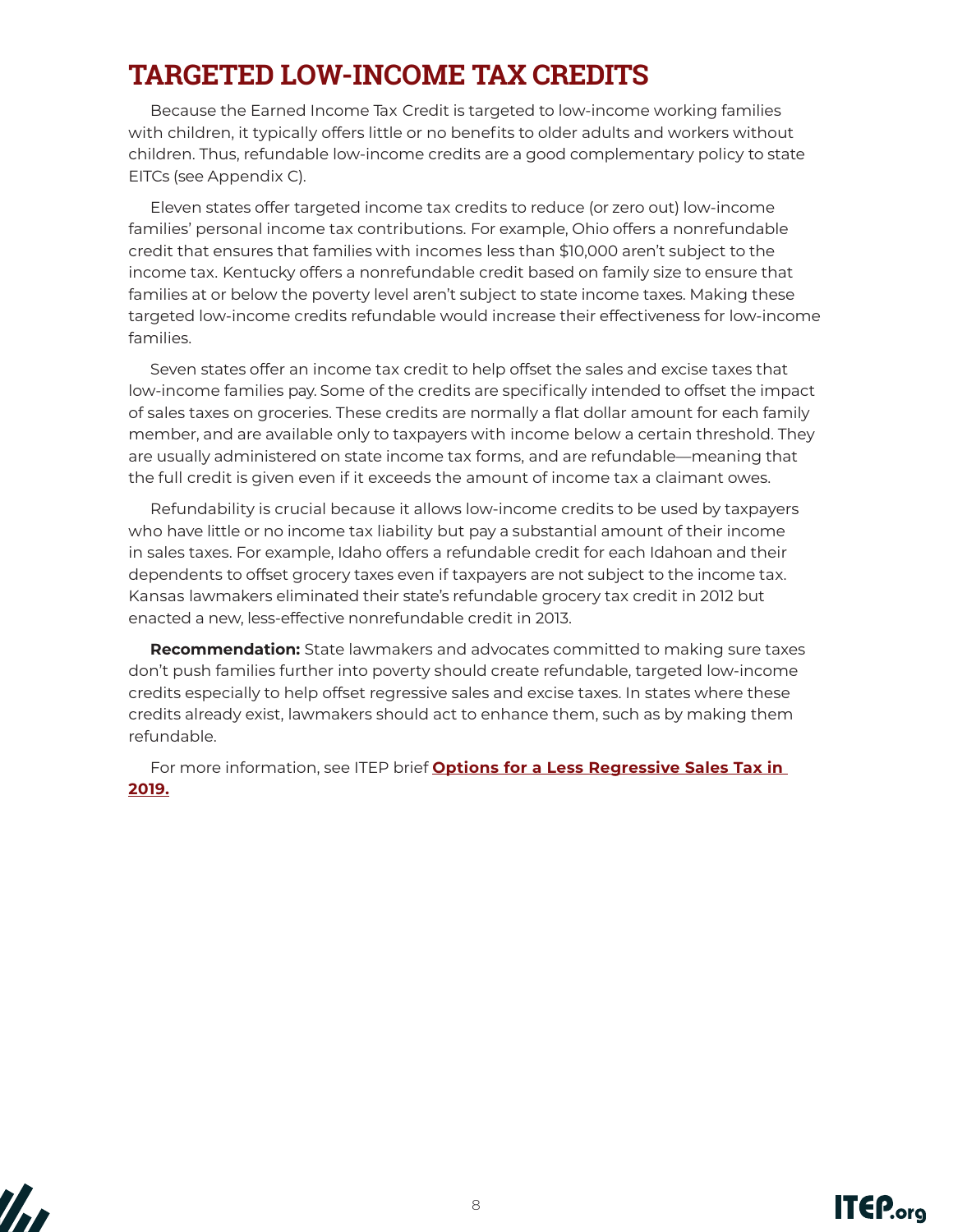## **STATES WITH GREATEST NEED FOR IMPROVEMENT**

Every state could stand to improve its tax policies toward low- and moderate-income families. However, some states have a need to consider the reforms outlined in this report. The map to the right shows the 10 states with the highest state and local taxes on the poor as a share of income according to ITEP's 2018 *Who Pays?* report. Washington State, which does not have an income tax, is the highest-tax state in the country for poor people. In fact, when all state and local sales, excise, and property taxes are tallied up, Washington's poor families pay 17.8 percent of their total income in state and local taxes. Compare that to neighboring Idaho and Oregon, where the poor pay 10.1 percent and 9.2 percent, respectively, of their incomes in state and local taxes—far less than in Washington. Hawaii, which relies heavily on consumption taxes, ranks second in its taxes on the poor, at 15 percent. Illinois—a state with a flat income tax rate—taxes its poor families at a rate of 14.4 percent, ranking third in this dubious distinction.



#### THE 10 STATES WITH THE HIGHEST TAXES ON LOW-INCOME HOUSEHOLDS



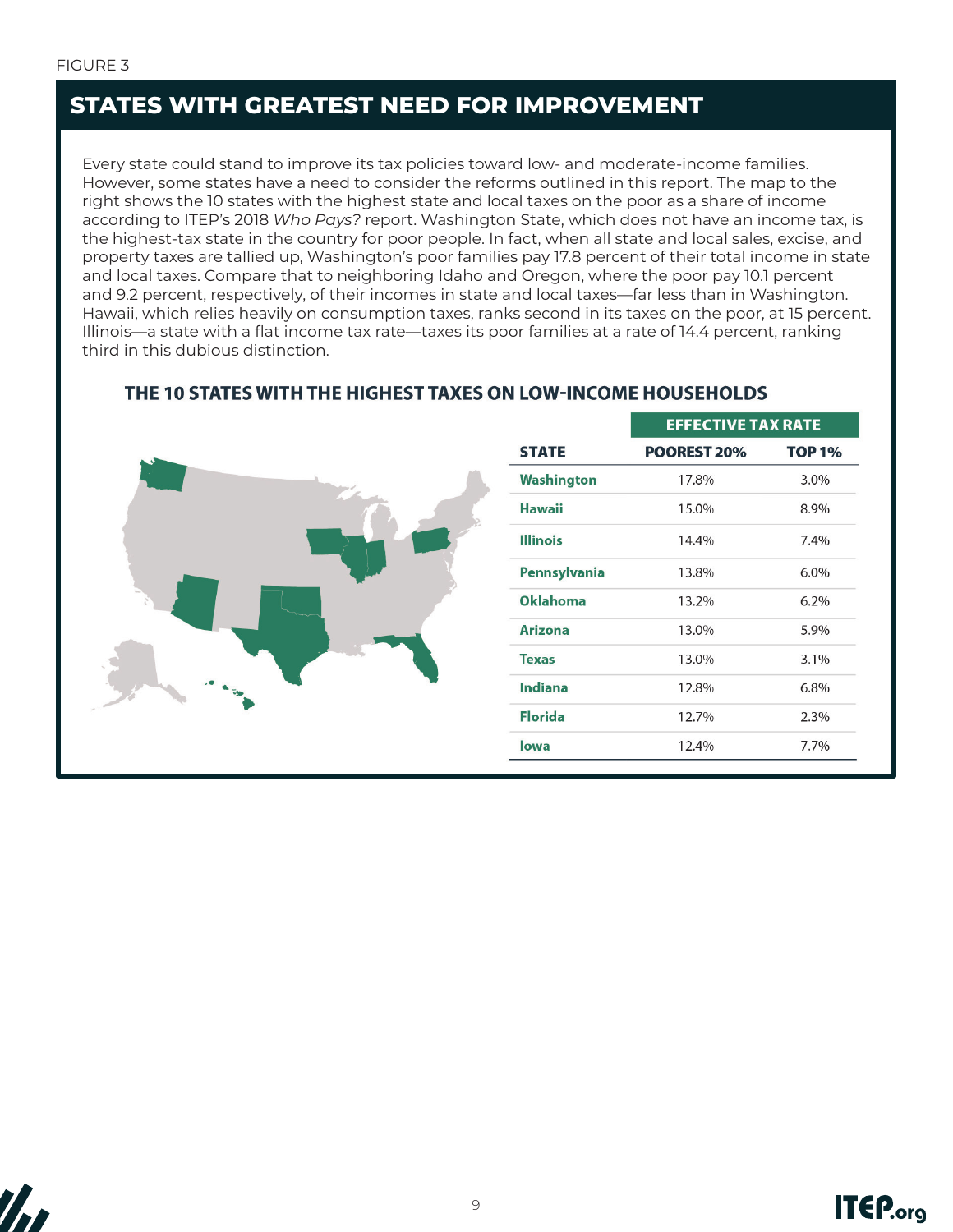## **CHILD-RELATED TAX CREDITS**

## *Child Tax Credits*

The current federal Child Tax Credit, which provides up to \$2,000 per child, is designed to provide an income boost to parents or guardians of children and other dependents. However, many low-income families do not receive the full benefit of the federal credit due to an earnings requirement and lack of full refundability for families with low incomes. Children with parents or guardians who have less than \$2,500 in earnings are ineligible for the federal CTC. Families above this earnings requirement receive a federal CTC worth 15 percent of each dollar of earnings over \$2,500 until reaching a maximum credit of \$2,000 per child. The CTC is also only partially refundable, so families can only receive \$1,400 per child as a refundable credit.

Existing state-level CTCs are limited in breadth and scope. Only two states, Oklahoma and New York, have credits directly tied to the federal Child Tax Credit. Oklahoma offers a choice between a nonrefundable credit worth 5 percent of the federal credit or a nonrefundable credit worth 20 percent of the federal Child and Dependent Care Tax Credit. The state limits the credit to taxpayers with incomes under \$100,000. But like the federal CTC, the credit remains limited in its reach to families in or on the verge of poverty. New York has a refundable credit worth \$100 per qualifying child or 33 percent of the taxpayer's allowable federal credit, whichever is greater. Lawmakers in New York opted to decouple their state credit (the Empire State child credit from changes to the federal CTC, so they continue to maintain a maximum credit of \$330 (the pre-TCJA maximum) and other pre-TCJA tax parameters. Colorado approved a refundable, income-limited credit for children under 6 tied to the federal CTC, but the credit remains in limbo having not received funding from the state legislature

A handful of other states have Child Tax Credits that are best thought of as state CTCs in name only. Idaho and Maine recently added nonrefundable dependent credits to replace previously existing personal exemptions. Similarly, California offers personal credits in the place of exemptions. These states have a refundable, income-limited dependent credit that is higher than the state's personal credit for filers. The majority of states offer a dependent exemption usually at the same amount as the filer exemption. In 2018, Utah began to provide a limited CTC to account for some of the changes under TCJA while Wisconsin provided a one-time \$100 child tax rebate. Illinois lawmakers approved a new \$100 per child nonrefundable tax credit contingent in the approval of a 2020 ballot initiative to allow for a graduated income tax.

A state-level CTC is a tool that states can employ to remedy inequalities created by the current structure of the federal CTC while significantly reducing child poverty and deep poverty in all states.



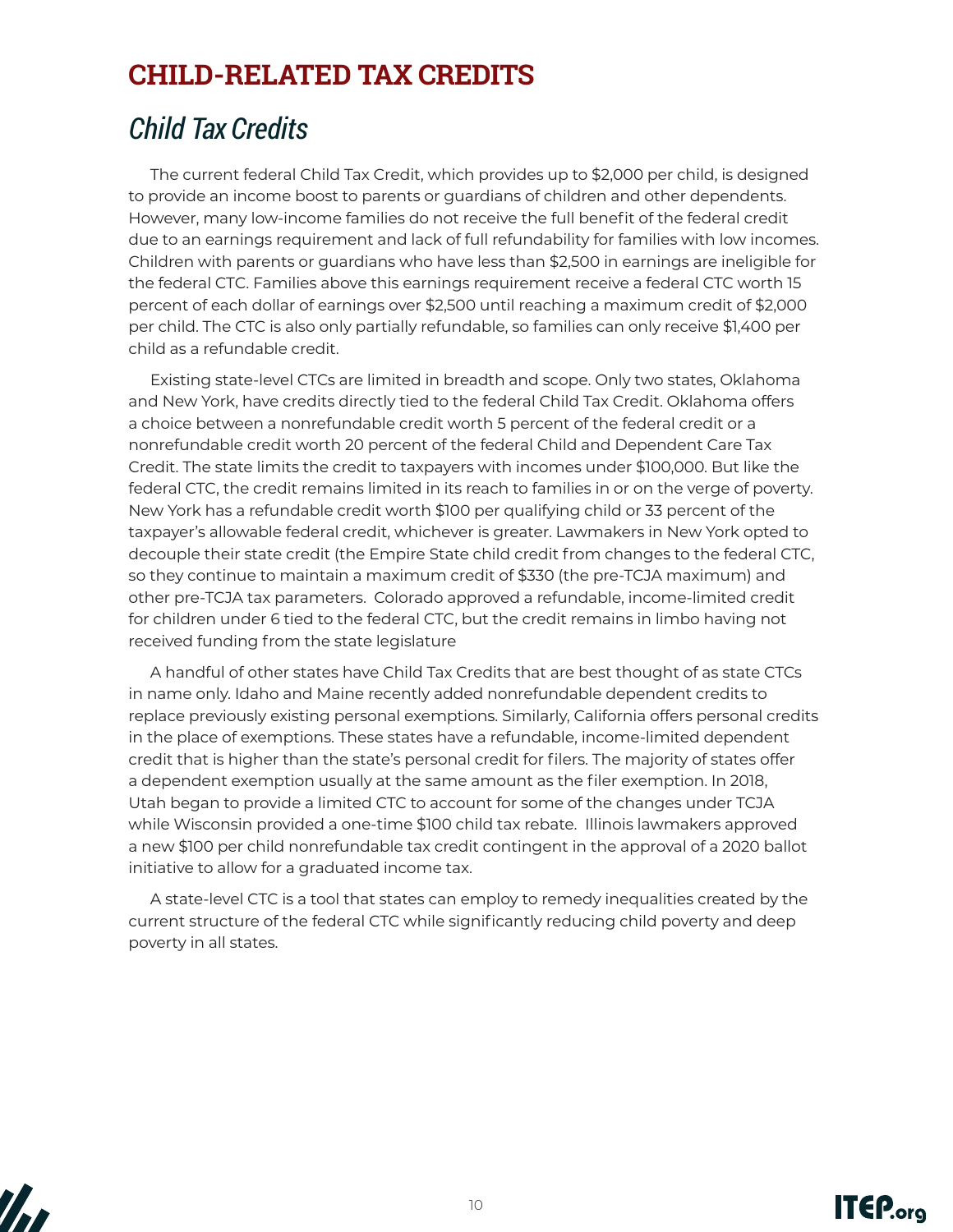## *Child and Dependent Care Credits*

The average cost of full-time child care can range from \$3,000 to \$17,000 per year depending on the age of the child and location of the family. Low- and middle-income working parents spend an increasingly significant portion of their income on child care. Families in poverty contribute over 30 percent of their income to child care compared to about 6 percent for families at or above 200 percent of poverty.<sup>1</sup> Most families with children need one or more incomes to make ends meet which means child care expenses are an increasingly unavoidable and unaffordable expense.

The federal government allows a nonrefundable income tax credit to help offset child care expenses. In 2017, single working parents (and two-earner married couples) with children 12 years of age or younger can claim a credit to partially offset up to \$6,000 of child care expenses; low-income taxpayers can receive a credit of up to 35 percent of these expenses. The credit percentage gradually falls for higher-income taxpayers. This "sliding scale" approach helps to target tax relief somewhat more effectively to low-income taxpayers, but making the credit refundable would help those parents and children most in need.

Nearly half of the states offer some form of state income tax break for families with dependent care expenses. Of those, the majority (23 states including the District of Columbia—see Appendix D) model their state credit after the federal credit.. For example, Georgia allows taxpayers to take 30 percent of their federal child and dependent care credit as a nonrefundable child care credit. Nebraska takes a slightly different approach, offering both a refundable and a nonrefundable credit depending on a family's income. The refundable child care credit is calculated as 100 percent of the federal credit for lowincome filers with incomes under \$22,000. Higher earners can claim a nonrefundable credit, equal to 25 percent of the federal credit once income levels reach \$29,000. This approach targets the benefits of the Nebraska credit much more efficiently to low- and middle-income parents than does the federal credit.

**Recommendation:** State lawmakers and advocates who want to help low-income families with children should consider increasing the value of existing child credits, making them refundable, or introducing a new refundable per child credit. Lawmakers and advocates interested in targeting child and dependent care credits to help families most in need would do well to make their credits refundable and make the credit available only to families with limited incomes.

For more information, see **[Reducing the Cost of Child Care Through State Tax](https://itep.org/reducing-the-cost-of-child-care-through-state-tax-codes-2019/)  [Codes in 2019](https://itep.org/reducing-the-cost-of-child-care-through-state-tax-codes-2019/)** and **[The Case for Extending State-Level Child Tax Credits to Those](https://itep.org/the-case-for-extending-state-level-child-tax-credits-to-those-left-out-a-50-state-analysis/)  [Left Out: A 50-State Analysis](https://itep.org/the-case-for-extending-state-level-child-tax-credits-to-those-left-out-a-50-state-analysis/).**



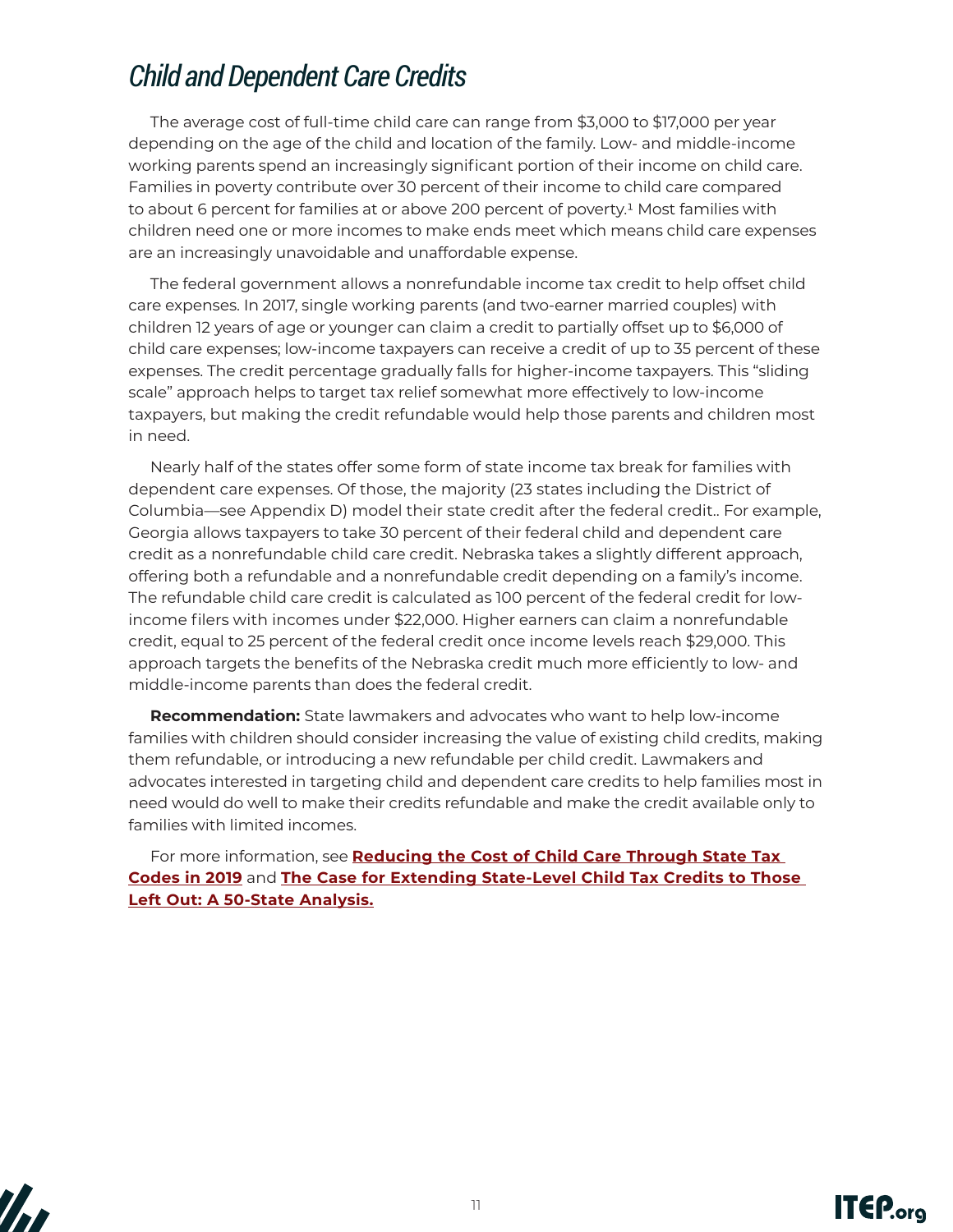## **IMPLEMENTATION: A VITAL STEP**

The tax policies described in this report are key to helping lift families out of poverty, but simply offering these credits is not sufficient. In order to ensure that as many eligible families benefit from these anti-poverty policies as possible, lawmakers should consider how to make the credits more accessible.

A simple design, such as linking a credit to an already established credit (as is the case with state EITCs) is a good place to start. Allowing taxpayers to claim credits on their personal income tax forms (as opposed to filling out a separate form or application at a different time of the year) also increases the likelihood that eligible taxpayers will take advantage of the credits.

Furthermore, policymakers, advocacy groups, and the media must work together to ensure that an effective outreach effort is established and adequately funded so that taxpayers are informed about these credits. Outreach programs should be frequently evaluated to improve the effective reach of the tax credits offered.

## **SUMMARY OF RECOMMENDATIONS**

- State lawmakers and advocates in states with EITCs should consider increasing the percentage of the existing credit, making the credits fully refundable, and improving the benefit for workers without children in the home. Those in states without a credit should consider introducing a generous and refundable EITC tied to the federal credit.
- State lawmakers and advocates interested in reducing the property taxes paid by low-income homeowners and renters should consider introducing a robust circuit breaker program. States with circuit breaker programs only available to older adults or homeowners should consider expanding the program to low-income homeowners and renters of all ages.
- State lawmakers and advocates committed to making sure taxes don't push families further into poverty should create refundable, targeted low-income credits to help offset regressive sales and excise taxes. In states where these credits already exist, lawmakers should act to enhance them, such as by making them refundable.
- State lawmakers and advocates who want to help low-income families with children should consider increasing the value of existing child credits, making them refundable, or introducing a new refundable per-child credit. Lawmakers and advocates interested in targeting child and dependent care credits to help families most in need would do well to make their credits refundable and available only to families with limited incomes.



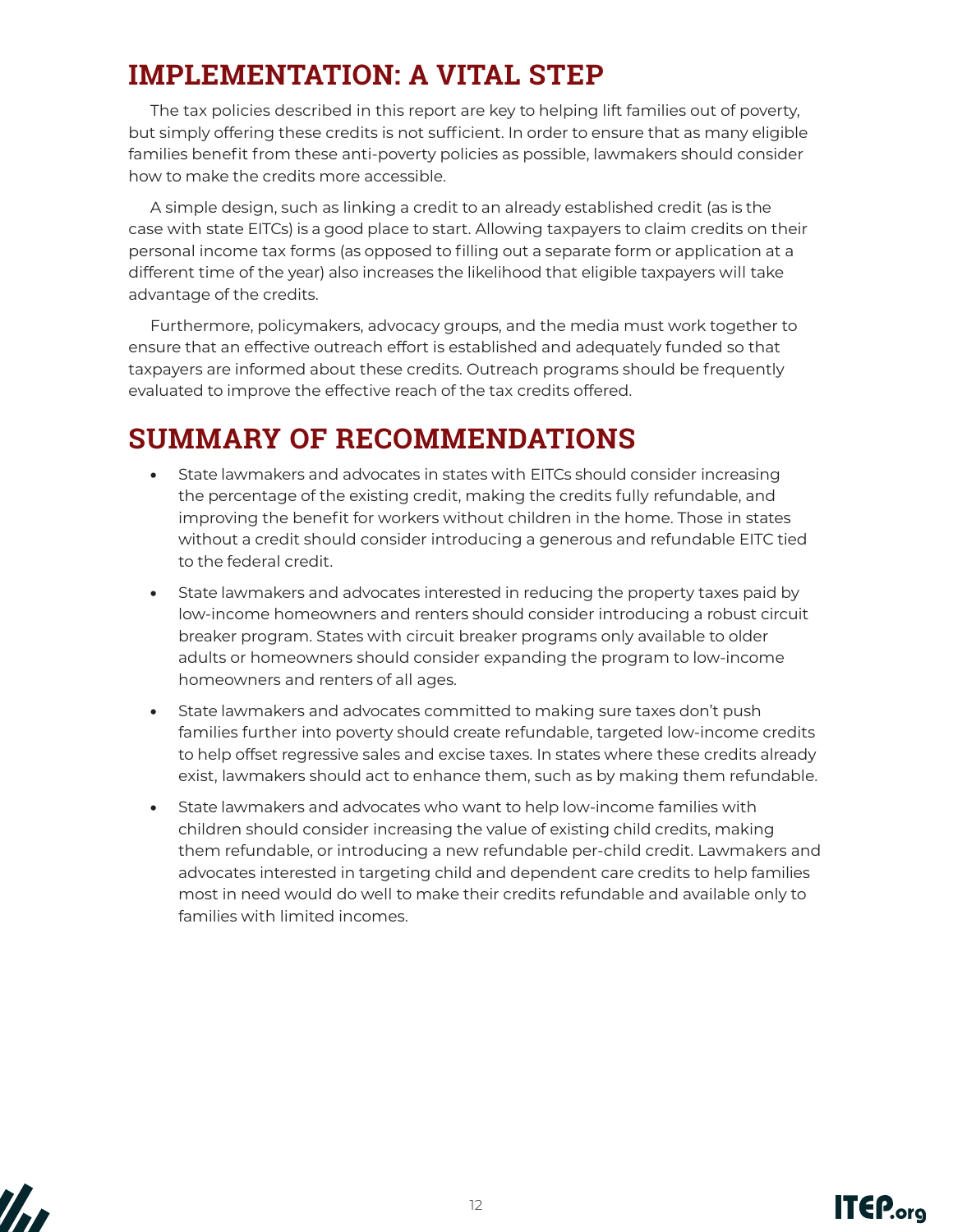## **CONCLUSION**

Many U.S. families continue to live in poverty, struggling to afford the high cost of housing, health care, child care and other basic necessities, and many state tax systems across the country do too little to offer the assistance low-income families need. In fact, regressive state tax structures can push working families and individuals even deeper into poverty. State lawmakers have a responsibility to ensure that their state's tax code does not exacerbate this crisis and should consider using the low-income tax credits outlined in this paper as means of mitigating poverty in their states. Refundable tax credits are effective, time-tested anti-poverty solutions that provide additional income to help families pay for food, housing, transportation, and other necessities. The reforms discussed in this paper are among the most cost-effective anti-poverty strategies available to state lawmakers.



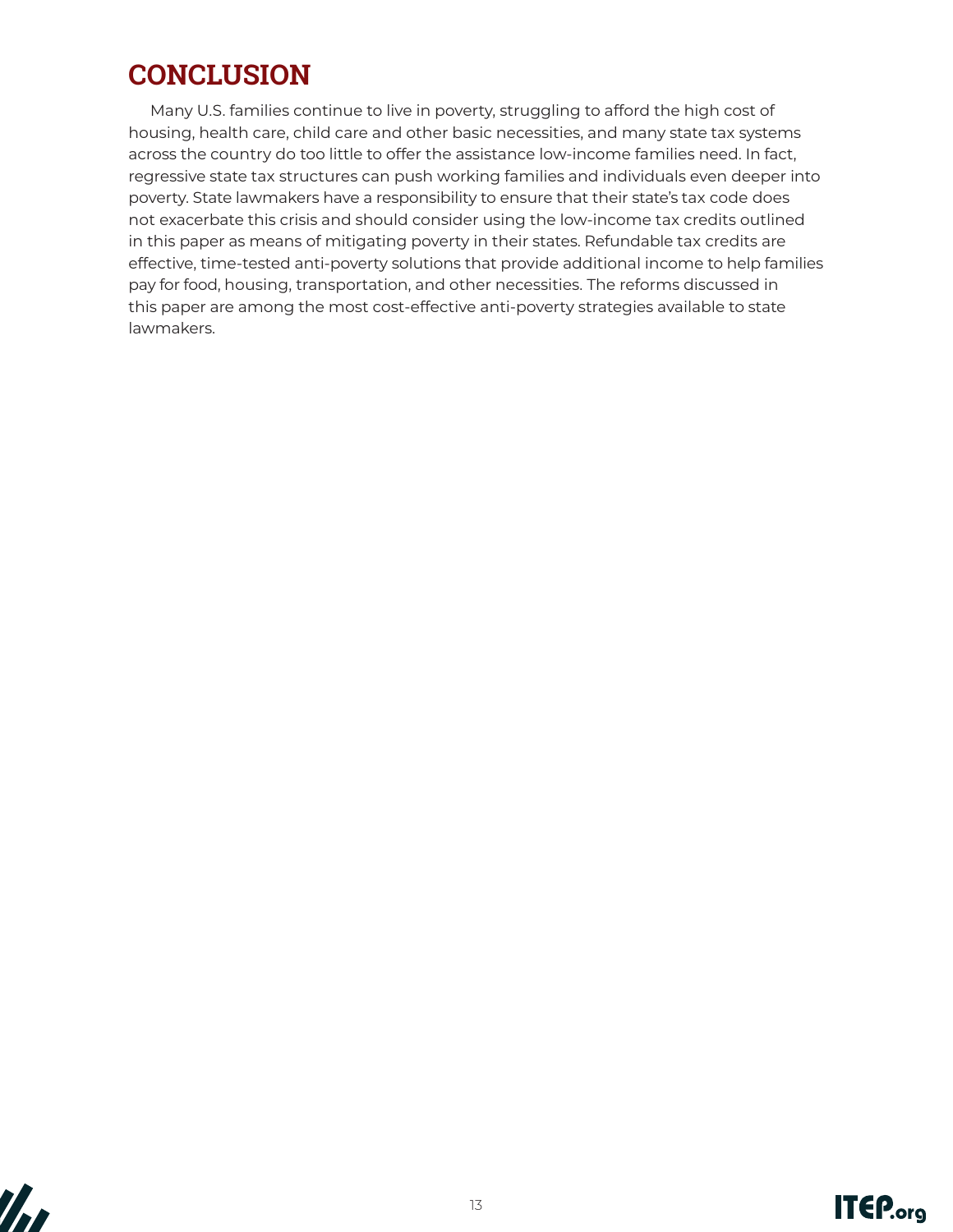## **ENDNOTES**

1 Semega, Jessica, Melissa Kollar, John Creamer, and Abinash Mohanty, U.S. Census Bureau, Current Population Reports, P60-266," Income and Poverty in the United States in 2018," U.S. Government Printing Office, Washington, DC, 2019.

2 U.S. Census Bureau. "2018 American Community Survey 1-Year Estimates: Comparative Economic Characteristics," Accessed: September 26, 2019. **https://data.census.gov/cedsci/**

3 Liana Fox. "The Supplemental Poverty Measure: 2017," U.S. Census Bureau, September 2018. **https://www.census.gov/content/ dam/Census/library/publications/2018/demo/p60-265.pdf** Note: The 2018 Supplemental Poverty Measure is being revised thus this report uses 2017 data.

4 "Childless Adults Are Lone Group Taxed Into Poverty: Expanding Earned Income Tax Credit Would Address Problem." Center on Budget and Policy Priorities (CBPP). April 19, 2016. **http://www.cbpp.org/research/federal-tax/childless-adults-are-lone-grouptaxed-into-poverty**



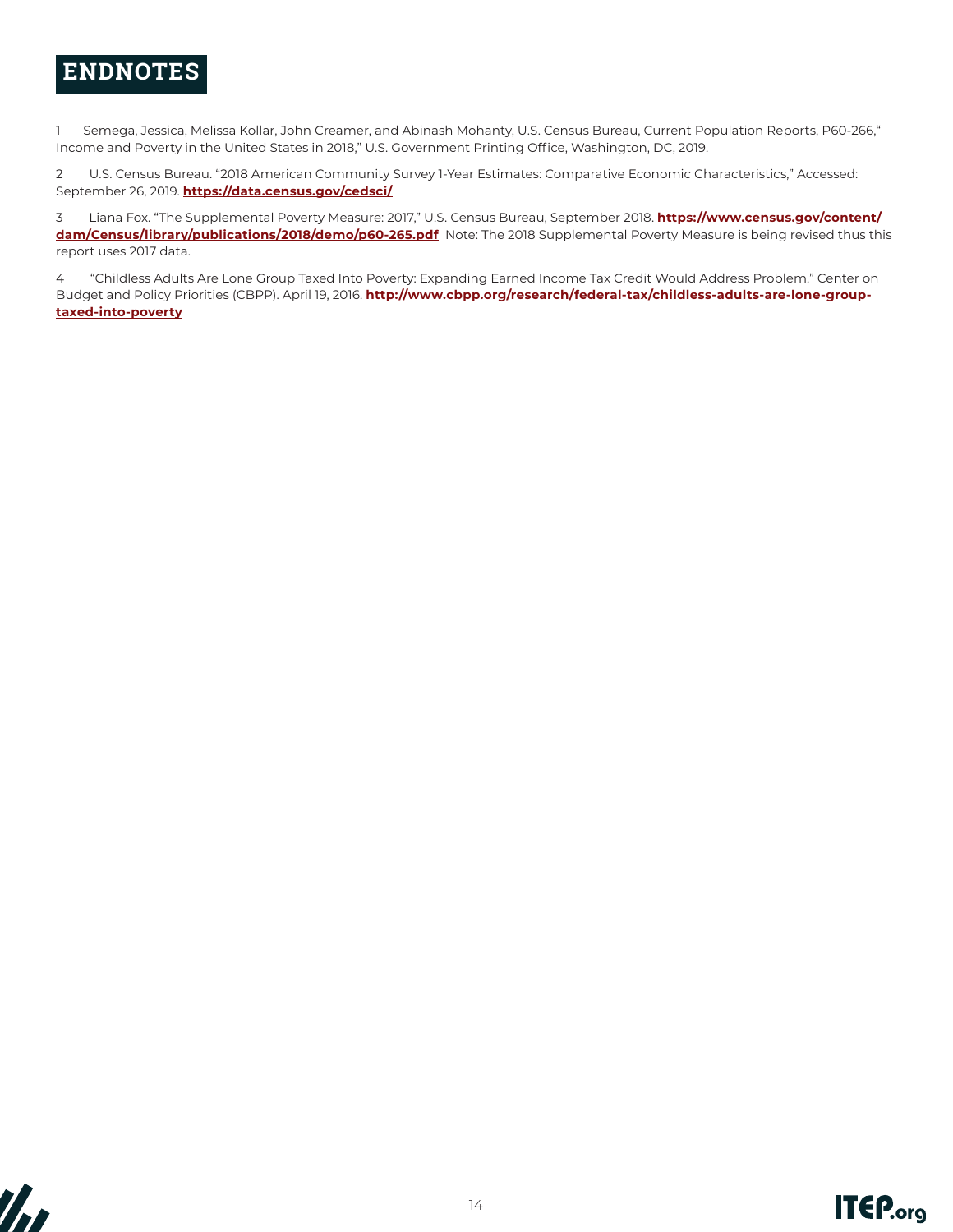## **APPENDIX A**

## **State Earned Income Tax Credits in 2019**

REFUNDABLE CREDITS Refundable credits are one of the most effective and targeted tax reduction strategies. Taxpayers receive a refund for the portion of the credit that exceeds their income tax bill, offsetting some of the regressive effects of state and local sales, excise, and property taxes.



NON-REFUNDABLE CREDITS Non-refundable credits limit the usefulness of the EITC to lowincome families. Taxpayers earning too little to owe state income tax will receive no benefit from the credit, despite the



Note: Washington's credit was passed in 2008, but has not yet been funded. Indiana's credit is not tied to the federal expansions made permanent in 2015; Minnesota and Ohio's credits are dependent on additional income criteria; Wisconsin's credit is dependent on family size.

\*MN's credit for families with children is structured as a percentage of income rather than a percentage of the federal credit. It does not include the federal EITC's features of a larger credit for families with three or more children or a higher income phase-out for married couples. The average given here reflects total projected state spending for the Working Family Credit divided by projected federal spending on the EITC in Minnesota as modeled by Minnesota's House Research Department; this average fluctuates from year to year.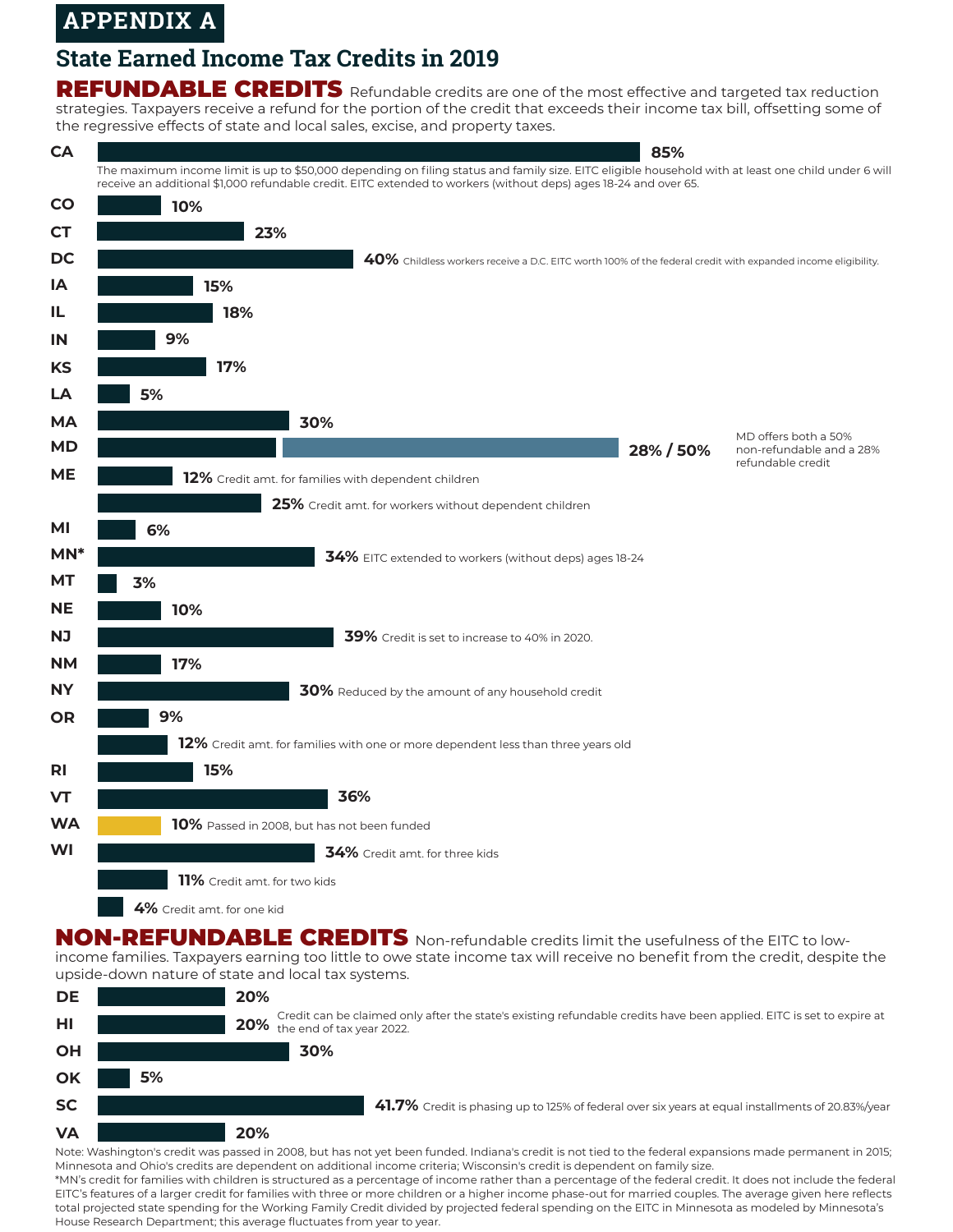## **APPENDIX B**

## **State Targeted Property Tax Credit Programs in 2019**

| <b>State</b>   | <b>Age Requirements</b>                                           | <b>Covers Renters?</b> | <b>Approach</b>     |
|----------------|-------------------------------------------------------------------|------------------------|---------------------|
| AZ             | 65+, Receiving SSI Income                                         | <b>YES</b>             | Income based only   |
| CA             | $62+$                                                             | Renters only           | Income based only   |
| CO             | 65+, Surviving Spouse 58+, Disabled                               | <b>YES</b>             | Income based only   |
| <b>CT</b>      | 65+, Surviving Spouse 50+, Disabled                               | <b>NO</b>              | Income based only   |
| DC             | All Ages; Separate Program for Elderly<br>and Disabled            | <b>YES</b>             | Circuit Breaker     |
| H <sub>l</sub> | All Ages                                                          | Renters only           | Income based only   |
| IA             | 65+, Disabled                                                     | <b>YES</b>             | Income based only   |
| ID             | 65+, Surviving Spouse, Disabled,<br>Former POW, Disabled Veteran, | <b>NO</b>              | Income based only   |
| KS             | 55+, Disabled, Guardian of dependent<br>child under 18            | <b>NO</b>              | Income based only   |
| <b>MA</b>      | $65+$                                                             | <b>YES</b>             | Circuit Breaker     |
| <b>ME</b>      | All Ages; Sep. Elderly Program                                    | <b>YES</b>             | Circuit Breaker     |
| <b>MD</b>      | All Ages                                                          | <b>YES</b>             | Circuit Breaker     |
| MI             | All Ages; Sep. Elderly Program                                    | <b>YES</b>             | Circuit Breaker     |
| <b>MN</b>      | All Ages                                                          | <b>YES</b>             | Circuit Breaker     |
| MT             | All Ages                                                          | YES, 62+ only          | Circuit Breaker     |
| <b>MO</b>      | 65+, Disabled                                                     | <b>YES</b>             | Circuit Breaker     |
| <b>NH</b>      | All Ages                                                          | <b>NO</b>              | Income based only   |
| <b>NJ</b>      | All Ages                                                          | <b>YES</b>             | Circuit Breaker     |
| <b>NM</b>      | $65+$                                                             | <b>YES</b>             | Circuit Breaker     |
| <b>NY</b>      | All Ages                                                          | <b>YES</b>             | Income based only   |
| <b>ND</b>      | 65+, Disabled                                                     | <b>YES</b>             | Circuit Breaker for |
| <b>OK</b>      | 65+, Disabled                                                     | <b>NO</b>              | Circuit Breaker     |
| <b>OR</b>      | $58+$                                                             | Renters only           | Circuit Breaker     |
| PA             | 65+, Surviving Spouse 50+, Disabled                               | <b>YES</b>             | Income based only   |
| R <sub>l</sub> | 65+, Disabled                                                     | <b>YES</b>             | Circuit Breaker     |
| SD             | 65+, Disabled                                                     | <b>NO</b>              | Income based only   |
| UT             | $65+$                                                             | <b>YES</b>             | Circuit Breaker     |
| VT             | All Ages                                                          | <b>YES</b>             | Circuit Breaker     |
| WI             | All Ages                                                          | <b>YES</b>             | Circuit Breaker     |
| <b>WV</b>      | All Ages                                                          | <b>NO</b>              | Circuit Breaker     |
| <b>WY</b>      | All Ages; Sep Elderly Program                                     | <b>NO</b>              | Income based only   |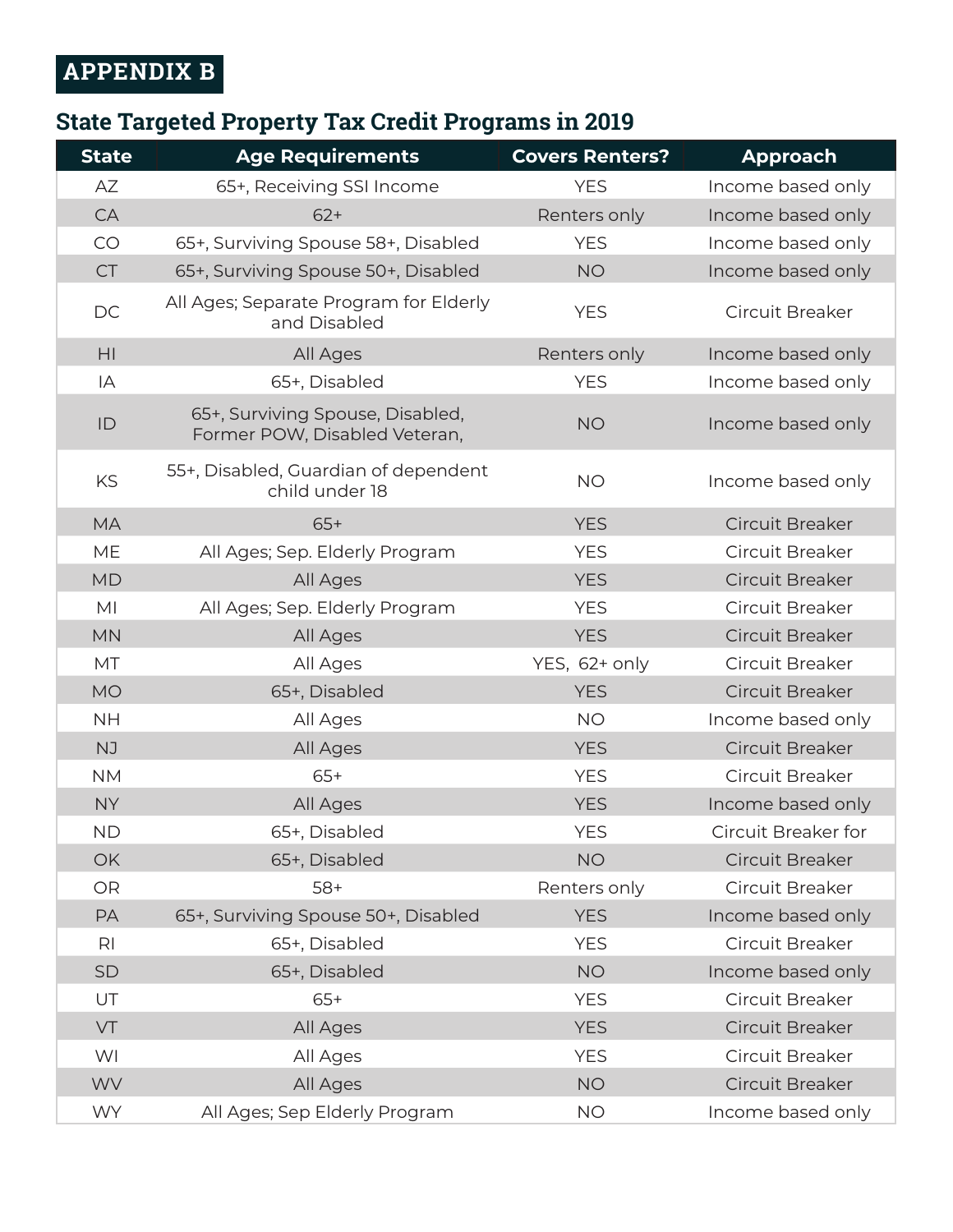## **State Low-Income Tax Credits in 2019**

|              | <b>Credits Designed to Reduce Personal Income Taxes</b>                                                                                                             |
|--------------|---------------------------------------------------------------------------------------------------------------------------------------------------------------------|
| <b>State</b> | <b>Description of Credit</b>                                                                                                                                        |
| <b>AZ</b>    | Nonrefundable "Family Tax Credit" available to low-income taxpayers; eligibility varies with<br>family size and structure                                           |
| <b>GA</b>    | Nonrefundable "Low Income Credit" available if FAGI is less than \$20,000                                                                                           |
| IN           | Refundable "Unified Tax Credit for the Elderly" available if FAGI is less than \$10,000 and one<br>or more household members are age 65 or older                    |
| KY           | Nonrefundable "Family Size Credit" based on family size and "modified" gross income                                                                                 |
| <b>MD</b>    | Nonrefundable "State Poverty Level Credit" equal to 5% of earned income is available to low-<br>income taxpayers; eligibility varies with family size and structure |
| <b>NY</b>    | Nonrefundable "Household Credit" available if FAGI is less than \$28,000 for single filers and<br>\$32,000 for others                                               |
| OH           | Nonrefundable credit to ensure that families with Ohio AGI under \$10,000 don't pay any<br>income tax                                                               |
| PA           | Nonrefundable Tax Forgiveness credit that allows eligible taxpayers to reduce all or part of<br>their state income tax liability                                    |
| <b>VA</b>    | Nonrefundable "Tax Credit for Low-Income Individuals" that can be taken in lieu of the EITC;<br>eligibility varies with family size and structure                   |
| WI           | Nonrefundable "working families tax credit" is available if Wisconsin income is less than<br>\$19,000 for married filers (\$10,000 for other filers)                |
| <b>WV</b>    | Nonrefundable "Family Tax Credit" available to low-income taxpayers; eligibility varies with<br>family size and structure                                           |
|              | <b>Credits Designed to Offset Sales Tax/Taxes on Food</b>                                                                                                           |
| <b>State</b> | <b>Description of Credit</b>                                                                                                                                        |
| AZ           | Refundable "Increased Excise Tax Credit" for low-income taxpayers of all ages                                                                                       |
| H1           | "Refundable Food/Excise Tax Credit" for taxpayers with FAGI below \$50,000, \$30,000 for<br>single filers                                                           |

ID Refundable "Grocery Credit" to all families regardless of income. The credit is \$100 per family member. Elderly taxpayers receive an extra \$10 per filer

KS Targeted, nonrefundable food sales tax credit to families with income below \$30,615 with at least one dependent or who are over 55 years of age; the maximum credit is \$125 per exemption

- ME Targeted, refundable Sales Tax Fairness Credit to low- and middle-income families dependent on family size and income; the maximum credit is \$225
- NM Refundable "Low Income Comprehensive Tax Rebate" for all low-income taxpayers
- OK Refundable "Credit/Refund of Sales Tax" for low-income taxpayers of all ages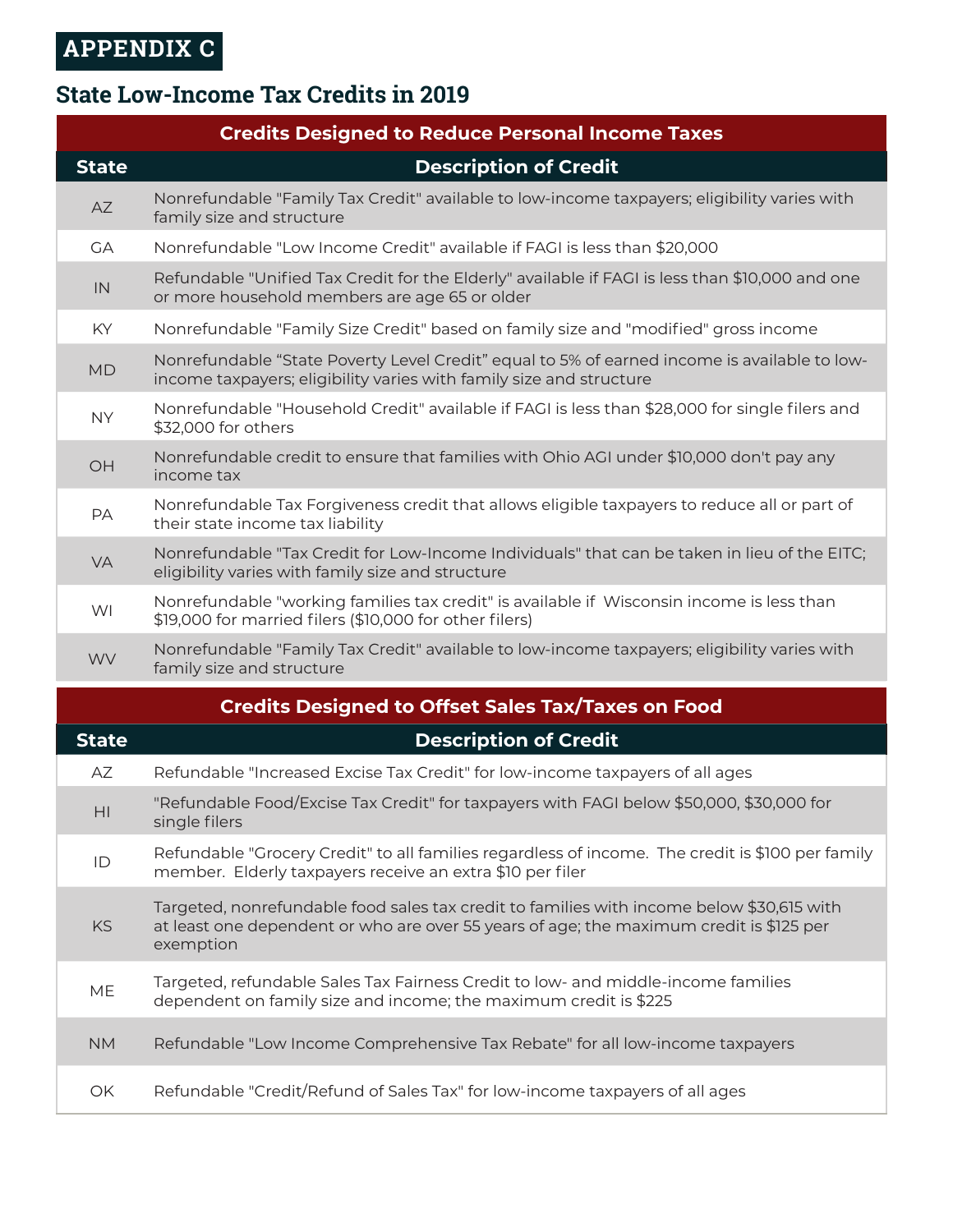## **APPENDIX D**

## **State Dependent Care Credits and State Child Credits in 2019**

| <b>State</b>   | <b>Description of Credit</b>                                                                                                                                                                  |
|----------------|-----------------------------------------------------------------------------------------------------------------------------------------------------------------------------------------------|
| <b>AR</b>      | Nonrefundable 20% of federal credit; Refundable 20% of federal credit for children under 6                                                                                                    |
| CA             | Capped nonrefundable credit; percent of credit varies on FAGI; limited to taxpayers with income under \$100K                                                                                  |
| CO             | Capped refundable credit; percent of credit varies on FAGI; limited to taxpayers with income under \$150K                                                                                     |
| DC.            | Capped nonrefundable 32% of federal credit                                                                                                                                                    |
| DE             | Nonrefundable 50% of federal credit                                                                                                                                                           |
| <b>GA</b>      | Capped nonrefundable 30% of federal credit                                                                                                                                                    |
| HI             | Capped refundable credit; percent of credit varies on state AGI                                                                                                                               |
| IA             | Capped refundable credit; percent of credit varies on state net income; limited to taxpayers with income<br>under \$45K                                                                       |
| KY.            | Capped nonrefundable 20% of federal credit                                                                                                                                                    |
| LA             | Refundable credit for taxpayers with incomes below \$25K; nonrefundable credit for all other taxpayers; percent<br>of credit varies on FAGI                                                   |
| <b>MD</b>      | Nonrefundable credit; percent of credit varies on FAGI                                                                                                                                        |
| ME             | Refundable 25% of federal credit up to \$500; nonrefundable 25% of federal credit over \$500; percentage varies<br>on service provider                                                        |
| <b>MN</b>      | Capped refundable credit; limited to taxpayers with income under \$39,400                                                                                                                     |
| <b>NE</b>      | Refundable for taxpayers with income under \$29K; nonrefundable for taxpayers with income over \$29K;<br>percentage of credit varies on FAGI                                                  |
| NJ             | Capped nonrefundable credit; limited to taxpayers with income under \$60K                                                                                                                     |
| <b>NM</b>      | Capped refundable 40% of federal credit; limited to taxpayers with income under \$31,160                                                                                                      |
| NY.            | Refundable credit; percent varies on state AGI                                                                                                                                                |
| OH             | Capped nonrefundable credit; percent of credit varies on state AGI; limited to taxpayers with income under \$40K                                                                              |
| OK             | Offers choice of greater between nonrefundable 5% of federal child tax credit and nonrefundable 20% of<br>federal CDCTC                                                                       |
| <b>OR</b>      | Capped refundable credit; percent of credit varies on greater between state AGI and FAGI, age and disability of<br>dependents; limited to taxpayers with income below 300% of federal poverty |
| R <sub>1</sub> | Nonrefundable 25% of federal credit                                                                                                                                                           |
| <b>SC</b>      | Refundable 7% of federal credit                                                                                                                                                               |
| VT             | Refundable 50% of federal credit for filers with incomes below \$30K if single \$40K if married; nonrefundable<br>24% of federal credit for all other filers                                  |
|                | Notes: ID, MA, MT and VA offer deductions for child and dependent care expenses                                                                                                               |

## **State Child Credits**

| <b>State</b> | <b>Description of Credit</b>                                                                                                                                                                                                                                                                                                                                                                                           |
|--------------|------------------------------------------------------------------------------------------------------------------------------------------------------------------------------------------------------------------------------------------------------------------------------------------------------------------------------------------------------------------------------------------------------------------------|
| CA           | Refundable income-limited Dependent Exemption Credit (\$353/dependent) higher than state's Personal<br>Exemption Credit (\$114/filer)                                                                                                                                                                                                                                                                                  |
| CO.          | Refundable credit for children under age 6; limited to FAGI under \$60,000; credit ranges from 5 to 30% of<br>federal credit based in FAGI<br>Note: Colorado's credit passed in 2013, but the legislation tied funding to federal and state online sales tax<br>legislation. The US Supreme Court ruled in favor of marketplace fairness in 2018, but the Colorado legislature<br>has, to date, not funded the credit. |
| ID           | Nonrefundable \$205 credit                                                                                                                                                                                                                                                                                                                                                                                             |
| <b>OK</b>    | Offers choice of greater between nonrefundable 5% of federal child tax credit and nonrefundable 20% of<br>federal CDCTC                                                                                                                                                                                                                                                                                                |
| NY.          | Refundable credit of the greater of \$100 per qualifying child or 33% of the taxpayer's allowed federal credit                                                                                                                                                                                                                                                                                                         |
| NC.          | Nonrefundable income-limited \$100 per child tax credit (\$125 for filers with income under \$40,000)                                                                                                                                                                                                                                                                                                                  |
| WI           | One time \$100 child tax rebate in 2018                                                                                                                                                                                                                                                                                                                                                                                |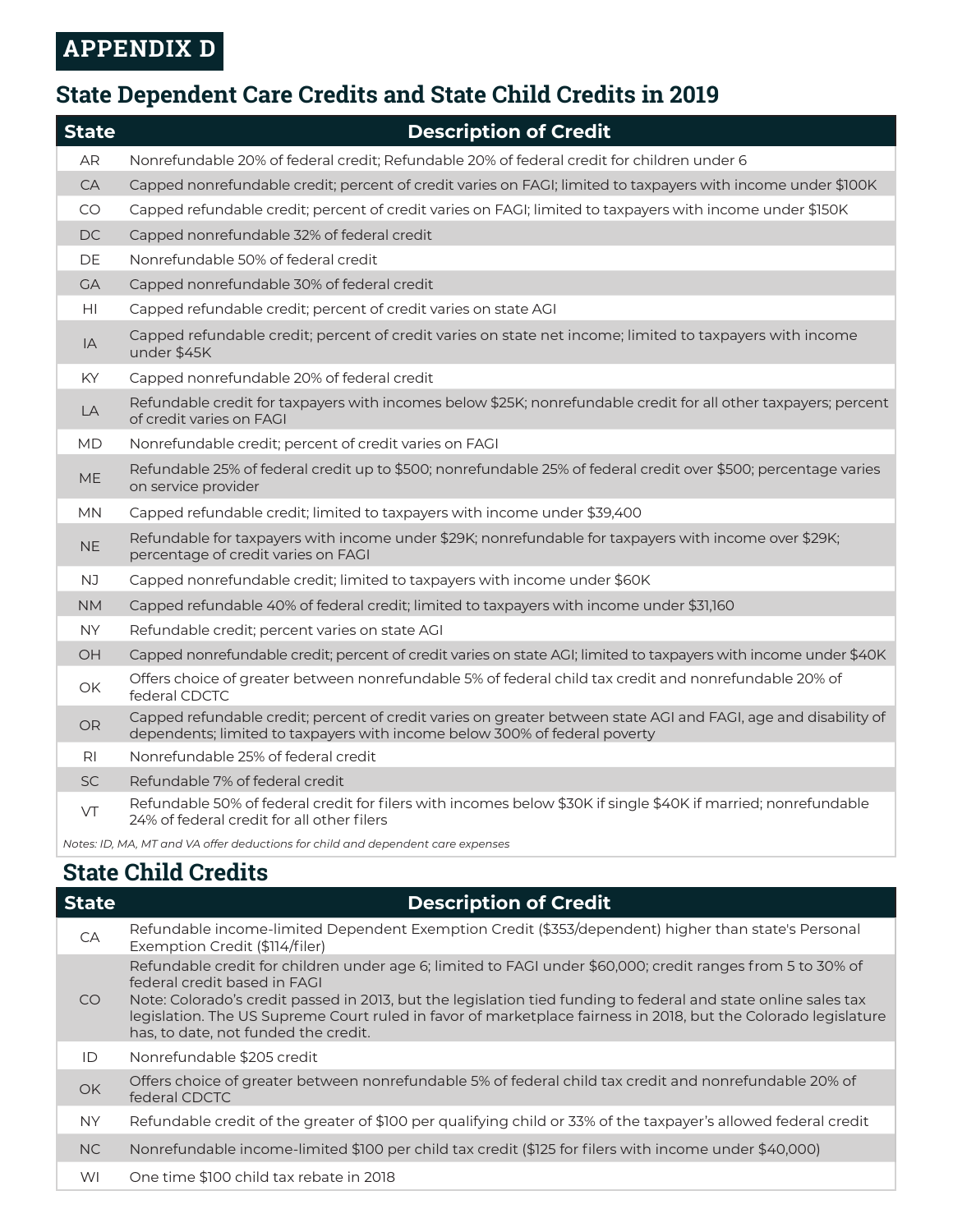## **APPENDIX E**

## **Alabama 2018 Poverty Rate = 16.8%**

#### **State and Local Taxes as % of Income in 2015\***

|                                          | Lowest 20% | Middle 20%                                   | Top $1%$  |
|------------------------------------------|------------|----------------------------------------------|-----------|
| Average Income in Group                  | \$12,100   | \$41,900                                     | \$955,600 |
| Taxes as a Share of Income               | 9.9%       | $9.0\%$                                      | 5.0%      |
| <b>Anti-Poverty Tax Policies Offered</b> |            | <b>Anti-Poverty Tax Policies to Consider</b> |           |

- 
- > NONE > Introduce a Refundable Earned Income Tax Credit
	- > Create a Low-Income Property Tax Circuit Breaker
	- > Create a Child-related Credit
	- > Create a Refundable Low-Income Credit

*\*The baseline distribution of taxes is from ITEP's 2018 Who Pays? report. The figures represent total state and local taxes as a share of income.*

| <b>Alaska</b>                                 |            |                                 | 2018 Poverty Rate = 10.9%                          |  |
|-----------------------------------------------|------------|---------------------------------|----------------------------------------------------|--|
| State and Local Taxes as % of Income in 2015* |            |                                 |                                                    |  |
|                                               | Lowest 20% | Middle 20%                      | Top 1%                                             |  |
| Average Income in Group                       | \$15,400   | \$53,000                        | \$1,103,400                                        |  |
| Taxes as a Share of Income                    | 7.0%       | 4.3%                            | 2.5%                                               |  |
| <b>Anti-Poverty Tax Policies Offered</b>      |            |                                 | <b>Anti-Poverty Tax Policies to Consider</b>       |  |
| $>$ NONE                                      |            |                                 | > Introduce a Refundable Farned Income Tax Credit  |  |
|                                               |            |                                 | > Create a Low-Income Property Tax Circuit Breaker |  |
|                                               |            | > Create a Child-related Credit |                                                    |  |
|                                               |            |                                 | > Create a Refundable Low-Income Credit            |  |

*\*The baseline distribution of taxes is from ITEP's 2018 Who Pays? report. The figures represent total state and local taxes as a share of income.*

| <b>Arizona</b>                                                                    |            |                                              | 2018 Poverty Rate = 14.0%                                                                             |  |
|-----------------------------------------------------------------------------------|------------|----------------------------------------------|-------------------------------------------------------------------------------------------------------|--|
| State and Local Taxes as % of Income in 2015*                                     |            |                                              |                                                                                                       |  |
|                                                                                   | Lowest 20% | Middle 20%                                   | Top 1%                                                                                                |  |
| Average Income in Group                                                           | \$11,900   | \$43,200                                     | \$1,124,700                                                                                           |  |
| <b>Taxes as a Share of Income</b>                                                 | 13.0%      | 9.4%                                         | 5.9%                                                                                                  |  |
| <b>Anti-Poverty Tax Policies Offered</b>                                          |            | <b>Anti-Poverty Tax Policies to Consider</b> |                                                                                                       |  |
|                                                                                   |            |                                              |                                                                                                       |  |
| > Low-Income property tax credit (For<br>Homeowners and Renters, 65+ or Disabled) |            | Maximum Benefits                             | > Make true circuit breaker credit and expand to<br>include Homeowners and Renters of All Ages; Raise |  |
| > Low-income, nonrefundable "Family Tax Credit"<br>(all ages)                     |            | > Enhance Low-Income Credits                 |                                                                                                       |  |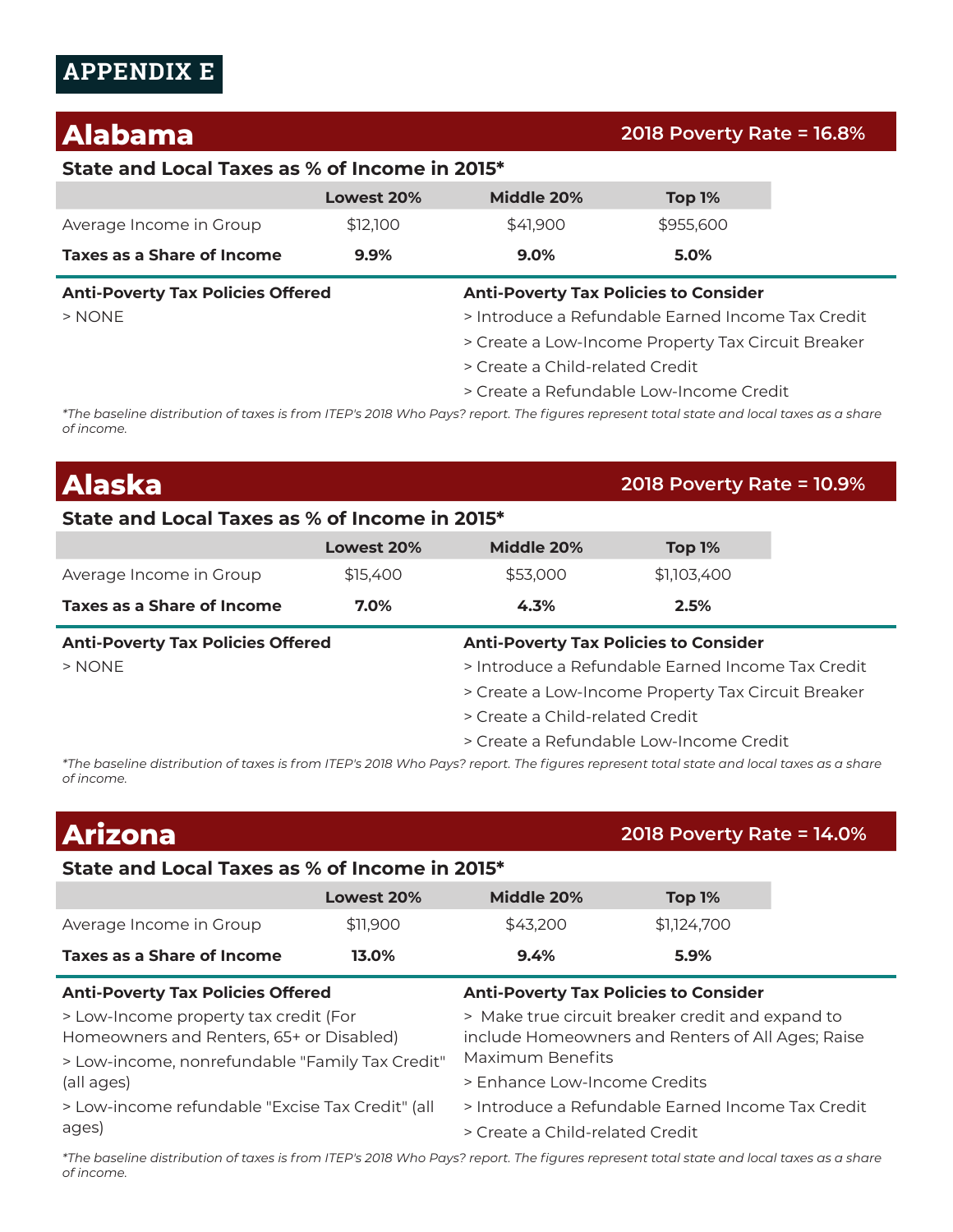### **Arkansas 2018 Poverty Rate = 17.2%**

#### **State and Local Taxes as % of Income in 2015\***

|                                                                                               | Lowest 20% | Middle 20%                                                                            | <b>Top 1%</b> |
|-----------------------------------------------------------------------------------------------|------------|---------------------------------------------------------------------------------------|---------------|
| Average Income in Group                                                                       | \$11,200   | \$38,700                                                                              | \$1,129,400   |
| <b>Taxes as a Share of Income</b>                                                             | $11.3\%$   | 10.8%                                                                                 | 6.9%          |
| <b>Anti-Poverty Tax Policies Offered</b>                                                      |            | <b>Anti-Poverty Tax Policies to Consider</b>                                          |               |
| > Child and Dependent Care Credit offered<br>modeled after the federal credit; Refundable for |            | > Make Child and Dependent Care Credit Fully<br>Refundable; Increase maximum benefits |               |
| children under age 6                                                                          |            | > Create a Refundable Low-Income Credit                                               |               |
| > Offers low income alternative tax table                                                     |            | S Introduce a Defundable Earned Income Tay Credit                                     |               |

> Introduce a Refundable Earned Income Tax Credit

> Create a Low-Income Property Tax Circuit Breaker

*\*The baseline distribution of taxes is from ITEP's 2018 Who Pays? report. The figures represent total state and local taxes as a share of income.*

## **California 2018 Poverty Rate = 12.8%**

#### **State and Local Taxes as % of Income in 2015\***

|                            | Lowest 20% | Middle 20% | Top 1%      |
|----------------------------|------------|------------|-------------|
| Average Income in Group    | \$14,300   | \$49,200   | \$2.158.300 |
| Taxes as a Share of Income | 10.5%      | 8.3%       | 12.4%       |

> Refundable Earned Income Tax Credit at 85% of the federal credit targeted to working families and individuals with very low earnings; additional \$1,000 credit for EITC eligible households with a child under 6

> Low-income renters credit (62+)

> Refundable income-limited Dependent Exemption Credit higher than state's Personal Exemption Credit

> Nonrefundable income limited Child and

Dependent Care Credit modeled after the federal credit

#### **Anti-Poverty Tax Policies Offered Anti-Poverty Tax Policies to Consider**

> Make true circuit breaker credit and expand to include homeowners and renters of all ages; increase maximum credit

> Create a refundable low-income credit

> Make Child and Dependent Care Credit fully refundable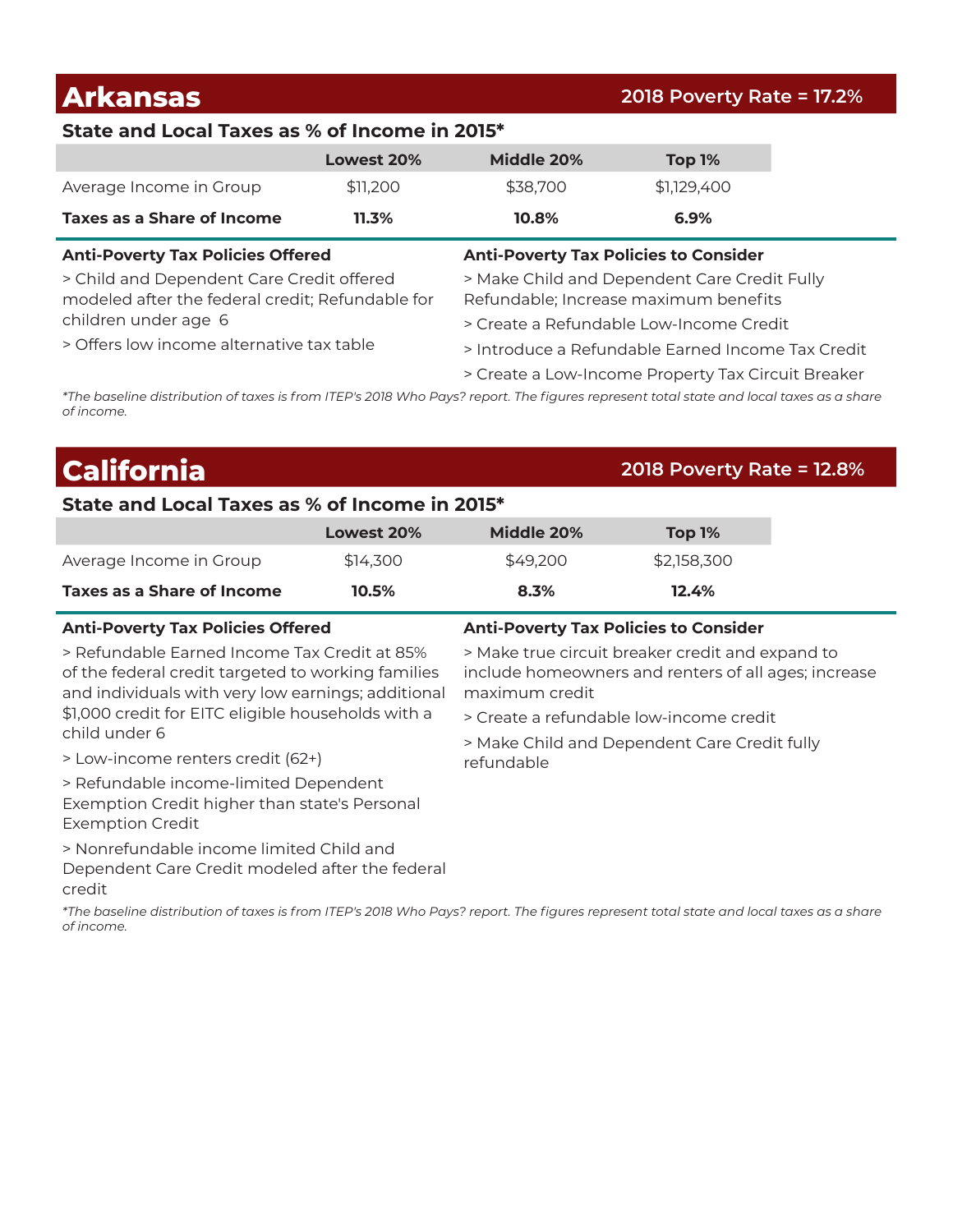## **Colorado 2018 Poverty Rate = 9.6%**

#### **State and Local Taxes as % of Income in 2015\***

|                                                                                                    | Lowest 20% | Middle 20%                                                                                               | Top 1%                                       |  |
|----------------------------------------------------------------------------------------------------|------------|----------------------------------------------------------------------------------------------------------|----------------------------------------------|--|
| Average Income in Group                                                                            | \$13,800   | \$53,300                                                                                                 | \$1,503,300                                  |  |
| Taxes as a Share of Income                                                                         | 8.7%       | 8.9%                                                                                                     | 6.5%                                         |  |
| <b>Anti-Poverty Tax Policies Offered</b>                                                           |            |                                                                                                          | <b>Anti-Poverty Tax Policies to Consider</b> |  |
| > Refundable Earned Income Tax Credit at 10%                                                       |            | > Fully Fund the Earned Income Credit                                                                    |                                              |  |
| > Low-Income Quasi-Circuit Breaker (For<br>Homeowners and Renters, 65+ or Disabled)                |            | > Make true circuit breaker credit and expand to<br>include homeowners and renters of all ages; increase |                                              |  |
| > Refundable income-limited Child and                                                              |            | maximum credit                                                                                           |                                              |  |
| Dependent Care Credit offered modeled after the<br>federal credit                                  |            |                                                                                                          | > Create a Refundable Low-Income Credit      |  |
| > Refundable income-limited Child Tax Credit for<br>children under age 6 offered modeled after the |            |                                                                                                          |                                              |  |

*\*The baseline distribution of taxes is from ITEP's 2018 Who Pays? report. The figures represent total state and local taxes as a share of income.*

## **Connecticut 2018 Poverty Rate = 10.4%**

federal credit (Unfunded)

#### **State and Local Taxes as % of Income in 2015\***

|                            | Lowest 20% | Middle 20% | Top 1%      |
|----------------------------|------------|------------|-------------|
| Average Income in Group    | \$12,600   | \$60,700   | \$3.146.700 |
| Taxes as a Share of Income | 11.5%      | 12.2%      | 8.1%        |

| <b>Anti-Poverty Tax Policies Offered</b>                                            | <b>Anti-Poverty Tax Policies to Consider</b>                                                   |
|-------------------------------------------------------------------------------------|------------------------------------------------------------------------------------------------|
| > Refundable Earned Income Tax Credit at 23% of<br>federal credit                   | > Restore state Earned Income Tax Credit to at least<br>30% of the federal credit              |
| > Low-Income Quasi-circuit Breaker (For<br>Homeowners and Renters, 65+ or Disabled) | > Make true circuit breaker credit and expand to<br>include homeowners and renters of all ages |
|                                                                                     | > Create a Child-related Credit                                                                |
|                                                                                     | > Create a Refundable Low-Income Credit                                                        |

*\*The baseline distribution of taxes is from ITEP's 2018 Who Pays? report. The figures represent total state and local taxes as a share of income.*

## **Delaware 2018 Poverty Rate = 12.5%**

### **State and Local Taxes as % of Income in 2015\***

|                                                                                 | Lowest 20% | Middle 20%                                                                         | Top 1%      |
|---------------------------------------------------------------------------------|------------|------------------------------------------------------------------------------------|-------------|
| Average Income in Group                                                         | \$10,900   | \$46,900                                                                           | \$1,028,700 |
| Taxes as a Share of Income                                                      | 6.3%       | 9.8%                                                                               | 9.5%        |
| <b>Anti-Poverty Tax Policies Offered</b>                                        |            | <b>Anti-Poverty Tax Policies to Consider</b>                                       |             |
| > Nonrefundable Farned Income Tax Credit at<br>20% of federal credit            |            | > Make Earned Income Tax Credit Refundable and<br>Increase Percentage              |             |
| > Nonrefundable Child and Dependent Care<br>Credit modeled after federal credit |            | > Make Child and Dependent Care Credit Refundable<br>and Increase Maximum Benefits |             |
|                                                                                 |            | > Create a Low-Income Property Tax Circuit Breaker                                 |             |
|                                                                                 |            | > Create a Refundable Low-Income Credit                                            |             |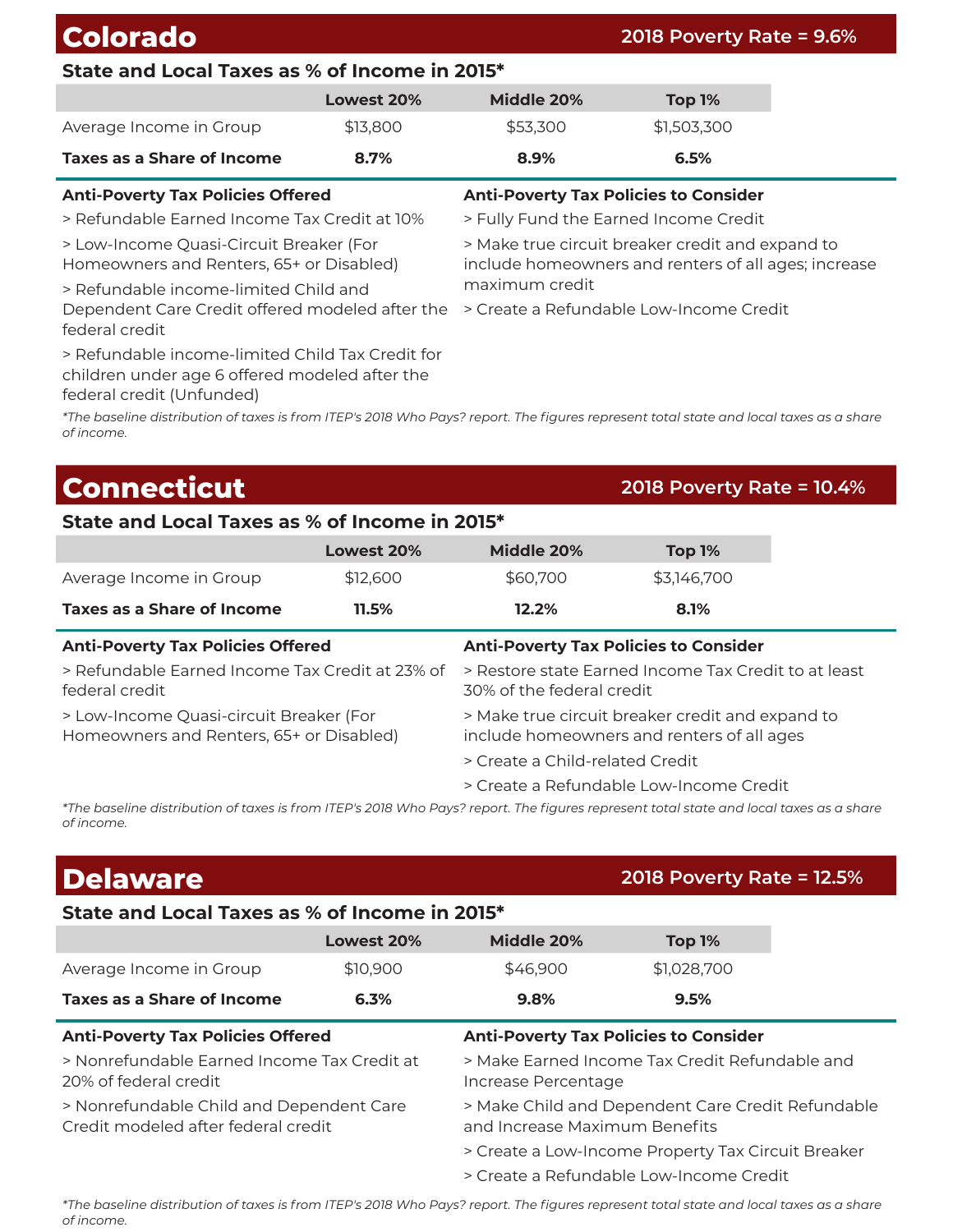## **District of Columbia 2018 Poverty Rate = 16.2%**

#### **State and Local Taxes as % of Income in 2015\***

|                            | Lowest 20% | Middle 20% | Top 1%      |
|----------------------------|------------|------------|-------------|
| Average Income in Group    | \$12,800   | \$55,300   | \$2,264,800 |
| Taxes as a Share of Income | 5.5%       | 5.6%       | 6.5%        |

> Refundable Earned Income Tax Credit at 40% of federal credit; Expanded EITC at 100% of federal credit for workers without dependents in the home; Enhanced EITC eligibility for certain noncustodial parents

> Low-Income Circuit Breaker (For Homeowners and Renters, All Ages)

> Non-refundable Child and Dependent Care

**Anti-Poverty Tax Policies Offered Anti-Poverty Tax Policies to Consider**

> Increase Earned Income Tax Credit

> Enhance Circuit Breaker Program

- > Make Child and Dependent Care Credit Refundable and Increase maximum benefits
- > Create a Refundable Low-Income Credit

Credit at 32% of the federal credit

*\*The baseline distribution of taxes is from ITEP's 2018 Who Pays? report. The figures represent total state and local taxes as a share of income.*

## **Florida 2018 Poverty Rate = 13.6%**

### **State and Local Taxes as % of Income in 2015\***

|                                          | Lowest 20% | Middle 20%                                         | <b>Top 1%</b> |
|------------------------------------------|------------|----------------------------------------------------|---------------|
| Average Income in Group                  | \$12,500   | \$38,800                                           | \$2,340,500   |
| Taxes as a Share of Income               | 12.7%      | 8.1%                                               | 2.3%          |
| <b>Anti-Poverty Tax Policies Offered</b> |            | <b>Anti-Poverty Tax Policies to Consider</b>       |               |
| $>$ NONE                                 |            | > Introduce a Refundable Farned Income Tax Credit  |               |
|                                          |            | > Create a Low-Income Property Tax Circuit Breaker |               |
|                                          |            | > Create a Child-related Credit                    |               |
|                                          |            | > Create a Refundable Low-Income Credit            |               |

*\*The baseline distribution of taxes is from ITEP's 2018 Who Pays? report. The figures represent total state and local taxes as a share of income.*

| Georgia                                                                                  |            |                                  | 2018 Poverty Rate = 14.3%                         |  |
|------------------------------------------------------------------------------------------|------------|----------------------------------|---------------------------------------------------|--|
| State and Local Taxes as % of Income in 2015*                                            |            |                                  |                                                   |  |
|                                                                                          | Lowest 20% | Middle 20%                       | Top 1%                                            |  |
| Average Income in Group                                                                  | \$12,700   | \$41,200                         | \$1,161,100                                       |  |
| Taxes as a Share of Income                                                               | 10.7%      | 9.8%                             | 7.0%                                              |  |
| <b>Anti-Poverty Tax Policies to Consider</b><br><b>Anti-Poverty Tax Policies Offered</b> |            |                                  |                                                   |  |
| > Nonrefundable, all ages, Low-Income Credit<br>offered                                  |            |                                  |                                                   |  |
|                                                                                          |            | amount of credit                 | > Make Low-Income Credit Refundable and increase  |  |
| > Nonrefundable Child and Dependent Care<br>Credit offered at 30% of the federal credit  |            | and Limit to Low-Income Families | > Make Child and Dependent Care Credit Refundable |  |
|                                                                                          |            |                                  | > Introduce a Refundable Farned Income Tax Credit |  |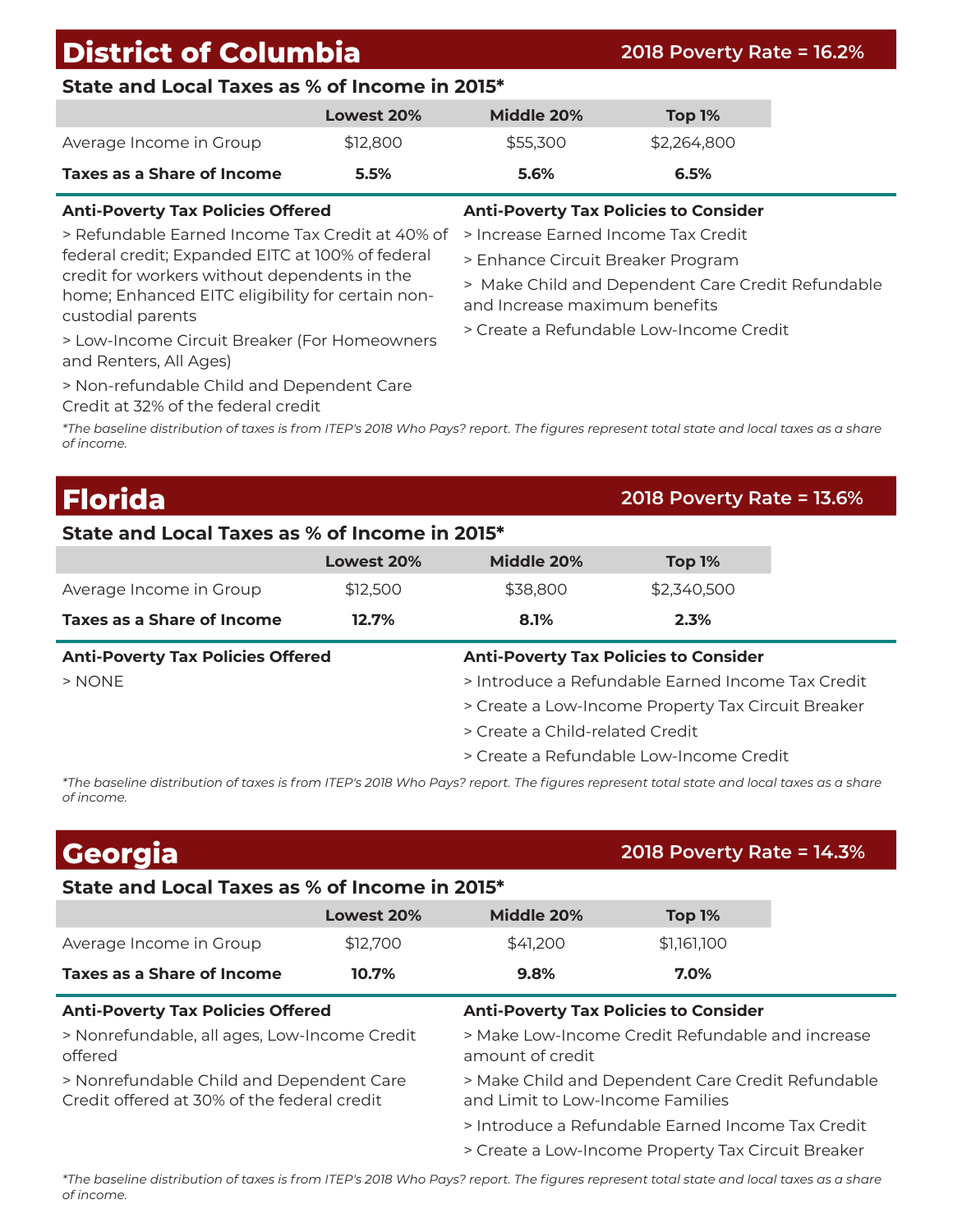## **Hawaii 2018 Poverty Rate = 8.8%**

### **State and Local Taxes as % of Income in 2015\***

|                                                                                                                                          | Lowest 20% | Middle 20%                                                                                         | Top 1%    |
|------------------------------------------------------------------------------------------------------------------------------------------|------------|----------------------------------------------------------------------------------------------------|-----------|
| Average Income in Group                                                                                                                  | \$10,200   | \$45,000                                                                                           | \$984,200 |
| Taxes as a Share of Income                                                                                                               | 15.0%      | 11.6%                                                                                              | 8.9%      |
| <b>Anti-Poverty Tax Policies Offered</b>                                                                                                 |            | <b>Anti-Poverty Tax Policies to Consider</b>                                                       |           |
| > Nonrefundable Farned Income Tax Credit at<br>20% of the federal credit<br>> Refundable income-limited credit for renters (all<br>ages) |            | > Make Farned Income Tax Credit refundable<br>> Create a low-income circuit breaker for homeowners |           |
|                                                                                                                                          |            | > Limit Child and Dependent Care Credit to low-<br>income families and increase maximum credit     |           |
| > Refundable Child and Dependent Care Credit                                                                                             |            | > Enhance existing low-income credits                                                              |           |
| > Refundable low-income credit offered to assist                                                                                         |            |                                                                                                    |           |

*\*The baseline distribution of taxes is from ITEP's 2018 Who Pays? report. The figures represent total state and local taxes as a share of income.*

## **Idaho 2018 Poverty Rate = 11.8%**

#### **State and Local Taxes as % of Income in 2015\***

in offsetting grocery and excise taxes (all ages)

|                            | Lowest 20% | Middle 20% | Top 1%      |
|----------------------------|------------|------------|-------------|
| Average Income in Group    | \$11,300   | \$43.900   | \$1.037.500 |
| Taxes as a Share of Income | 9.2%       | 8.1%       | 7.2%        |

| <b>Anti-Poverty Tax Policies Offered</b>         | <b>Anti-Poverty Tax Policies to Consider</b>          |
|--------------------------------------------------|-------------------------------------------------------|
| > Low-income quasi-circuit breaker (for          | > Make true circuit breaker credit and expand to      |
| homeowners 65+, surviving spouse, disabled,      | include homeowners and renters of all ages            |
| former POW, disabled veteran or orphaned         | > Limit "Grocery Credit" to low-income households and |
| minor)                                           | increase maximum credit                               |
| > Refundable non-income limited "Grocery Credit" | > Make Child and Dependent Care Credit refundable     |
| to assist in offsetting grocery taxes (all ages) | and limit to low-income families                      |
| > Nonrefundable \$205 Child Tax Credit           | > Introduce a refundable Earned Income Tax Credit     |

*\*The baseline distribution of taxes is from ITEP's 2018 Who Pays? report. The figures represent total state and local taxes as a share of income.*

## **Illinois 2018 Poverty Rate = 12.1%**

#### **State and Local Taxes as % of Income in 2015\***

|                                                                   | Lowest 20% | Middle 20%                                   | Top 1%                                               |  |
|-------------------------------------------------------------------|------------|----------------------------------------------|------------------------------------------------------|--|
| Average Income in Group                                           | \$12,400   | \$51,700                                     | \$1,704,500                                          |  |
| Taxes as a Share of Income                                        | 14.4%      | 12.6%                                        | 7.4%                                                 |  |
| <b>Anti-Poverty Tax Policies Offered</b>                          |            | <b>Anti-Poverty Tax Policies to Consider</b> |                                                      |  |
| > Refundable Earned Income Tax Credit at 18% of<br>federal credit |            | > Increase Earned Income Tax Credit          |                                                      |  |
|                                                                   |            | Homeowners and Renters of All Ages           | > Restore and then expand Circuit Breaker Program to |  |
|                                                                   |            | > Create a Child-related Credit              |                                                      |  |
|                                                                   |            |                                              | > Create a Refundable Low-Income Credit              |  |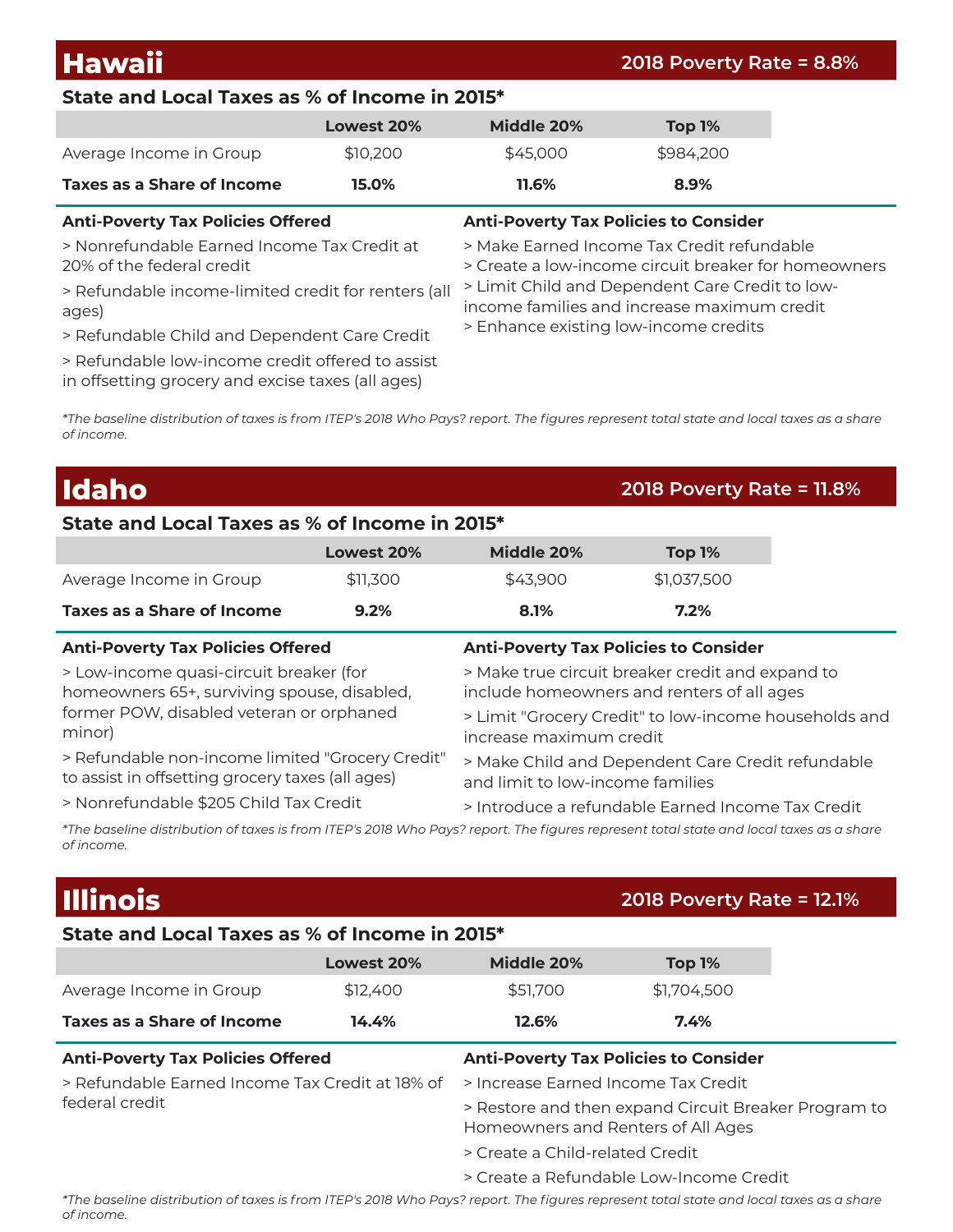|  | <b>Indiana</b> |  |
|--|----------------|--|
|  |                |  |
|  |                |  |

#### **Indiana 2018 Poverty Rate = 13.1%**

## **State and Local Taxes as % of Income in 2015\***

|                                                                                        | Lowest 20% | Middle 20%                      | Top 1%                                              |  |
|----------------------------------------------------------------------------------------|------------|---------------------------------|-----------------------------------------------------|--|
| Average Income in Group                                                                | \$11,400   | \$46,700                        | \$1,009,500                                         |  |
| Taxes as a Share of Income                                                             | 12.8%      | 11.1%                           | 6.8%                                                |  |
| <b>Anti-Poverty Tax Policies Offered</b>                                               |            |                                 | <b>Anti-Poverty Tax Policies to Consider</b>        |  |
| > Refundable Earned Income Tax Credit at 9%; not<br>coupled to 2015 federal expansions |            | federal improvements            | > Increase Earned Income Tax Credit and couple to   |  |
| > Refundable low-income credit (65+)                                                   |            | maximum credit                  | > Expand Low-Income Credit to all ages and increase |  |
|                                                                                        |            |                                 | > Create a Low-Income Property Tax Circuit Breaker  |  |
|                                                                                        |            | > Create a Child-related Credit |                                                     |  |

*\*The baseline distribution of taxes is from ITEP's 2018 Who Pays? report. The figures represent total state and local taxes as a share of income.*

## **Iowa 2018 Poverty Rate = 11.2% State and Local Taxes as % of Income in 2015\* Lowest 20% Middle 20% Top 1%** Average Income in Group \$12,000 \$50,800 \$960,000

| <b>Taxes as a Share of Income</b><br>12.4%                                                         | 10.7%                               | $7.7\%$                                              |  |
|----------------------------------------------------------------------------------------------------|-------------------------------------|------------------------------------------------------|--|
| <b>Anti-Poverty Tax Policies Offered</b>                                                           |                                     | <b>Anti-Poverty Tax Policies to Consider</b>         |  |
| > Refundable Earned Income Tax Credit at 15% of<br>the federal credit                              | > Increase Earned Income Tax Credit | > Make true circuit breaker credit and expand to     |  |
| > Low-income quasi-circuit breaker (for<br>homeowners and renters, 65+ or disabled)                | maximum credit                      | include homeowners and renters of all ages; increase |  |
| > Refundable income-limited Child and<br>Dependent Care Credit modeled after the federal<br>credit |                                     | > Create a refundable low-income credit              |  |

*\*The baseline distribution of taxes is from ITEP's 2018 Who Pays? report. The figures represent total state and local taxes as a share of income.*

| <b>Kansas</b>                                                                                               |                                               |                                                                                         | 2018 Poverty Rate = 12.0%                            |  |  |  |
|-------------------------------------------------------------------------------------------------------------|-----------------------------------------------|-----------------------------------------------------------------------------------------|------------------------------------------------------|--|--|--|
|                                                                                                             | State and Local Taxes as % of Income in 2015* |                                                                                         |                                                      |  |  |  |
|                                                                                                             | Lowest 20%                                    | Middle 20%                                                                              | Top 1%                                               |  |  |  |
| Average Income in Group                                                                                     | \$12,000                                      | \$50,700                                                                                | \$1,289,800                                          |  |  |  |
| Taxes as a Share of Income                                                                                  | 11.4%                                         | 10.6%                                                                                   | 7.4%                                                 |  |  |  |
| <b>Anti-Poverty Tax Policies Offered</b>                                                                    |                                               | <b>Anti-Poverty Tax Policies to Consider</b>                                            |                                                      |  |  |  |
| > Refundable Earned Income Tax Credit at 17% of<br>the federal credit                                       |                                               | > Increase Earned Income Tax Credit<br>> Make true circuit breaker credit and expand to |                                                      |  |  |  |
| > Low-income quasi-circuit breaker (for<br>homeowners, disabled or guardian of dependent<br>child under 18) |                                               | maximum credit                                                                          | include homeowners and renters of all ages; increase |  |  |  |
|                                                                                                             |                                               | > Make food tax credit refundable                                                       |                                                      |  |  |  |
| > Low-income nonrefundable food tax credit                                                                  |                                               | > Restore Child and Dependent Care Credit and make<br>refundable                        |                                                      |  |  |  |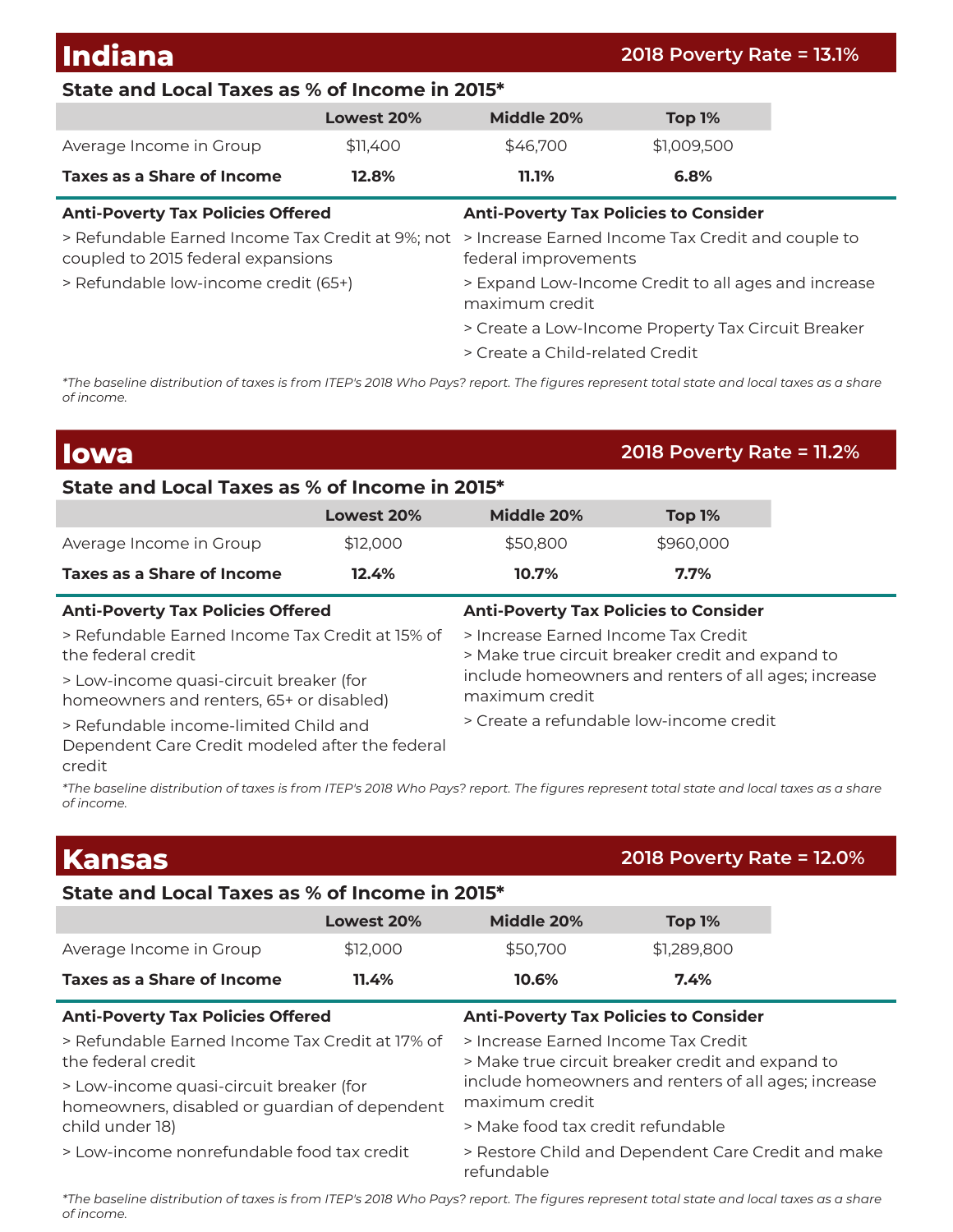**Kentucky 2018 Poverty Rate = 16.9% State and Local Taxes as % of Income in 2015\* Lowest 20% Middle 20% Top 1%** Average Income in Group  $$10,000$   $$40,400$  \$935,400 **Taxes as a Share of Income 9.5% 11.1% 6.7% Anti-Poverty Tax Policies Offered Anti-Poverty Tax Policies to Consider** > Nonrefundable Child and Dependent Care Credit at 20% of the federal credit > Nonrefundable low-income credit (all ages) > Anti-Poverty Tax Policies to Consider > Make Child and Dependent Care Credit refundable and limit to low-income families > Make low-income credit refundable and increase maximum credit > Introduce a refundable Earned Income Tax Credit > Create a low-income property tax circuit breaker

*\*The baseline distribution of taxes is from ITEP's 2018 Who Pays? report. The figures represent total state and local taxes as a share of income.*

## **Louisiana 2018 Poverty Rate = 18.6%**

#### **State and Local Taxes as % of Income in 2015\***

|                                          | Lowest 20% | Middle 20%                                   | Top 1%      |
|------------------------------------------|------------|----------------------------------------------|-------------|
| Average Income in Group                  | \$10,500   | \$42,000                                     | \$1,061,200 |
| Taxes as a Share of Income               | 11.9%      | 10.0%                                        | 6.2%        |
| <b>Anti-Poverty Tax Policies Offered</b> |            | <b>Anti-Poverty Tax Policies to Consider</b> |             |

> Refundable Earned Income Tax Credit at 5% of the federal credit

> Increase Earned Income Tax Credit

> Create a Low-Income Property Tax Circuit Breaker

> Create a Refundable Low-Income Credit

> Refundable Child and Dependent Care Credit for taxpayers with incomes below \$25K; nonrefundable credit for all other taxpayers; modeled after the federal credit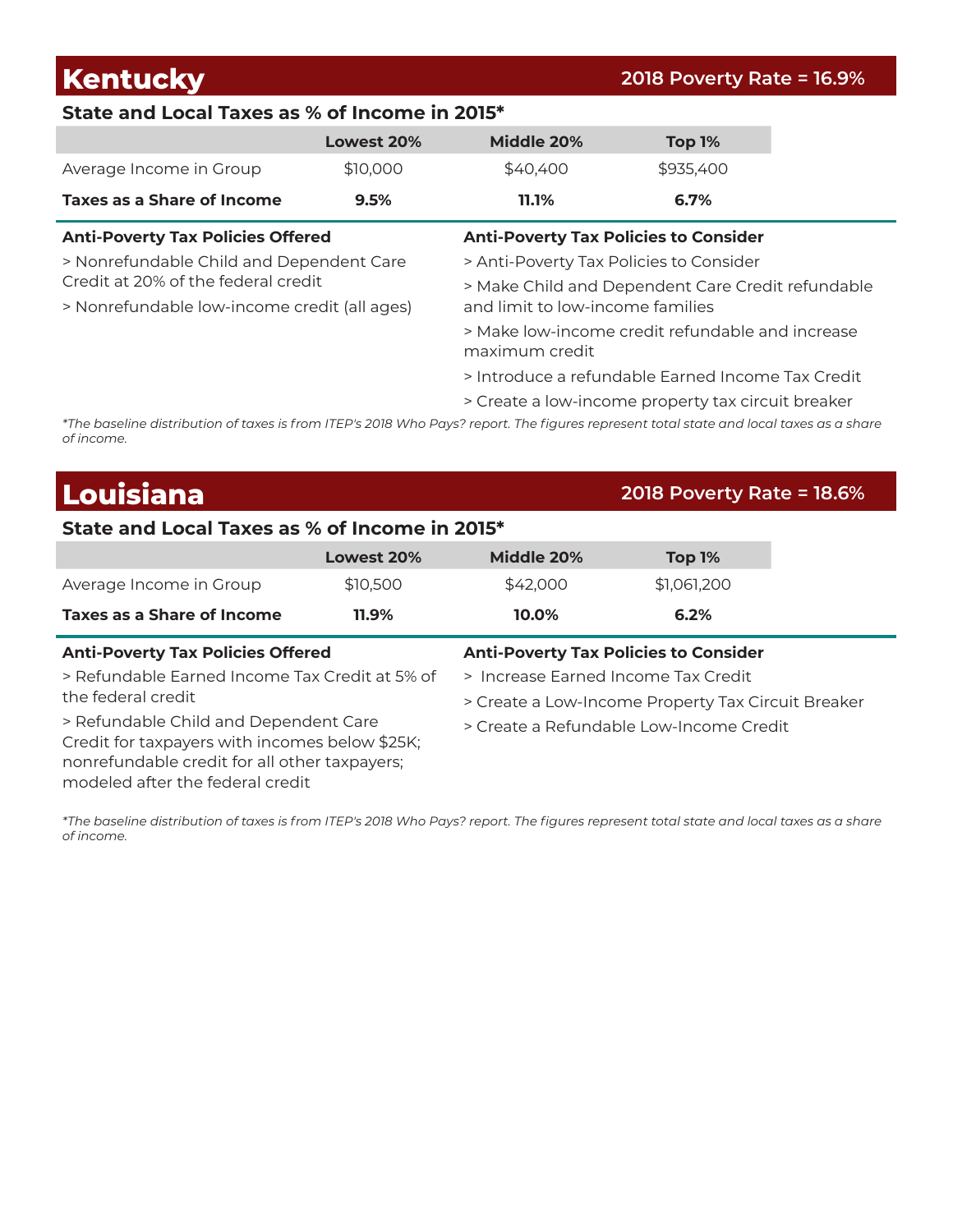## **State and Local Taxes as % of Income in 2015\***

|                            | Lowest 20% | Middle 20% | Top 1%    |
|----------------------------|------------|------------|-----------|
| Average Income in Group    | \$11.500   | \$44.900   | \$877.200 |
| Taxes as a Share of Income | 8.7%       | $9.6\%$    | 8.6%      |

> Refundable Earned Income Tax Credit at 12% of the federal credit; 25% for those without dependents in the home

> Low- and Middle- Income Circuit Breaker (For Homeowners and Renters, All Ages)

> Refundable Child and Dependent Care Credit at 25% of the federal credit for up to \$500 of expenses; nonrefundable credit at 25% of the federal credit for expenses over \$500; percent varies based on service provider

> Targeted, refundable sales tax credit to offset the impact of increased sales taxes on low- and middle-income residents

#### **Anti-Poverty Tax Policies Offered Anti-Poverty Tax Policies to Consider**

> Increase Earned Income Tax Credit

> Enhance circuit breaker program; increase maximum credit

> Make Child and Dependent Care Credit fully refundable and limit to low-income families

> Create a refundable low-income credit

*\*The baseline distribution of taxes is from ITEP's 2018 Who Pays? report. The figures represent total state and local taxes as a share of income.*

| <b>Maryland</b>                                                                                       |            |                                                                  | 2018 Poverty Rate = $9.0\%$                       |  |  |
|-------------------------------------------------------------------------------------------------------|------------|------------------------------------------------------------------|---------------------------------------------------|--|--|
| State and Local Taxes as % of Income in 2015*                                                         |            |                                                                  |                                                   |  |  |
|                                                                                                       | Lowest 20% | Middle 20%                                                       | Top 1%                                            |  |  |
| Average Income in Group                                                                               | \$12,500   | \$54,200                                                         | \$1,448,000                                       |  |  |
| Taxes as a Share of Income                                                                            | 9.8%       | 10.6%                                                            | $9.0\%$                                           |  |  |
| <b>Anti-Poverty Tax Policies Offered</b>                                                              |            |                                                                  | <b>Anti-Poverty Tax Policies to Consider</b>      |  |  |
| > Refundable Earned Income Tax Credit at 28% of<br>the federal credit; Nonrefundable at 50% of the    |            | > Increase Earned Income Tax Credit and make fully<br>refundable |                                                   |  |  |
| federal credit                                                                                        |            | > Increase circuit breaker program maximum credit                |                                                   |  |  |
| > Low- and middle-income multiple threshold<br>circuit breaker (for homeowners and renters, all       |            | and increase maximum credit                                      | > Make Child and Dependent Care Credit refundable |  |  |
| ages)                                                                                                 |            |                                                                  | > Create a refundable low-income credit           |  |  |
| > Nonrefundable income-limited Child and<br>Dependent Care Credit modeled after the federal<br>credit |            |                                                                  |                                                   |  |  |
| > Nonrefundable "State Poverty Level Credit"<br>offered                                               |            |                                                                  |                                                   |  |  |

*\*The baseline distribution of taxes is from ITEP's 2018 Who Pays? report. The figures represent total state and local taxes as a share of income.*

### **Maine 2018 Poverty Rate = 11.6%**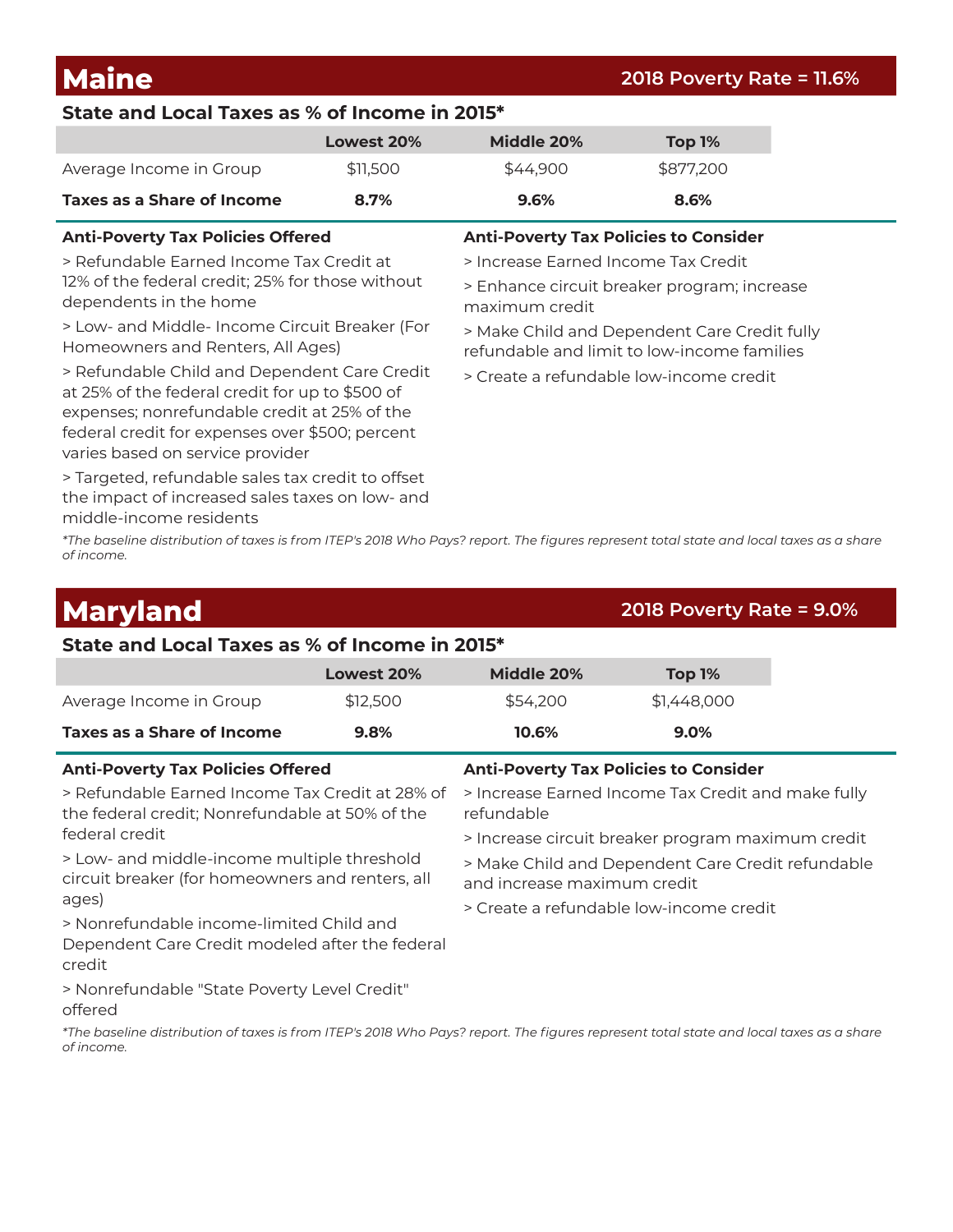## **Massachusetts 2018 Poverty Rate = 10.0%**

### **State and Local Taxes as % of Income in 2015\***

|                            | Lowest 20% | Middle 20% | Top 1%      |
|----------------------------|------------|------------|-------------|
| Average Income in Group    | \$13,000   | \$58,600   | \$2,507,300 |
| Taxes as a Share of Income | 10.0%      | 9.3%       | 6.5%        |

> Refundable Earned Income Tax Credit at 30% of federal credit

> Low- and Middle- Income Circuit Breaker (For Homeowners and Renters, 65+)

#### **Anti-Poverty Tax Policies Offered Anti-Poverty Tax Policies to Consider**

> Increase Earned Income Tax Credit

> Expand circuit breaker program to include homeowners and renters of all ages; increase maximum credit

- > Create a child-related credit
- > Create a refundable low-income credit

*\*The baseline distribution of taxes is from ITEP's 2018 Who Pays? report. The figures represent total state and local taxes as a share of income.*

## **Michigan 2018 Poverty Rate = 14.1%**

#### **State and Local Taxes as % of Income in 2015\***

|                                                                        | Lowest 20% | Middle 20%                                                                | Top 1%      |  |
|------------------------------------------------------------------------|------------|---------------------------------------------------------------------------|-------------|--|
| Average Income in Group                                                | \$10,000   | \$43,300                                                                  | \$1,245,700 |  |
| <b>Taxes as a Share of Income</b>                                      | 10.4%      | 9.2%                                                                      | 6.2%        |  |
| <b>Anti-Poverty Tax Policies Offered</b>                               |            | <b>Anti-Poverty Tax Policies to Consider</b>                              |             |  |
| > Refundable Earned Income Tax Credit at 6% of<br>the federal credit   |            | > Restore Earned Income Tax Credit to 20% (pre 2012<br>amount)            |             |  |
| > Low-income circuit breaker (for homeowners<br>and renters, all ages) |            | > Increase circuit breaker program maximum; restore<br>to pre 2012 levels |             |  |
|                                                                        |            | > Create a child-related credit                                           |             |  |
|                                                                        |            |                                                                           |             |  |

> Create a refundable low-income credit

*\*The baseline distribution of taxes is from ITEP's 2018 Who Pays? report. The figures represent total state and local taxes as a share of income.*

| <b>Minnesota</b>                                                                             |            |                                                                  | 2018 Poverty Rate = 9.6%                |  |
|----------------------------------------------------------------------------------------------|------------|------------------------------------------------------------------|-----------------------------------------|--|
| State and Local Taxes as % of Income in 2015*                                                |            |                                                                  |                                         |  |
|                                                                                              | Lowest 20% | Middle 20%                                                       | <b>Top 1%</b>                           |  |
| Average Income in Group                                                                      | \$13,800   | \$56,400                                                         | \$1,452,500                             |  |
| Taxes as a Share of Income                                                                   | 8.7%       | 9.7%                                                             | 10.1%                                   |  |
| <b>Anti-Poverty Tax Policies Offered</b><br><b>Anti-Poverty Tax Policies to Consider</b>     |            |                                                                  |                                         |  |
| > Refundable Earned Income Tax Credit,                                                       |            | > Increase Earned Income Tax Credit                              |                                         |  |
| structured differently from the federal credit,<br>average rate is 34% of the federal credit |            | > Enhance circuit breaker program and increase<br>maximum credit |                                         |  |
| > Low- and middle-income circuit breaker (for<br>homeowners and renters, all ages)           |            |                                                                  | > Create a refundable low-income credit |  |
| > Refundable income-limited Child and                                                        |            |                                                                  |                                         |  |
| Dependent Care Credit                                                                        |            |                                                                  |                                         |  |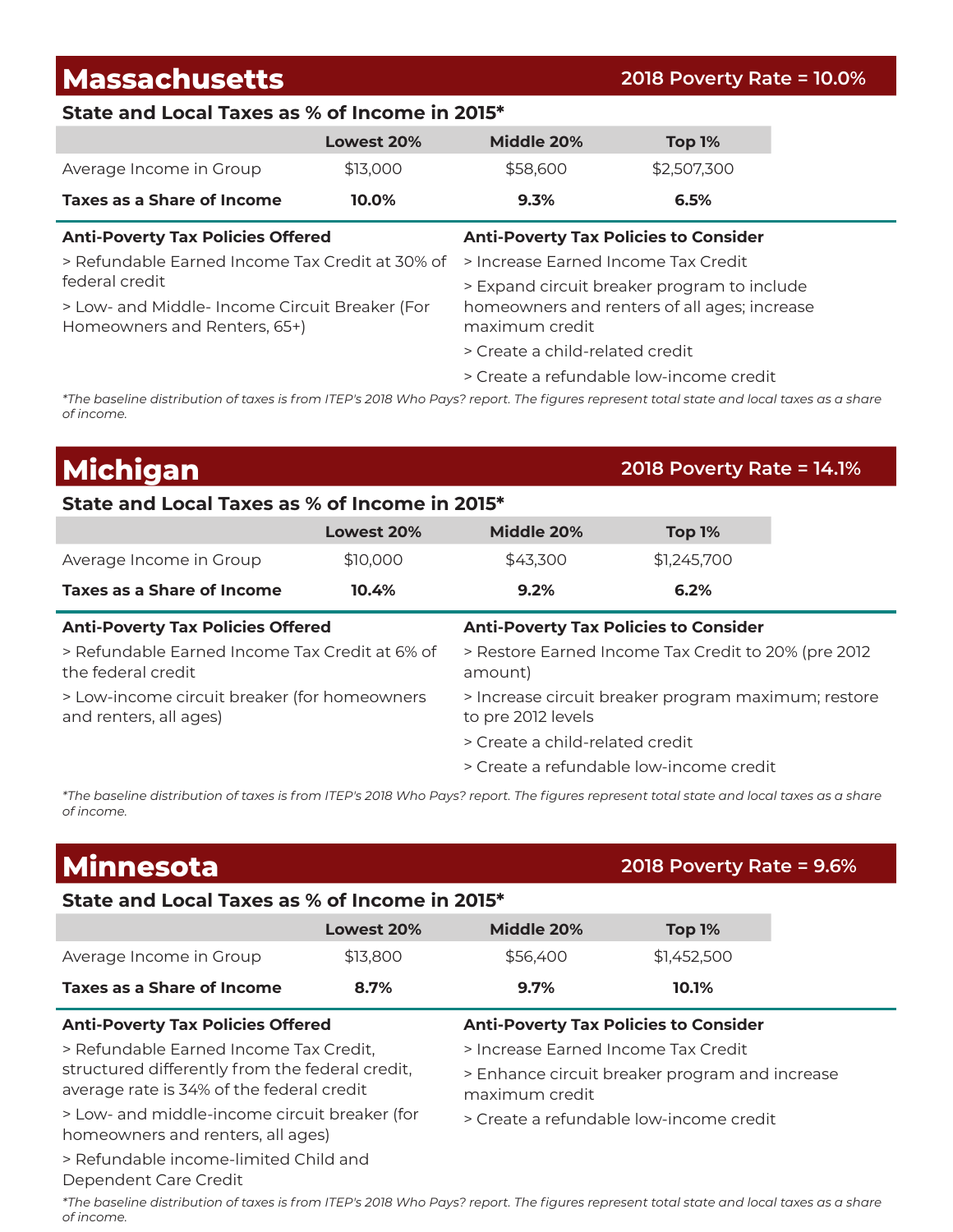**Mississippi 2018 Poverty Rate = 19.7%**

### **State and Local Taxes as % of Income in 2015\***

|                            | Lowest 20% | Middle 20% | Top 1%    |
|----------------------------|------------|------------|-----------|
| Average Income in Group    | \$10,200   | \$34,300   | \$802,200 |
| Taxes as a Share of Income | 10.2%      | 10.8%      | 6.7%      |

#### **Anti-Poverty Tax Policies Offered Anti-Poverty Tax Policies to Consider**

> NONE > Introduce a Refundable Earned Income Tax Credit

- > Create a Low-Income Property Tax Circuit Breaker
- > Create a Child-related Credit
- > Create a Refundable Low-Income Credit

*\*The baseline distribution of taxes is from ITEP's 2018 Who Pays? report. The figures represent total state and local taxes as a share of income.*

| <b>Missouri</b>                                                               |            |                                         | <b>2018 Poverty Rate = 13.2%</b>                                                                      |  |
|-------------------------------------------------------------------------------|------------|-----------------------------------------|-------------------------------------------------------------------------------------------------------|--|
| State and Local Taxes as % of Income in 2015*                                 |            |                                         |                                                                                                       |  |
|                                                                               | Lowest 20% | Middle 20%                              | Top 1%                                                                                                |  |
| Average Income in Group                                                       | \$10,500   | \$43,500                                | \$1,222,900                                                                                           |  |
| Taxes as a Share of Income                                                    | $9.9\%$    | 9.0%                                    | 6.2%                                                                                                  |  |
| <b>Anti-Poverty Tax Policies Offered</b>                                      |            |                                         | <b>Anti-Poverty Tax Policies to Consider</b>                                                          |  |
| > Low-income circuit breaker (for homeowners<br>and renters, 65+ or disabled) |            |                                         | > Expand circuit breaker to include homeowners and<br>renters of all ages and increase maximum credit |  |
|                                                                               |            |                                         | > Introduce a refundable Earned Income Tax Credit                                                     |  |
|                                                                               |            | > Create a child-related credit         |                                                                                                       |  |
|                                                                               |            | > Create a refundable low-income credit |                                                                                                       |  |

*\*The baseline distribution of taxes is from ITEP's 2018 Who Pays? report. The figures represent total state and local taxes as a share of income.*

| <b>Montana</b>                                   |            |                                                        | 2018 Poverty Rate = 13.0%                    |  |
|--------------------------------------------------|------------|--------------------------------------------------------|----------------------------------------------|--|
| State and Local Taxes as % of Income in 2015*    |            |                                                        |                                              |  |
|                                                  | Lowest 20% | Middle 20%                                             | Top 1%                                       |  |
| Average Income in Group                          | \$9,700    | \$42,800                                               | \$1,126,400                                  |  |
| Taxes as a Share of Income                       | 7.9%       | 7.1%                                                   | 6.5%                                         |  |
| <b>Anti-Poverty Tax Policies Offered</b>         |            |                                                        | <b>Anti-Poverty Tax Policies to Consider</b> |  |
| > Refundable Farned Income Tax Credit at 3% of   |            | > Increase Farned Income Tax Credit                    |                                              |  |
| the federal credit                               |            | > Expand circuit breaker program to include renters of |                                              |  |
| > Low-income circuit breaker (for homeowners all |            |                                                        | all ages and increase maximum credit         |  |
| ages and renters, 62+)                           |            | > Create a child-related credit                        |                                              |  |
|                                                  |            |                                                        | > Create a refundable low-income credit      |  |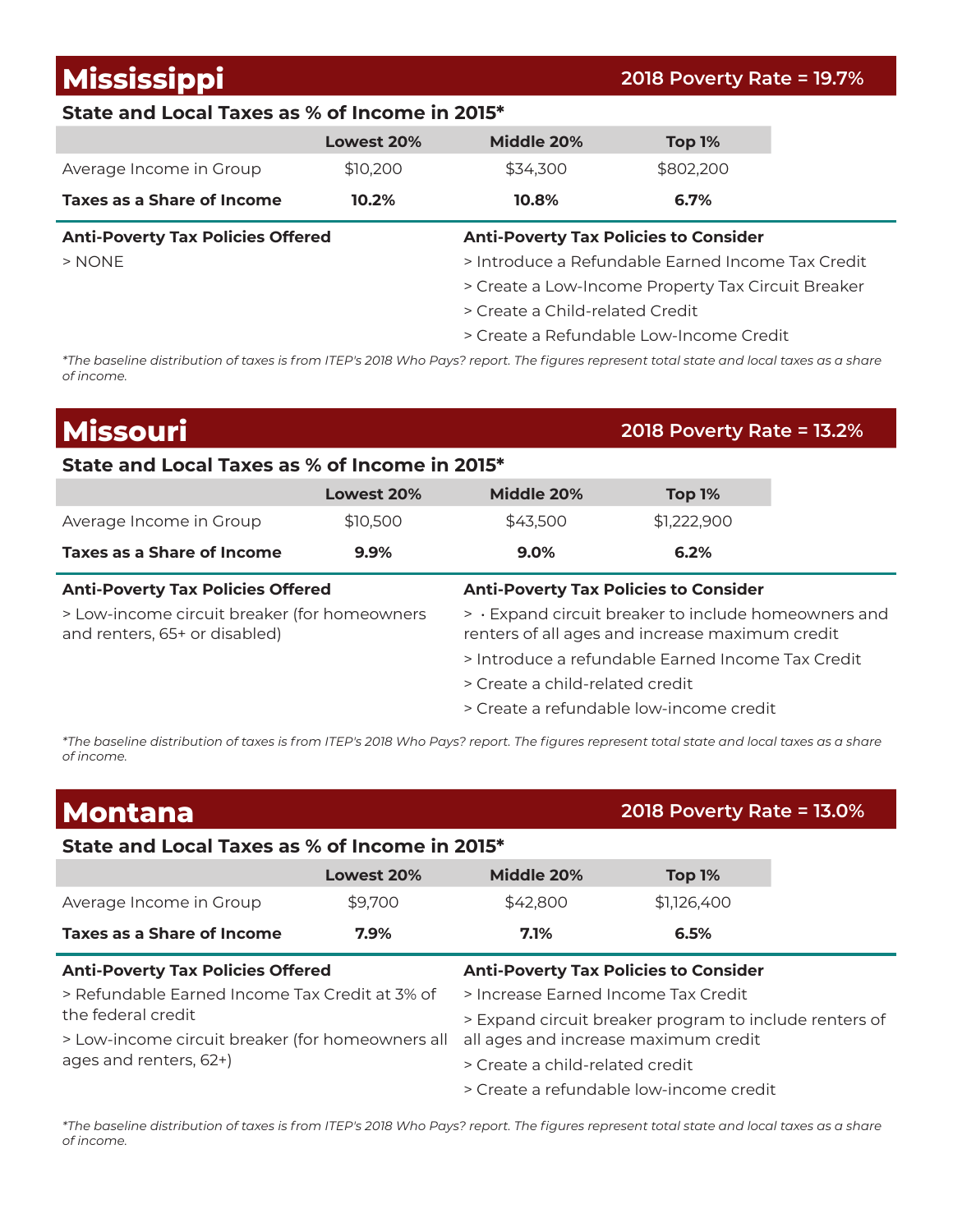**Nebraska 2018 Poverty Rate = 11.0%**

#### **State and Local Taxes as % of Income in 2015\***

|                            | Lowest 20% | Middle 20% | Top 1%      |
|----------------------------|------------|------------|-------------|
| Average Income in Group    | \$13,800   | \$50,500   | \$1,063,600 |
| Taxes as a Share of Income | 11.1%      | $10.8\%$   | 8.7%        |

## **Anti-Poverty Tax Policies Offered Anti-Poverty Tax Policies to Consider**

> Refundable Earned Income Tax Credit at 10% of the federal credit

> Refundable income-limited Child and

under \$29K; nonrefundable for taxpayers with income over \$29K; modeled after the federal credit

> Increase Earned Income Tax Credit

- > Make Child and Dependent Care Credit fully
- refundable and increase maximum credit
- Dependent Care Credit for taxpayers with income > Restore circuit breaker program to homeowners and renters of all ages
	- > Create a refundable low-income credit

*\*The baseline distribution of taxes is from ITEP's 2018 Who Pays? report. The figures represent total state and local taxes as a share of income.*

## **Nevada 2018 Poverty Rate = 12.9%**

### **State and Local Taxes as % of Income in 2015\***

|                                          | Lowest 20% | Middle 20%                                                                            | Top 1%      |
|------------------------------------------|------------|---------------------------------------------------------------------------------------|-------------|
| Average Income in Group                  | \$13,700   | \$42,200                                                                              | \$1,698,500 |
| Taxes as a Share of Income               | 10.2%      | $7.6\%$                                                                               | $1.9\%$     |
| <b>Anti-Poverty Tax Policies Offered</b> |            | <b>Anti-Poverty Tax Policies to Consider</b>                                          |             |
| $>$ NONE                                 |            | > Introduce a Refundable Earned Income Tax Credit                                     |             |
|                                          |            | > Create a Low-Income Property Tax Circuit Breaker<br>> Create a Child-related Credit |             |
|                                          |            |                                                                                       |             |
|                                          |            | > Create a Refundable Low-Income Credit                                               |             |

*\*The baseline distribution of taxes is from ITEP's 2018 Who Pays? report. The figures represent total state and local taxes as a share of income.*

| <b>New Hampshire</b>                                       |            |                                 | <b>2018 Poverty Rate = 7.6%</b>                                                                              |  |
|------------------------------------------------------------|------------|---------------------------------|--------------------------------------------------------------------------------------------------------------|--|
| State and Local Taxes as % of Income in 2015*              |            |                                 |                                                                                                              |  |
|                                                            | Lowest 20% | Middle 20%                      | Top 1%                                                                                                       |  |
| Average Income in Group                                    | \$16,100   | \$57,200                        | \$1,461,900                                                                                                  |  |
| Taxes as a Share of Income                                 | 9.1%       | 8.1%                            | 3.0%                                                                                                         |  |
| <b>Anti-Poverty Tax Policies Offered</b>                   |            |                                 | <b>Anti-Poverty Tax Policies to Consider</b>                                                                 |  |
| > Low-Income Circuit Breaker (For Homeowners,<br>All Ages) |            | credit                          | > Make true low-income circuit breaker credit, expand<br>to include renters of all ages and increase maximum |  |
|                                                            |            |                                 | > Introduce a refundable Farned Income Tax Credit                                                            |  |
|                                                            |            | > Create a child-related credit |                                                                                                              |  |
|                                                            |            |                                 | > Create a refundable low-income credit                                                                      |  |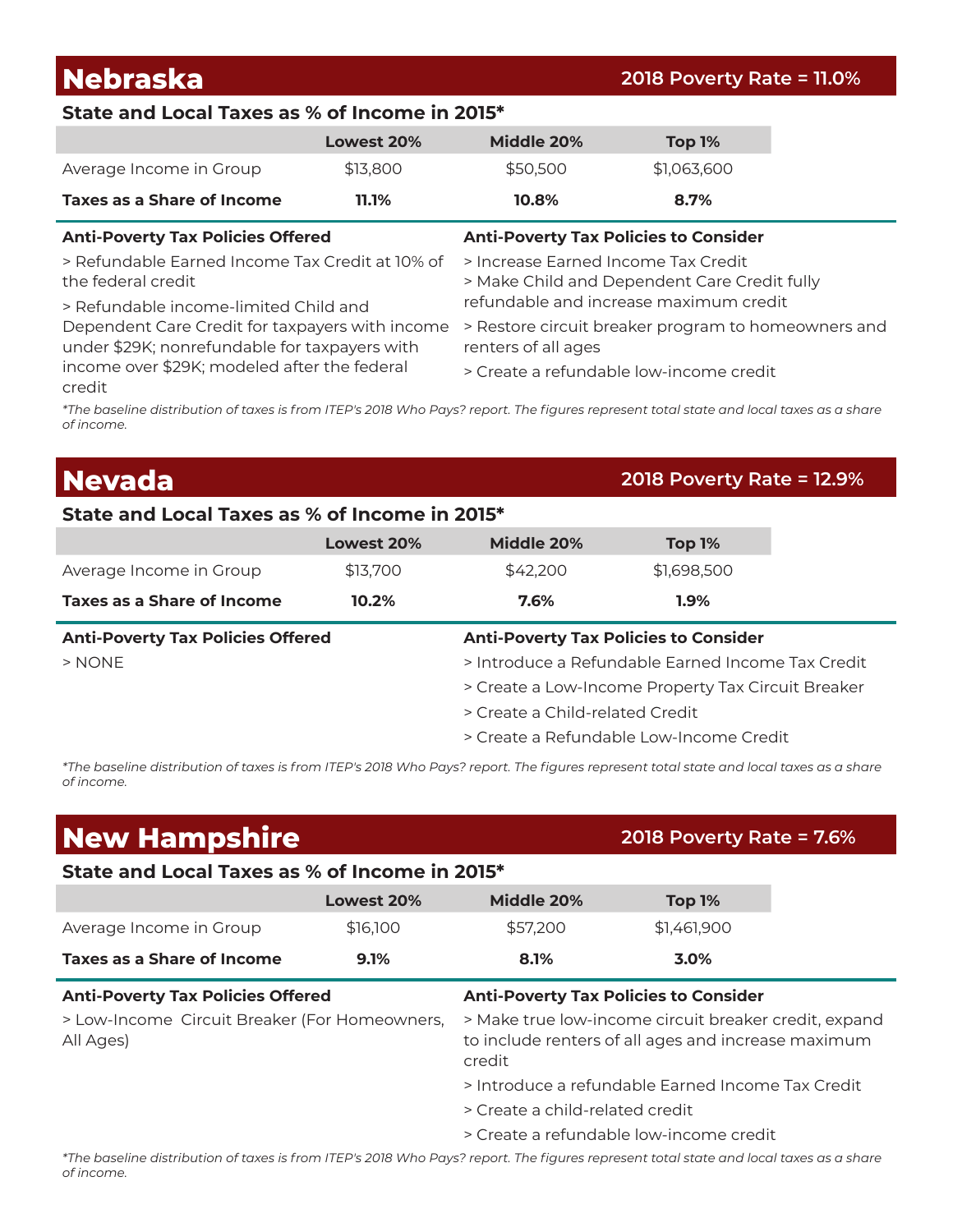**New Jersey 2018 Poverty Rate = 9.5%**

### **State and Local Taxes as % of Income in 2015\***

|                            | Lowest 20% | Middle 20% | Top 1%      |
|----------------------------|------------|------------|-------------|
| Average Income in Group    | \$14,600   | \$58,100   | \$1.864.800 |
| Taxes as a Share of Income | 8.7%       | 10.1%      | 9.8%        |

> Refundable Earned Income Tax Credit at 39% of the federal credit (up to 40% by 2020)

> Low- and Middle- Income Circuit Breaker (For Homeowners, All Ages)

> Nonrefundable income-limited Child and Dependent Care Tax Credit modeled after federal credit

#### **Anti-Poverty Tax Policies Offered Anti-Poverty Tax Policies to Consider**

> Increase Earned Income Tax Credit

- > Expand circuit breaker to include renters of all ages
- > Make Child and Dependent Care Credit refundable
- > Create a refundable low-income credit

*\*The baseline distribution of taxes is from ITEP's 2018 Who Pays? report. The figures represent total state and local taxes as a share of income.*

## **New Mexico 2018 Poverty Rate = 19.5%**

#### **State and Local Taxes as % of Income in 2015\***

|                            | Lowest 20% | Middle 20% | Top 1%    |
|----------------------------|------------|------------|-----------|
| Average Income in Group    | \$11.500   | \$39.400   | \$845,400 |
| Taxes as a Share of Income | 10.6%      | 10.2%      | $6.0\%$   |

#### **Anti-Poverty Tax Policies Offered Anti-Poverty Tax Policies to Consider** > Refundable Earned Income Tax Credit at 17% of the federal credit > Low-income multiple threshold circuit breaker (for homeowners and renters, 65+) > Refundable income-limited Child and Dependent Care Credit modeled after the federal credit > Increase Earned Income Tax Credit > Expand Circuit Breaker Program to Homeowners & Renters of All Ages; Increase maximum credit > Increase Low-Income Credit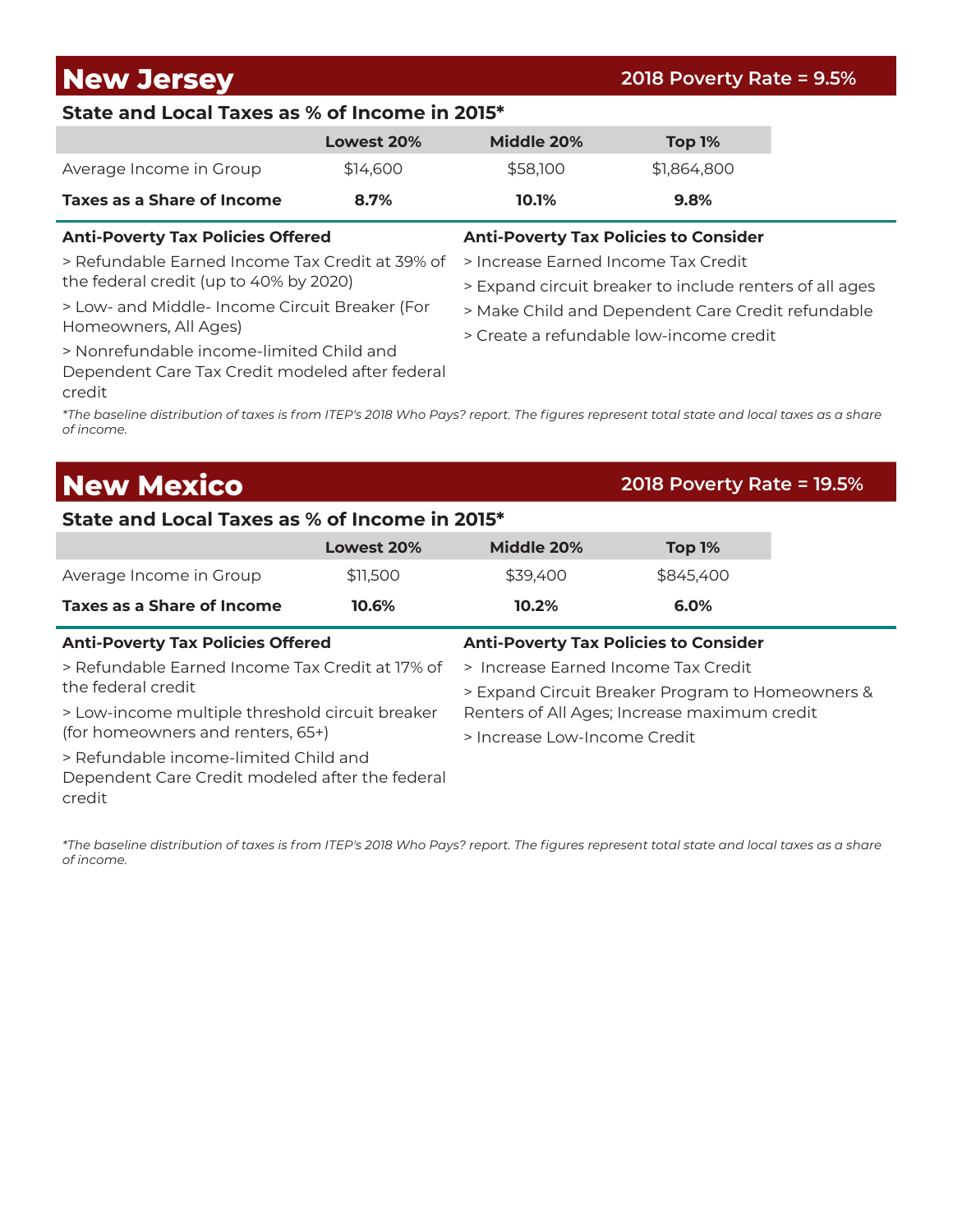**New York 2018 Poverty Rate = 13.6%**

#### **State and Local Taxes as % of Income in 2015\***

|                            | Lowest 20% | Middle 20% | Top 1%      |
|----------------------------|------------|------------|-------------|
| Average Income in Group    | \$11,700   | \$47.600   | \$2,491,200 |
| Taxes as a Share of Income | $11.4\%$   | 12.4%      | 11.3%       |

#### **Anti-Poverty Tax Policies Offered Anti-Poverty Tax Policies to Consider**

> Increase Earned Income Tax Credit

> Make true low-incom circuit breaker credit and

increase maximum credit

> Increase Child Tax Credit

> Create a refundable low-income credit

> Refundable Earned Income Tax Credit at 30% of the federal credit (additional 5% credit in NYC); enhanced EITC eligibility for certain non-custodial parents

> Low-income quasi-circuit breaker (for homeowners and renters, all ages)

> Refundable income-limited Child and Dependent Care Credit modeled after the federal credit

> Refundable credit of the greater of \$100 per qualifying child or 33% of the taxpayer's allowed federal credit

> Nonrefundable low-income credit (all ages)

*\*The baseline distribution of taxes is from ITEP's 2018 Who Pays? report. The figures represent total state and local taxes as a share of income.*

### **North Carolina 2018 Poverty Rate = 14.0% State and Local Taxes as % of Income in 2015\* Lowest 20% Middle 20% Top 1%** Average Income in Group \$11,200 \$40,100 \$1,085,000 **Taxes as a Share of Income 9.5% 9.4% 6.4% Anti-Poverty Tax Policies Offered Anti-Poverty Tax Policies to Consider** > Nonrefundable income limited \$100 per Child Tax Credit modeled after the federal credit (\$125/ child for AGI under \$40K) > Make Child Credit Refundable > Reinstate and Increase Earned Income Tax Credit > Reinstate the Child and Dependent Care Credit > Create a Low-Income Property Tax Circuit Breaker > Create a Refundable Low-Income Credit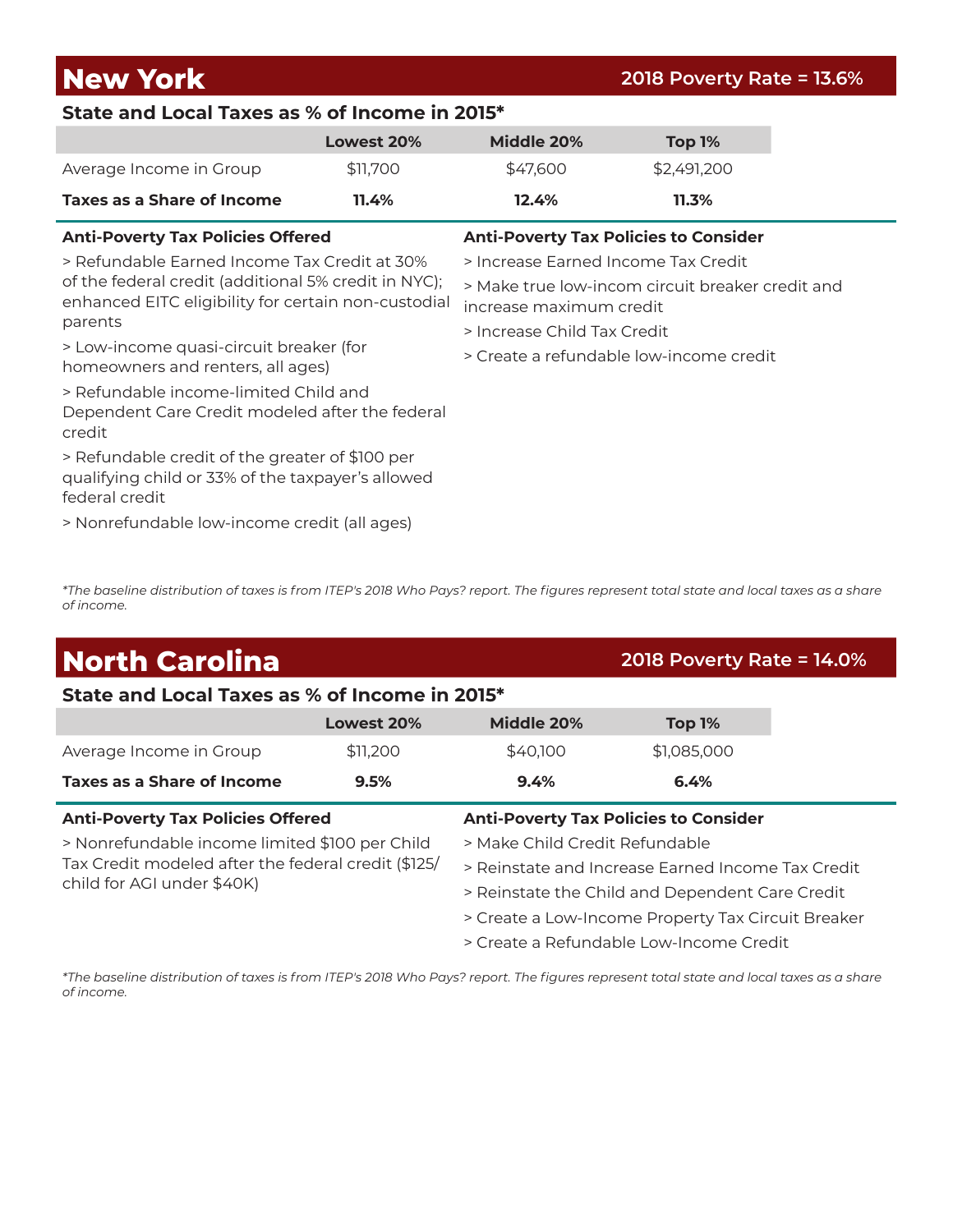## **North Dakota 2018 Poverty Rate = 10.7%**

### **State and Local Taxes as % of Income in 2015\***

|                            | Lowest 20% | Middle 20% | Top 1%      |
|----------------------------|------------|------------|-------------|
| Average Income in Group    | \$16,600   | \$55.200   | \$1.331.300 |
| Taxes as a Share of Income | 10.3%      | 8.5%       | 4.5%        |

> Low-income quasi-circuit breaker for

homeowners, true circuit breaker for renters (65+ or disabled)

#### **Anti-Poverty Tax Policies Offered Anti-Poverty Tax Policies to Consider**

> Make true low-income circuit breaker for homeowners and expand to include homeowners and renters of all ages

- > Introduce a refundable Earned Income Tax Credit
- > Create a child-related credit
- > Create a refundable low-income credit

*\*The baseline distribution of taxes is from ITEP's 2018 Who Pays? report. The figures represent total state and local taxes as a share of income.*

## **Ohio 2018 Poverty Rate = 13.9%**

#### **State and Local Taxes as % of Income in 2015\***

|                                                                                             | Lowest 20% | Middle 20%                                   | Top 1%                                             |  |
|---------------------------------------------------------------------------------------------|------------|----------------------------------------------|----------------------------------------------------|--|
| Average Income in Group                                                                     | \$11,200   | \$44,100                                     | \$1,052,700                                        |  |
| Taxes as a Share of Income                                                                  | 12.3%      | 10.7%                                        | 6.2%                                               |  |
| <b>Anti-Poverty Tax Policies Offered</b>                                                    |            | <b>Anti-Poverty Tax Policies to Consider</b> |                                                    |  |
| > Nonrefundable Farned Income Tax Credit at<br>30% of the federal credit                    |            | refundable                                   | > Expand Earned Income Tax Credit and make it      |  |
| > Nonrefundable income-limited Child and<br>Dependent Care Credit modeled after the federal |            | Refundable and increase benefits             | > Make the Child and Dependent Care Credit         |  |
| credit                                                                                      |            |                                              | > Make the Low-Income Tax Credit Refundable        |  |
| > Nonrefundable low-income credit (all ages)                                                |            | > Create a Child-related Credit              |                                                    |  |
|                                                                                             |            | credit                                       | > Create a low-income circuit breaker property tax |  |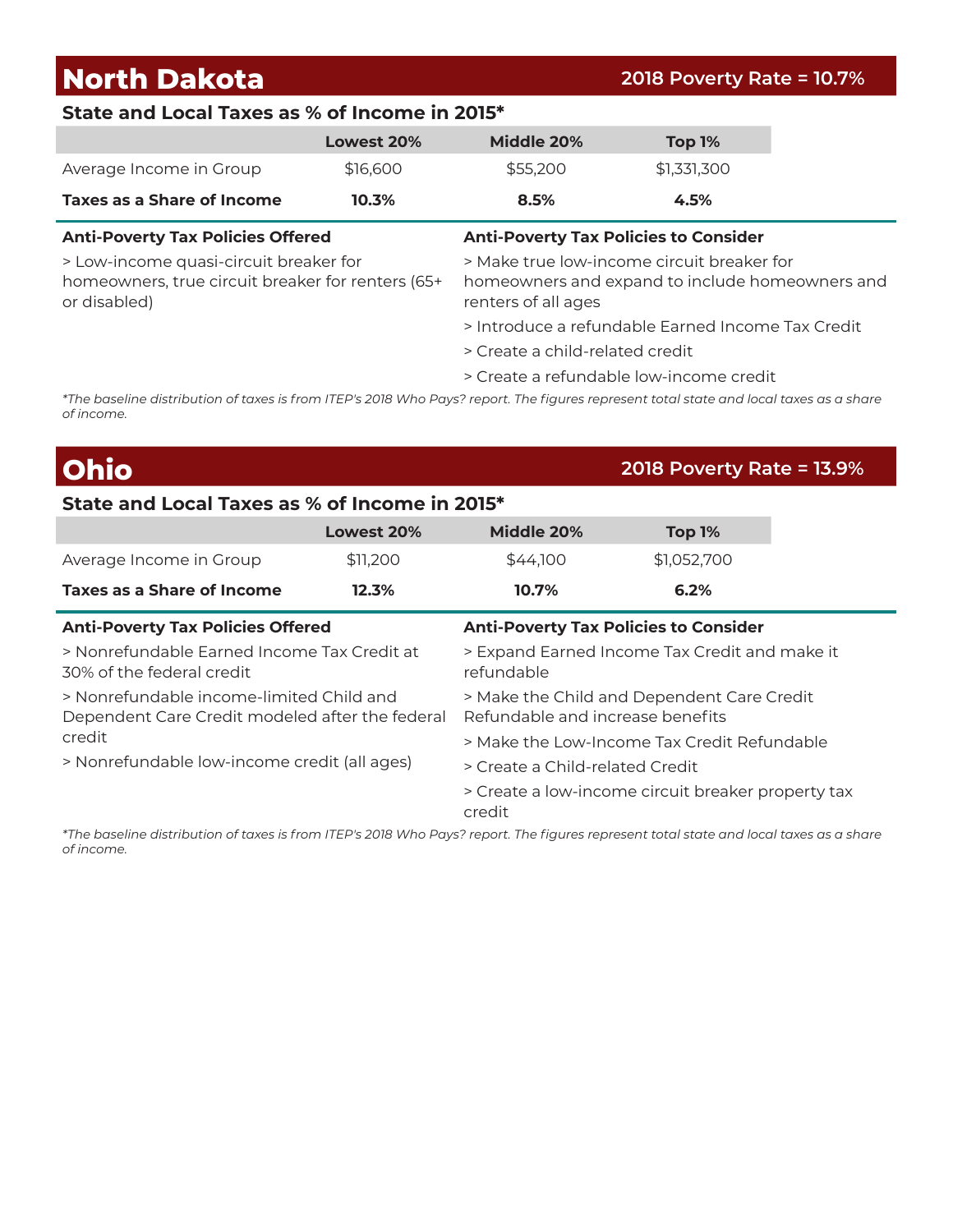**Oklahoma 2018 Poverty Rate = 15.6%**

#### **State and Local Taxes as % of Income in 2015\***

|                            | Lowest 20% | Middle 20% | Top $1\%$   |
|----------------------------|------------|------------|-------------|
| Average Income in Group    | \$12,000   | \$43.700   | \$1,135,300 |
| Taxes as a Share of Income | 13.2%      | $10.7\%$   | 6.2%        |

#### **Anti-Poverty Tax Policies Offered Anti-Poverty Tax Policies to Consider**

> Nonrefundable Earned Income Tax Credit at 5%

> Low-Income Circuit Breaker (For Homeowners, 65+ or Disabled)

> Choice between greater of nonrefundable Child and Dependent Care Credit at 5% of the federal credit or nonrefundable Child Tax Credit at 20% of benefits the federal credit

> Refundable low-income credit to assist in offsetting sales taxes (all ages, but higher income limit for elderly households)

> Expand Earned Income Tax Credit and make it refundable

> Expand circuit breaker to include homeowners and renters of all ages and increase maximum credit

> Make child-related credits refundable and increase

> Allow filers to claim Child and Dependent Care Credit and Child Tax Credit

> Increase low-income credit

*\*The baseline distribution of taxes is from ITEP's 2018 Who Pays? report. The figures represent total state and local taxes as a share of income.*

#### **Oregon 2018 Poverty Rate = 12.6% State and Local Taxes as % of Income in 2015\* Lowest 20% Middle 20% Top 1%** Average Income in Group  $$12,700$   $$48,200$   $$1,122,100$ **Taxes as a Share of Income 10.1% 9.1% 8.1% Anti-Poverty Tax Policies Offered Anti-Poverty Tax Policies to Consider** > Refundable Earned Income Tax Credit at 9% of the federal credit; 12% for filers with one or more dependents under 3 years old > Low-income circuit breaker (for renters, 58+) > Refundable income-limited Child and Dependent Care Credit > Refundable low-income child credit to offset qualifying child care expenses for low-income working families > Increase Earned Income Tax Credit > Expand circuit breaker program to include homeowners and renters of all ages > Increase maximum benefits of Child and Dependent Care Credit > Increase low-income child credit > Create a refundable low-income credit for all households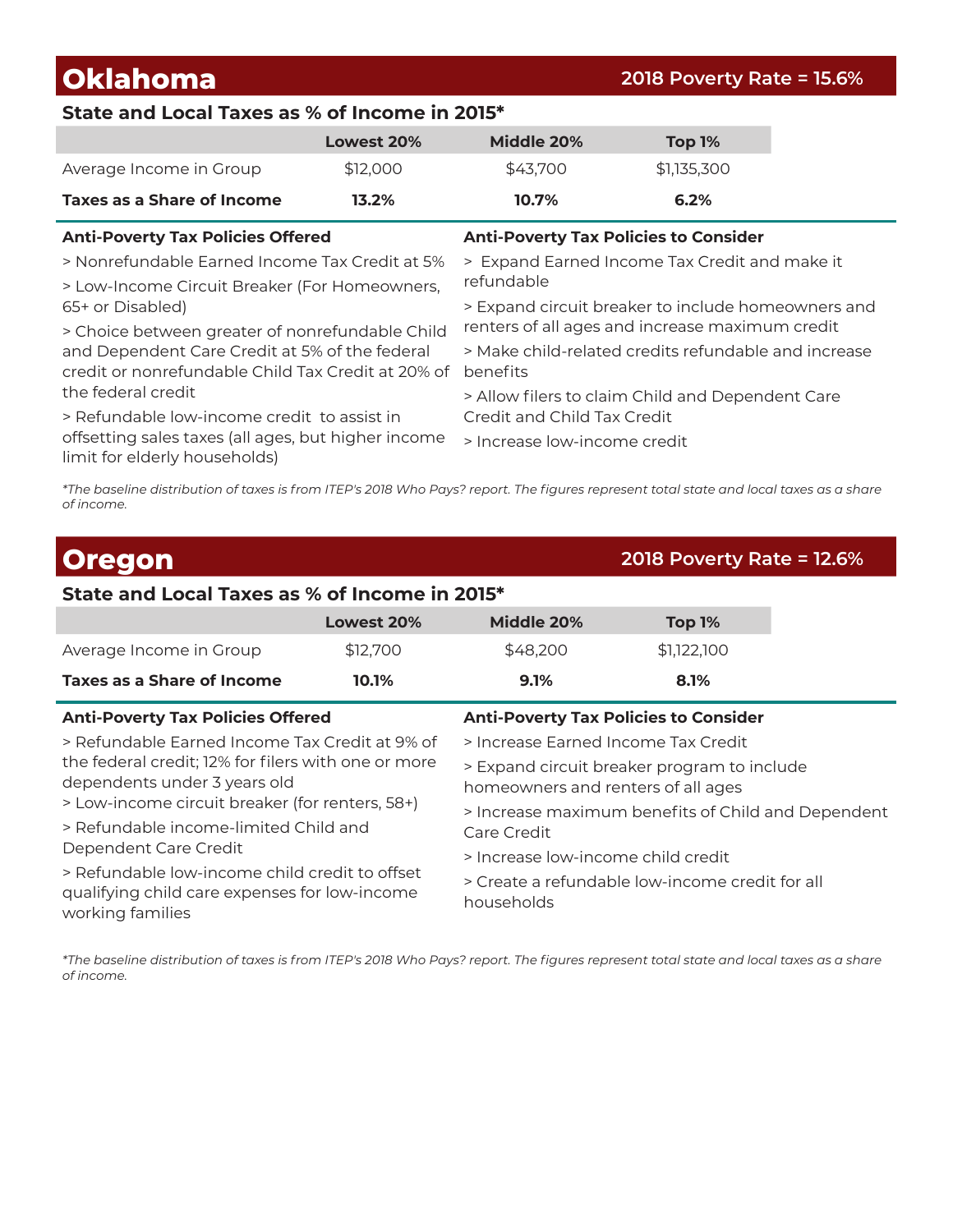## **Pennsylvania 2018 Poverty Rate = 12.2%**

### **State and Local Taxes as % of Income in 2015\***

|                                                                                                                                             | Lowest 20% | Middle 20%                                                                                             | Top 1%                                            |  |
|---------------------------------------------------------------------------------------------------------------------------------------------|------------|--------------------------------------------------------------------------------------------------------|---------------------------------------------------|--|
| Average Income in Group                                                                                                                     | \$11,600   | \$49,400                                                                                               | \$1,327,500                                       |  |
| <b>Taxes as a Share of Income</b>                                                                                                           | 13.8%      | 11.1%                                                                                                  | 6.0%                                              |  |
| <b>Anti-Poverty Tax Policies Offered</b>                                                                                                    |            | <b>Anti-Poverty Tax Policies to Consider</b>                                                           |                                                   |  |
| > Low-income circuit breaker (for homeowners<br>and renters, 65+, 50+ surviving spouse or<br>disabled)<br>> Nonrefundable Low-Income Credit |            | > Expand Circuit Breaker to all ages<br>> Enhance Low-Income Credit<br>> Create a Child-related Credit | > Introduce a Refundable Earned Income Tax Credit |  |

*\*The baseline distribution of taxes is from ITEP's 2018 Who Pays? report. The figures represent total state and local taxes as a share of income.*

## **Rhode Island 2018 Poverty Rate = 12.9%**

#### **State and Local Taxes as % of Income in 2015\***

|                                                 | Lowest 20%                                                                               | Middle 20%                                       | Top 1%                                            |  |
|-------------------------------------------------|------------------------------------------------------------------------------------------|--------------------------------------------------|---------------------------------------------------|--|
| Average Income in Group                         | \$11,000                                                                                 | \$45,700                                         | \$1,123,300                                       |  |
| Taxes as a Share of Income                      | 12.1%                                                                                    | 9.5%                                             | $7.9\%$                                           |  |
|                                                 | <b>Anti-Poverty Tax Policies Offered</b><br><b>Anti-Poverty Tax Policies to Consider</b> |                                                  |                                                   |  |
| > Refundable Farned Income Tax Credit at 15% of |                                                                                          | > Increase Farned Income Tax Credit              |                                                   |  |
| the federal credit                              |                                                                                          | > Restore circuit breaker program for homeowners |                                                   |  |
| > Low-income circuit breaker (for homeowners    |                                                                                          | and renters under 65                             |                                                   |  |
| and renters, 65+ or disabled)                   |                                                                                          |                                                  | > Make Child and Dependent Care Credit refundable |  |
| > Nonrefundable Child and Dependent Care        |                                                                                          | and limit to low-income families                 |                                                   |  |
| Credit at 25% of the federal credit             |                                                                                          | households                                       | > Create a refundable low-income credit for all   |  |

*\*The baseline distribution of taxes is from ITEP's 2018 Who Pays? report. The figures represent total state and local taxes as a share of income.*

## **South Carolina 2018 Poverty Rate = 15.3%**

### **State and Local Taxes as % of Income in 2015\***

|                                                                             | Lowest 20% | Middle 20%                                                                                    | Top 1%    |  |
|-----------------------------------------------------------------------------|------------|-----------------------------------------------------------------------------------------------|-----------|--|
| Average Income in Group                                                     | \$12,000   | \$39,500                                                                                      | \$992,300 |  |
| <b>Taxes as a Share of Income</b>                                           | 8.3%       | 8.1%                                                                                          | 6.8%      |  |
| <b>Anti-Poverty Tax Policies Offered</b>                                    |            | <b>Anti-Poverty Tax Policies to Consider</b>                                                  |           |  |
| > Nonrefundable Earned Income Tax Credit at                                 |            | > Make Earned Income tax refundable                                                           |           |  |
| 41.6% of the federal credit; phasing in to 125% of<br>federal credit        |            | > Make Child and Dependent Care Credit refundable<br>and limit to low-income families         |           |  |
| > Refundable Child and Dependent Care Credit at<br>7% of the federal credit |            | > Create a low-income property tax circuit breaker<br>> Create a refundable low-income credit |           |  |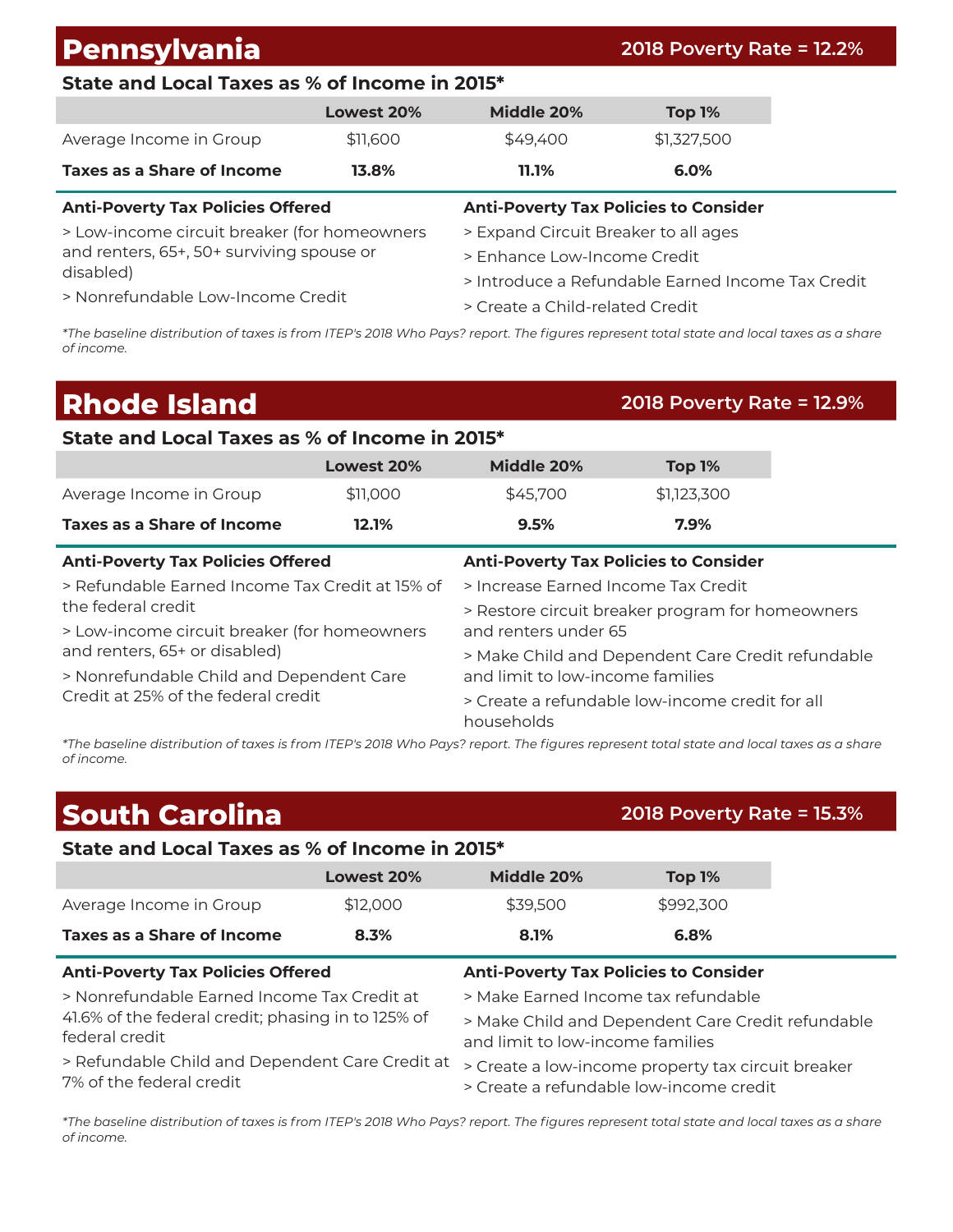## **South Dakota 2018 Poverty Rate = 13.1%**

### **State and Local Taxes as % of Income in 2015\***

|                            | Lowest 20% | Middle 20% | Top 1%      |
|----------------------------|------------|------------|-------------|
| Average Income in Group    | \$14,900   | \$52,600   | \$1,499,400 |
| Taxes as a Share of Income | $11.2\%$   | 8.9%       | 2.5%        |

> Low-Income Quasi-Circuit Breaker (For Homeowners, 65+ or Disabled)

#### **Anti-Poverty Tax Policies Offered Anti-Poverty Tax Policies to Consider**

> Fully fund circuit breaker program and expand to include homeowners and renters of all ages

- > Introduce a refundable Earned Income Tax Credit
- > Create a child-related credit
- > Create a refundable low-income credit

*\*The baseline distribution of taxes is from ITEP's 2018 Who Pays? report. The figures represent total state and local taxes as a share of income.*

## **Tennessee 2018 Poverty Rate = 15.3%**

#### **State and Local Taxes as % of Income in 2015\***

|                                          | Lowest 20%                                   | Middle 20%                                        | <b>Top 1%</b>                                      |
|------------------------------------------|----------------------------------------------|---------------------------------------------------|----------------------------------------------------|
| Average Income in Group                  | \$11,000                                     | \$40,800                                          | \$1,344,600                                        |
| Taxes as a Share of Income               | 10.5%                                        | 8.5%                                              | 2.8%                                               |
| <b>Anti-Poverty Tax Policies Offered</b> | <b>Anti-Poverty Tax Policies to Consider</b> |                                                   |                                                    |
| $>$ NONE                                 |                                              | > Introduce a Refundable Farned Income Tax Credit |                                                    |
|                                          |                                              |                                                   | > Create a Low-Income Property Tax Circuit Breaker |
|                                          |                                              | > Create a Child-related credit                   |                                                    |
|                                          |                                              |                                                   | > Create a Refundable Low-Income Credit            |

*\*The baseline distribution of taxes is from ITEP's 2018 Who Pays? report. The figures represent total state and local taxes as a share of income.*

| <b>Texas</b>                                  |                                                    |                                 | 2018 Poverty Rate = 14.9%                         |  |
|-----------------------------------------------|----------------------------------------------------|---------------------------------|---------------------------------------------------|--|
| State and Local Taxes as % of Income in 2015* |                                                    |                                 |                                                   |  |
|                                               | Lowest 20%                                         | Middle 20%                      | Top 1%                                            |  |
| Average Income in Group                       | \$13,000                                           | \$45,300                        | \$1,636,700                                       |  |
| Taxes as a Share of Income                    | 13.0%                                              | $9.7\%$                         | 3.1%                                              |  |
| <b>Anti-Poverty Tax Policies Offered</b>      |                                                    |                                 | <b>Anti-Poverty Tax Policies to Consider</b>      |  |
| $>$ NONE                                      |                                                    |                                 | > Introduce a Refundable Earned Income Tax Credit |  |
|                                               | > Create a Low-Income Property Tax Circuit Breaker |                                 |                                                   |  |
|                                               |                                                    | > Create a Child-related credit |                                                   |  |
|                                               |                                                    |                                 | > Create a Refundable Low-Income Credit           |  |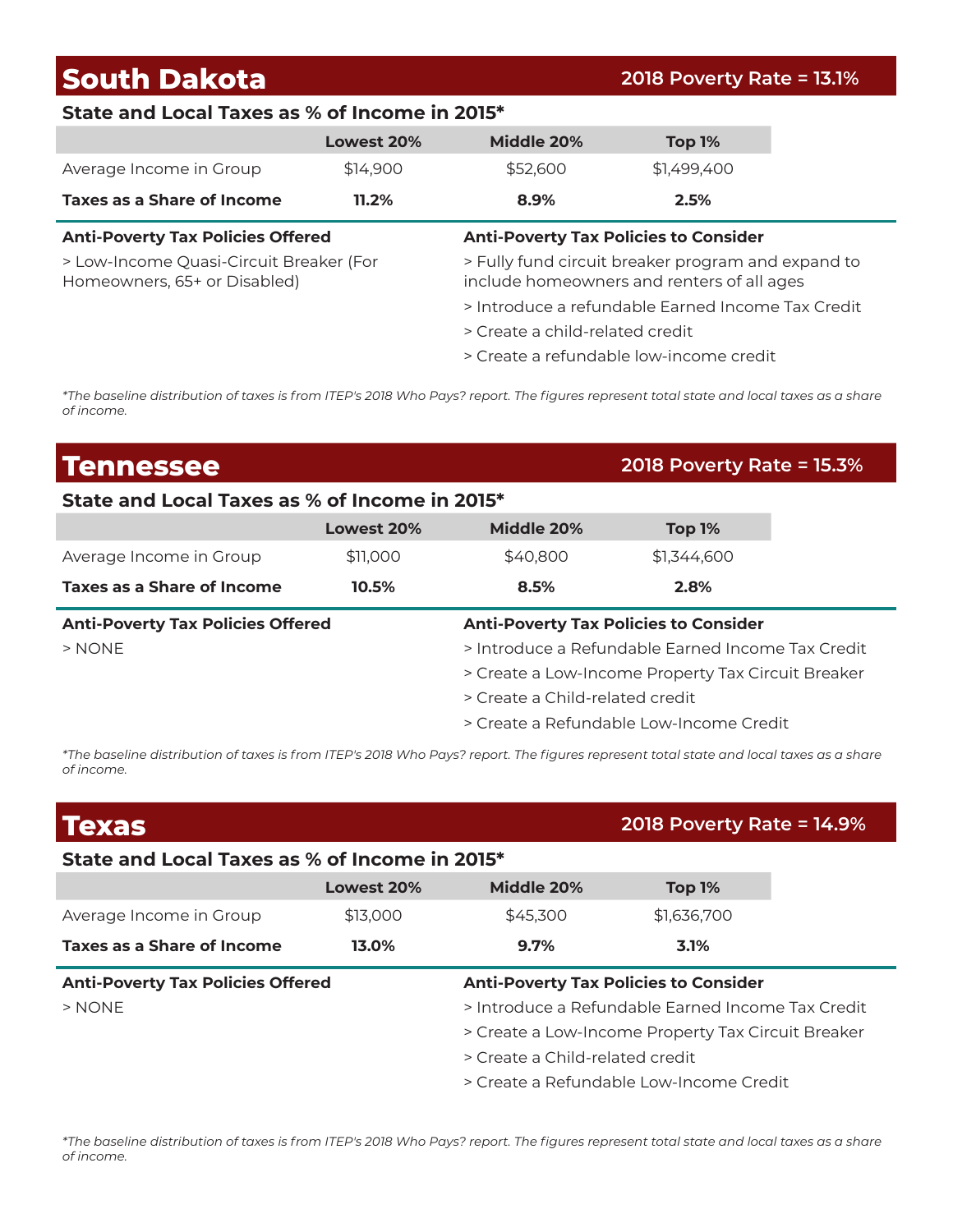#### **Utah 2018 Poverty Rate = 9.0%**

### **State and Local Taxes as % of Income in 2015\***

|                                              | Lowest 20% | Middle 20%                                   | Top 1%                                               |  |
|----------------------------------------------|------------|----------------------------------------------|------------------------------------------------------|--|
| Average Income in Group                      | \$14,100   | \$50,600                                     | \$1,300,500                                          |  |
| <b>Taxes as a Share of Income</b>            | 7.5%       | 8.2%                                         | 6.7%                                                 |  |
| <b>Anti-Poverty Tax Policies Offered</b>     |            | <b>Anti-Poverty Tax Policies to Consider</b> |                                                      |  |
| > Low-Income Circuit Breaker (For Homeowners |            |                                              | > Expand Circuit Breaker Program to include all ages |  |
| and Renters, 65+)                            |            |                                              | > Introduce a Refundable Earned Income Tax Credit    |  |
|                                              |            | > Create a Child-related Credit              |                                                      |  |

> Create a Refundable Low-Income Credit

*\*The baseline distribution of taxes is from ITEP's 2018 Who Pays? report. The figures represent total state and local taxes as a share of income.*

## **Vermont 2018 Poverty Rate = 11.0%**

#### **State and Local Taxes as % of Income in 2015\***

|                                                                                                                     | Lowest 20% | Middle 20%                                                                                                                                                                                | Top 1%    |  |                                              |  |  |                                         |  |
|---------------------------------------------------------------------------------------------------------------------|------------|-------------------------------------------------------------------------------------------------------------------------------------------------------------------------------------------|-----------|--|----------------------------------------------|--|--|-----------------------------------------|--|
| Average Income in Group                                                                                             | \$11,500   | \$49,200                                                                                                                                                                                  | \$993,600 |  |                                              |  |  |                                         |  |
| Taxes as a Share of Income                                                                                          | 8.7%       | 10.1%                                                                                                                                                                                     | 10.4%     |  |                                              |  |  |                                         |  |
| <b>Anti-Poverty Tax Policies Offered</b>                                                                            |            | <b>Anti-Poverty Tax Policies to Consider</b>                                                                                                                                              |           |  |                                              |  |  |                                         |  |
| > Refundable Earned Income Tax Credit at 36% of<br>federal credit<br>> Low- and Middle- Income Circuit Breaker (For |            | > Increase Earned Income Tax Credit<br>> Increase circuit breaker program maximum benefits<br>> Make Child and Dependent Care Credit fully<br>refundable and limit to low-income families |           |  |                                              |  |  |                                         |  |
|                                                                                                                     |            |                                                                                                                                                                                           |           |  | Homeowners and Renters, All Ages)            |  |  |                                         |  |
|                                                                                                                     |            |                                                                                                                                                                                           |           |  | > Refundable Child and Dependent Care Credit |  |  | > Create a refundable low-income credit |  |
| at 50% of the federal credit for taxpayers with                                                                     |            |                                                                                                                                                                                           |           |  |                                              |  |  |                                         |  |
| income below \$30K if single, \$40K if married;                                                                     |            |                                                                                                                                                                                           |           |  |                                              |  |  |                                         |  |
| nonrefundable credit at 24% of the federal                                                                          |            |                                                                                                                                                                                           |           |  |                                              |  |  |                                         |  |

*\*The baseline distribution of taxes is from ITEP's 2018 Who Pays? report. The figures represent total state and local taxes as a share of income.*

## **Virginia 2018 Poverty Rate = 10.7%**

creditfor all other filers

### **State and Local Taxes as % of Income in 2015\***

|                                             | Lowest 20% | Middle 20%                                     | Top 1%      |  |
|---------------------------------------------|------------|------------------------------------------------|-------------|--|
| Average Income in Group                     | \$12,900   | \$50,800                                       | \$1,415,500 |  |
| <b>Taxes as a Share of Income</b>           | 9.8%       | $9.2\%$                                        | 7.0%        |  |
| <b>Anti-Poverty Tax Policies Offered</b>    |            | <b>Anti-Poverty Tax Policies to Consider</b>   |             |  |
| > Nonrefundable Earned Income Tax Credit at |            | > Make Earned Income Tax Credit Refundable and |             |  |

> Nonrefundable Earned Income Tax Credit at 20%

> Nonrefundable Low-Income Credit can be taken as an alternative to the Earned Income Tax Credit

Increase Credit > Make Low-Income Credit Refundable

- > Create a Low-Income Property Tax Circuit Breaker
- > Create a Child-related Credit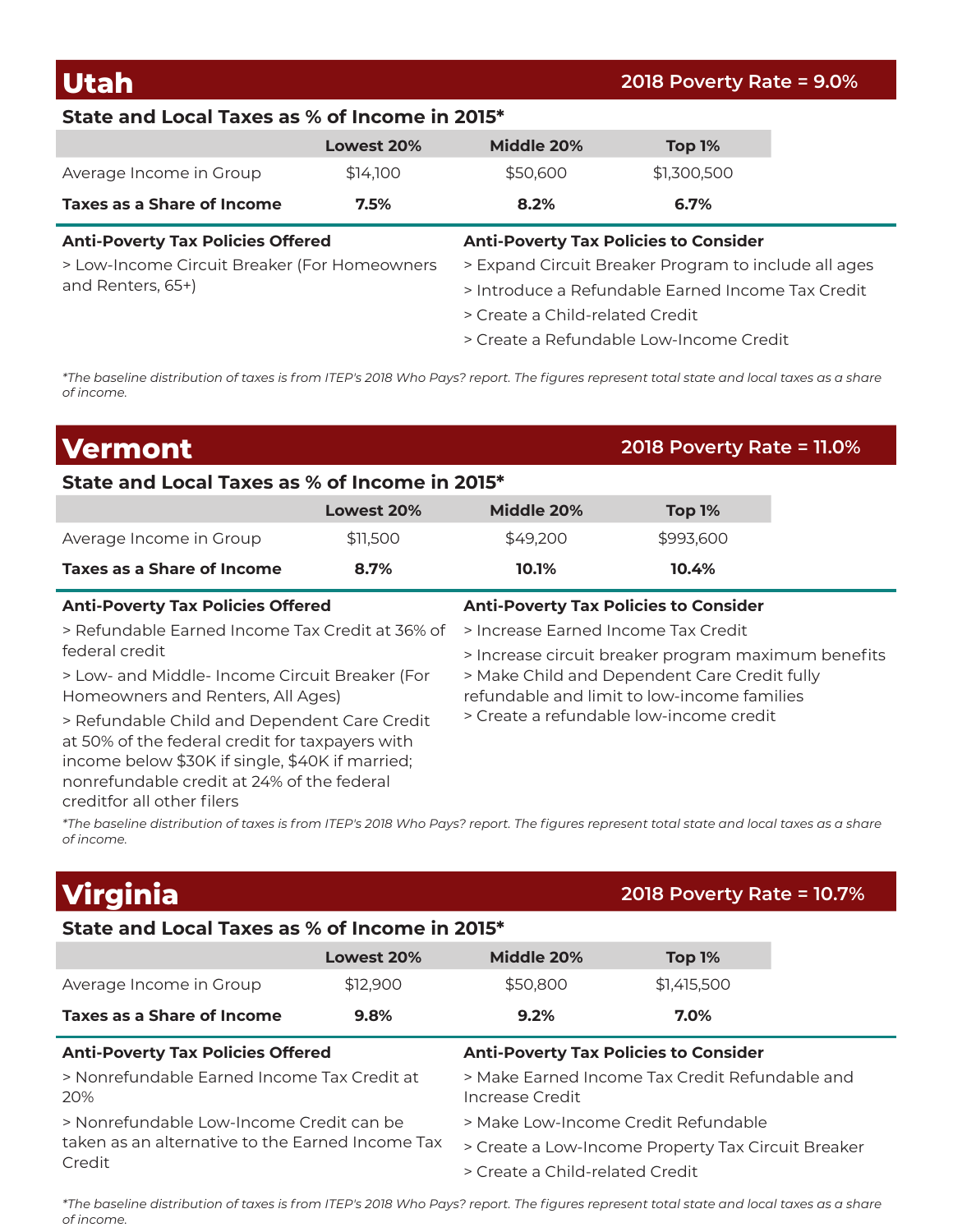## **Washington 2018 Poverty Rate = 10.3%**

### **State and Local Taxes as % of Income in 2015\***

|                                                                                                                                          | Lowest 20% | Middle 20%                                                               | Top 1%                          |  |  |
|------------------------------------------------------------------------------------------------------------------------------------------|------------|--------------------------------------------------------------------------|---------------------------------|--|--|
| Average Income in Group                                                                                                                  | \$13,500   | \$56,300                                                                 | \$1,618,200                     |  |  |
| Taxes as a Share of Income                                                                                                               | 17.8%      | 11.0%                                                                    | 3.0%                            |  |  |
| <b>Anti-Poverty Tax Policies Offered</b><br><b>Anti-Poverty Tax Policies to Consider</b>                                                 |            |                                                                          |                                 |  |  |
| > Refundable Earned Income Tax Credit at 10%<br>(Unfunded)                                                                               |            | > Fully fund Earned Income Tax Credit and Increase<br>the Size of Credit |                                 |  |  |
|                                                                                                                                          |            | > Restire Circuit Breaker Program and expand to<br>include all ages      |                                 |  |  |
|                                                                                                                                          |            |                                                                          | > Create a Child-related Credit |  |  |
|                                                                                                                                          |            | > Create a Refundable Low-Income Credit                                  |                                 |  |  |
| $*$ The baseline distribution of tower is from ITEDIs 2010 Who Dave2 report The figures represent total state and local tower as a share |            |                                                                          |                                 |  |  |

*\*The baseline distribution of taxes is from ITEP's 2018 Who Pays? report. The figures represent total state and local taxes as a share of income.*

## **West Virginia 2018 Poverty Rate = 17.8%**

#### **State and Local Taxes as % of Income in 2015\***

|                                                           | Lowest 20% | Middle 20%                                                                                | Top 1%    |
|-----------------------------------------------------------|------------|-------------------------------------------------------------------------------------------|-----------|
| Average Income in Group                                   | \$8,900    | \$37,000                                                                                  | \$702,400 |
| Taxes as a Share of Income                                | 9.4%       | 8.5%                                                                                      | $7.4\%$   |
| <b>Anti-Poverty Tax Policies Offered</b>                  |            | <b>Anti-Poverty Tax Policies to Consider</b>                                              |           |
| > Universal Circuit Breaker (For Homeowners, All<br>Ages) |            | > Limit Circuit Breaker Program to low-income<br>households and make available to renters |           |
| >Nonrefundable Low-Income Family Credit                   |            | > Make low-income family credit refundable                                                |           |
|                                                           |            | > Introduce a refundable Farned Income Tax Credit                                         |           |
|                                                           |            | > Create a child-related credit                                                           |           |

*\*The baseline distribution of taxes is from ITEP's 2018 Who Pays? report. The figures represent total state and local taxes as a share of income.*

| <b>Wisconsin</b>                                                                         |            |                                                   | 2018 Poverty Rate = 11.0% |  |  |
|------------------------------------------------------------------------------------------|------------|---------------------------------------------------|---------------------------|--|--|
| State and Local Taxes as % of Income in 2015*                                            |            |                                                   |                           |  |  |
|                                                                                          | Lowest 20% | Middle 20%                                        | Top 1%                    |  |  |
| Average Income in Group                                                                  | \$14,700   | \$50,800                                          | \$1,169,400               |  |  |
| Taxes as a Share of Income                                                               | 10.1%      | 10.1%                                             | 7.7%                      |  |  |
| <b>Anti-Poverty Tax Policies Offered</b><br><b>Anti-Poverty Tax Policies to Consider</b> |            |                                                   |                           |  |  |
| > Refundable Earned Income Tax Credit at 4% for                                          |            | > Increase Earned Income Tax Credit               |                           |  |  |
| One Child; 11% for Two; 34% for Three                                                    |            | > Increase Circuit Breaker Program Maximum Credit |                           |  |  |
| > Low-Income Multiple Threshold Circuit Breaker                                          |            | > Make Low-Income Tax Credit Refundable           |                           |  |  |
| (For Homeowners and Renters, All Ages)                                                   |            | > Create a permanent child related credit         |                           |  |  |
| >Nonrefundable, all ages, Low-Income Tax credit<br>offered                               |            |                                                   |                           |  |  |
| > One time \$100 child tax rebate in 2018                                                |            |                                                   |                           |  |  |